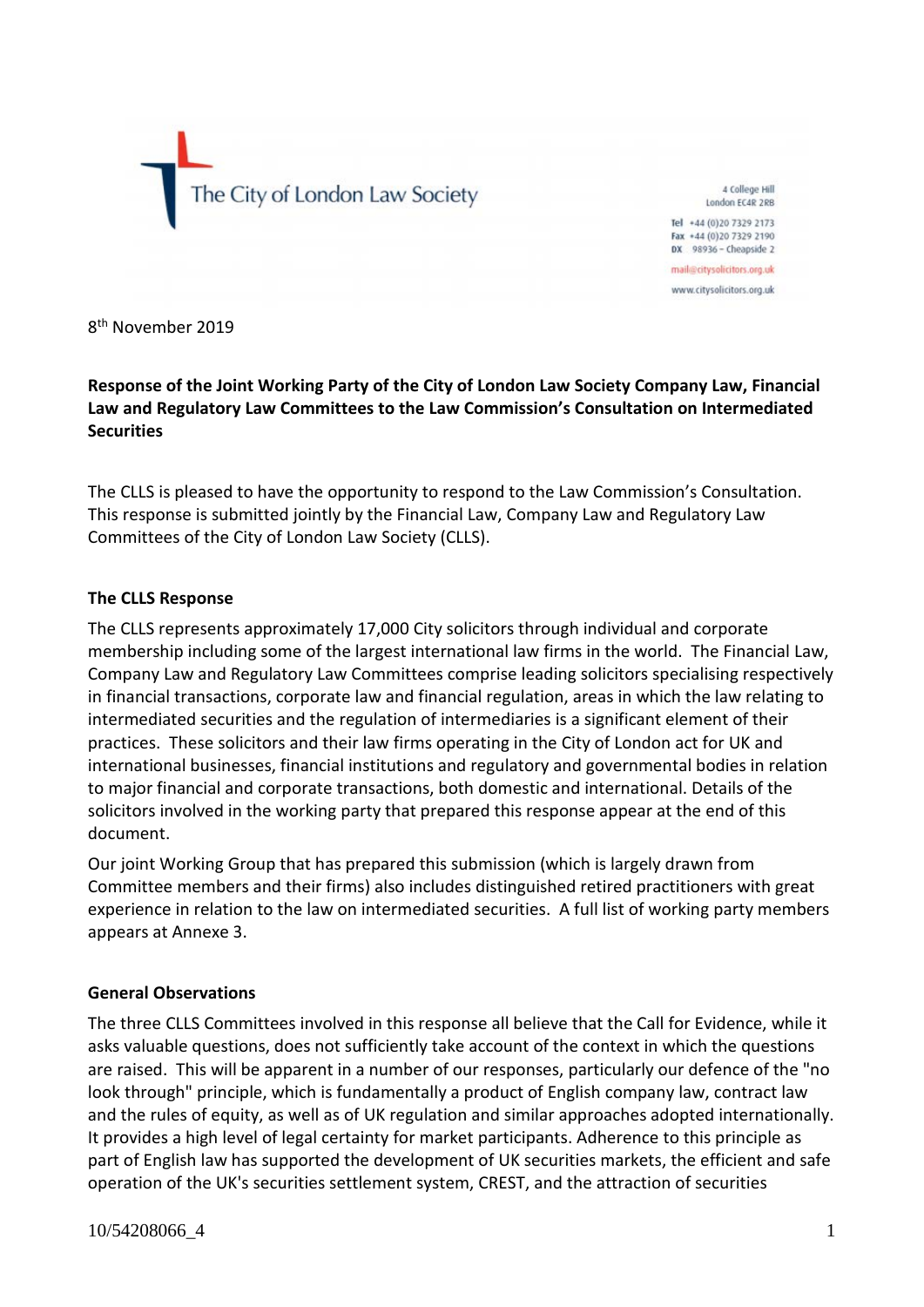businesses to the UK as a financial centre. This has in turn brought very considerable benefits to the UK economy.

The no look through principle is also coherent and effective in the highly international markets in which the UK financial centre operates – it is and remains an appropriate tool for a country at the forefront of 21st century global securities markets. A look through approach operating through an intermediation chain that may include intermediaries established outside the UK and trading, clearing and settling under the laws of one or more third countries, is likely to prove more problematic than the no look through step by step process of tracing an interest in UK issued securities, especially as that step by step process has grown out of the core principles of English law of property and UK company law that underpin the operation of legal transactions in this country.

Although there are certainly some areas where the law can be improved (eg with regard to section 53 of the Law of Property Act) – and we refer to these in our responses and provide a summary in response to Question 26 – we believe that the fundamental structure of the UK market for both direct holdings and intermediated holdings remains sound and that full dematerialisation of UK listed securities will not affect that position.

As Guy Morton, one of the members of our Working Group, states in Chapter 2 of *Intermediation and Beyond*, edited by Louise Gullifer and Jennifer Payne, at page 42, in the section *"Suggested Principles to Guide Further Reform":*

*"It is important, in the opinion of the present writer, that any proposals for change should be assessed against the rigorous standards that govern legislative best practice generally. They should, in particular, (a) be based on the collection, examination and analysis of evidence; (b) be proportionate (appropriate to the risk posed, with costs identified and minimized); (c) be targeted (focused on an identified problem and framed so as to minimize side effects); (d) respect the traditional approach of English commercial law, that the law should facilitate legitimate commercial transactions rather that dictate their form; and (e) where market failure is identified, consider the full range of possible tools, including competition law, enhanced disclosure, encouragement of market solutions, and targeted regulatory intervention, as well as legislative and structural change."*

We think that a combination of regulatory measures, with particular regard to transmission of information and quality of advice, as well as education on available holding methods and the promotion of competition between intermediaries that serve active investors, would address the perceived concerns. This would do so much more cheaply and effectively than attempting to meddle with the legal structures, a course which could not be completed quickly and which carries the risk of causing as many or more issues of legal uncertainty, than would continuation with the current system, which fits with the relevant general principles of UK and English law. We think this is the best way of husbanding the health of those markets, while ensuring the needs of active investors are met.

We would also mention at this stage, some observations on terminology, the way CREST works and a glossary of terms that we have placed in Annexe 1, but which we hope will be useful to the Commission when considering our response.

## **Question 1**

## *Do you consider that it is difficult for ultimate investors to exercise their voting rights?*

10/54208066\_4 2 As a general comment, we do not think there is a significant problem that needs to be addressed by a process of fundamental law reform. There are undoubtedly concerns about the ease with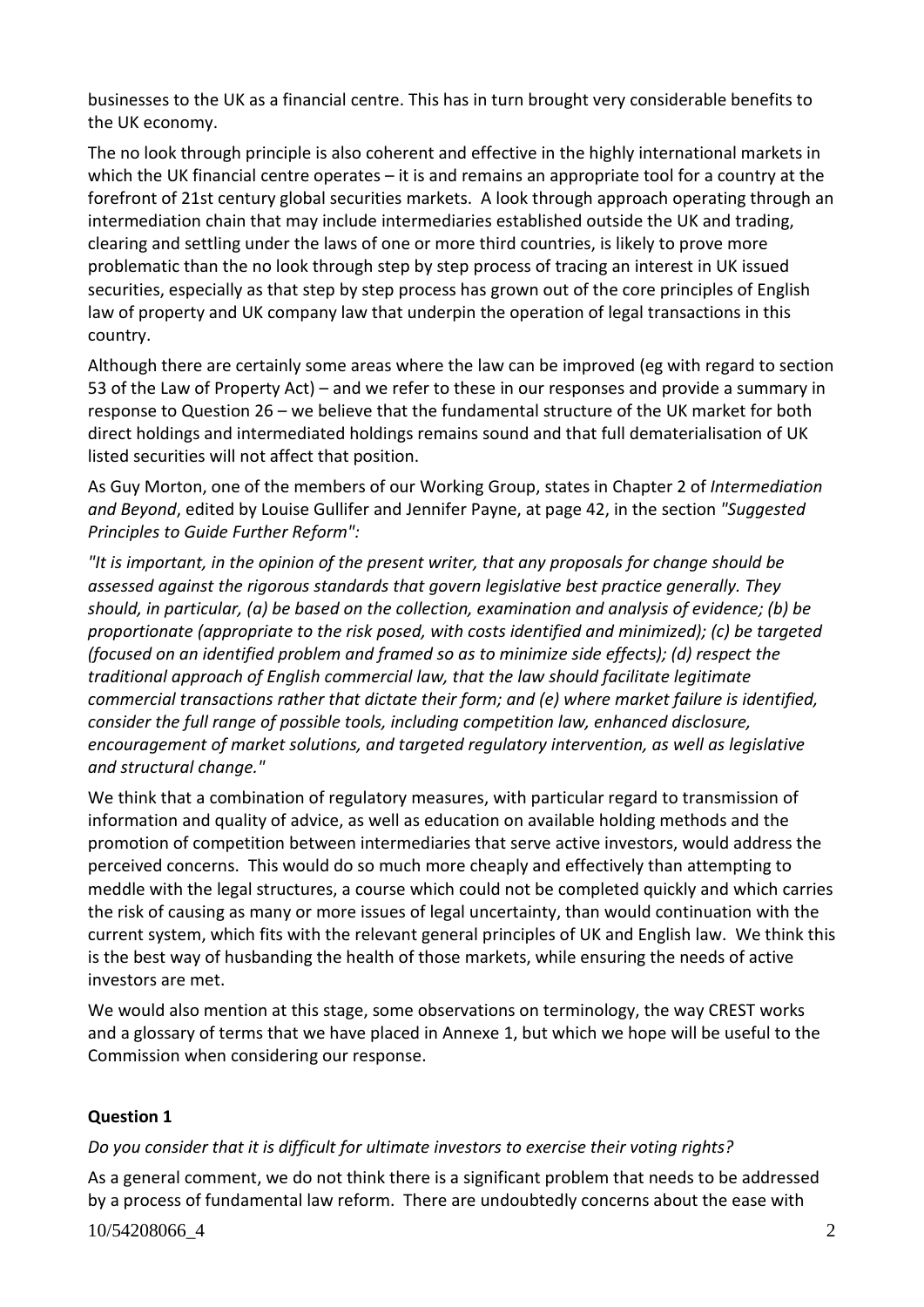which active personal investors can exercise voting and other shareholder rights in a world of intermediation. We do not think that plans for full dematerialisation affect this position, as CREST provides a basis on which shareholders can have a direct relationship with a UK listed (or other) corporate issuer on a dematerialized basis and some corporates/corporate registrars may provide other means to maintain a direct relationship. We also believe that it would be true to say that most retail investors hold shares purely for economic reasons and are not concerned with voting them. We do not think this is likely to change much in the foreseeable future. Active investors are, however, valued by UK corporates and it is right that the exercise of rights by this group without undue expense should be facilitated: as indicated above we do not believe that this requires wholesale law reform, but rather the adoption of better practice and regulation. In this context, we note and welcome the statement by the FCA (in FS19/7 Building a regulatory framework for effective stewardship, October 2019) that it will be reviewing the activities of service providers in support of the Law Commission's work on intermediated securities.

We also note that large professional investors, such as pension funds, that do want to exercise voting rights are well advised and unlikely to face difficulties in putting in place arrangements with custodians and other intermediaries to facilitate the exercise of voting rights in relation to holdings not held directly in CREST. They will also be fully advised on the pros and cons of the investment structures that they use.

In short, we think that problems that active investors may experience are ones of non-compliance with contractual or regulatory obligations or possibly a gap in regulatory requirements and need to be tackled by regulators and regulatory policy makers. Changing the underlying legal system would not help. Also enforcement of high standards of advice to investors who wish to be active should assist them to hold their shares in a satisfactory way for the exercise of those rights.

The position described above relates primarily to interests in shares. Traded debt instruments governed by English law are overwhelmingly held through intermediaries in this country and elsewhere, almost always starting with the holder of the global security, which will be an international securities depository (ICSD), likely in practice to be either Euroclear Bank (operating under Belgian law) or Clearstream Bank (operating under Luxembourgeois law) (or a professional custodian on behalf of one of these entities). In addition, regulatory rules mean that interests in this type of instrument are increasingly held only by financial professionals. There are far fewer events requiring bondholder approval compared with those requiring shareholder approval and the one event that can be guaranteed to excite bondholder interest would be a restructuring affecting the value or nature of their holding. We believe, therefore, that the engagement of active personal investors in relation to debt securities is far smaller than in equity markets and that the cause of issues relating to exercise of voting rights arise more from bond-holder apathy and sluggish information flows than from any structural issues, real or perceived.

## (*1) If so, do you have examples, or specific evidence, of difficulties experienced by ultimate investors in exercising their voting rights?*

## We do not have examples in the equity markets.

In the debt markets, there may be problems with global custodians (as recipients of information from the issuer) failing to pass this on to other intermediaries, so causing prejudice to ultimate investors, particularly in the context of restructurings. Please see Annexe 2 for a case study relating to Commercial Mortgage-Backed Securities (CMBS).

## *(2) what could be done to solve these problems?*

10/54208066\_4 3 Please see our response to Question 26 for a summary of the changes we consider could be valuable. Most important is education of these investors and regulatory backing to ensure the services they want are available to them at a reasonable price.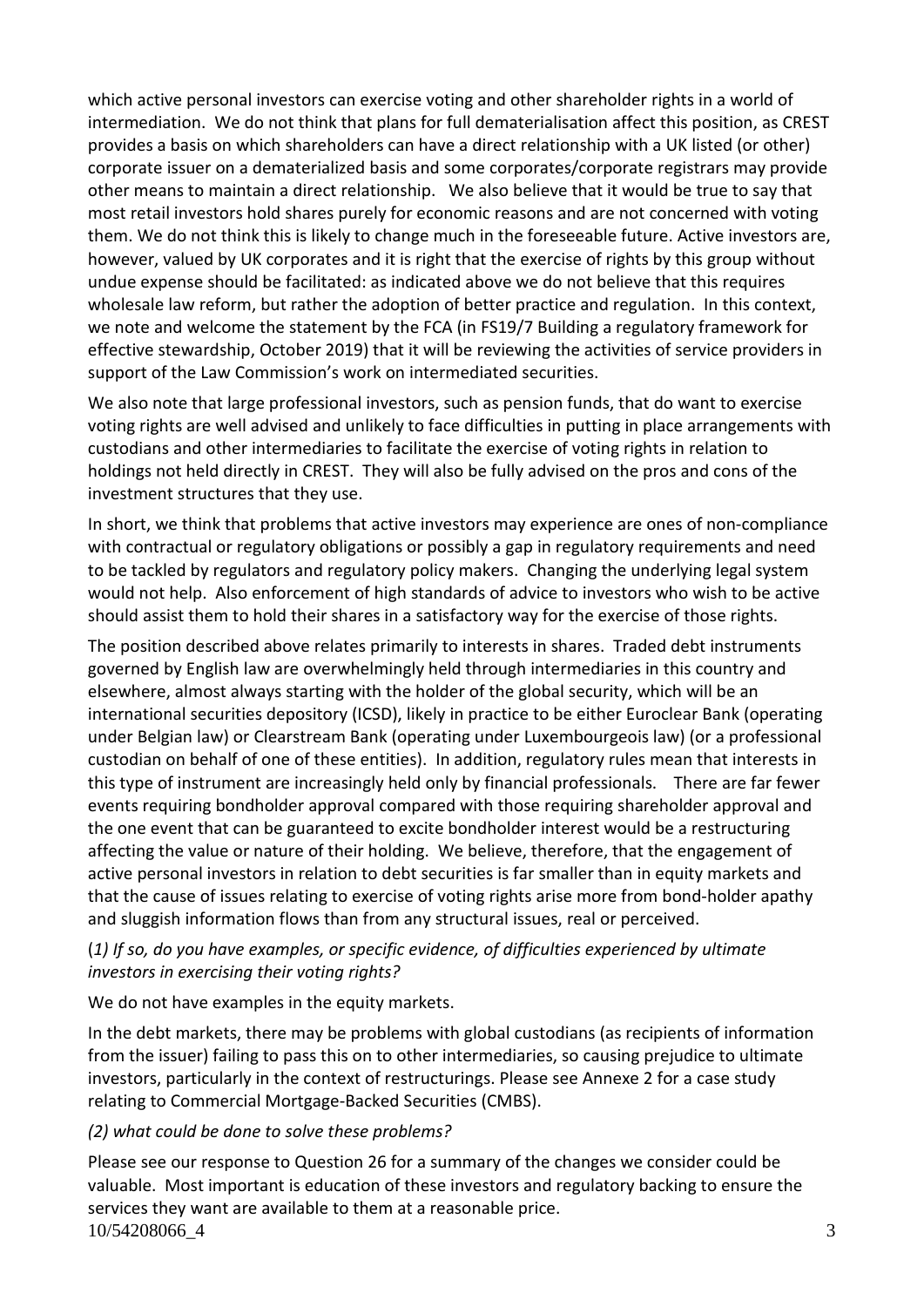In the debt markets, the use of SWIFT messaging services could be improved to help solve the issue to ensure that appropriate tags are applied and the underlying information passed on, not only where the matter can be given a "REST" tag for a restructuring. For most custodians and other intermediaries their policies require them to transmit REST messages, but may not cover other events.

## **Question 2**

*Are there particular systems or models of holding intermediated securities which could better facilitate the passing back of direct rights for ultimate investors?*

We do not believe so.

## *If so what are the current obstacles to the use of such systems?*

We do not consider that the legal adjustments that would be needed to place a several layers of intermediation distant ultimate investor in exactly the same position as, for example, a CREST sponsored member in relation to a UK issuer could possibly be justified. In any event the result would be imperfect in the modern world, where a chain of intermediation may involve levels governed by different laws.

We believe that the emphasis should be on the identification of active investors, ensuring active investors can participate effectively and recognising that the best advice for those investors is likely to be that they should not use intermediaries who cannot take steps to provide a direct or a protected route to the exercise of those rights.

## **Question 3**

## *Do you consider that the type of vote affects the extent to which ultimate investors can exercise voting rights?*

As regards equity securities we do not think this is generally the case and there is a reasonable level of interest in all types of vote. Restructurings which affect the value or nature of holdings of either (or both) equity or debt securities are likely to attract a high level of interest. In debt securities where there is no benefit to the ultimate investor, sufficient voting instructions to effect a necessary change may be hard to come by.

## *If so do you have any examples, or specific evidence of this issue?*

In the context of equity securities, we do not see the different types of votes as materially affecting the ability of ultimate investors to exercise voting rights. One factor likely to affect the shareholders' ability to exercise voting rights is the length of the notice period for the meeting. The default notice period for UK companies is 21 clear days' notice. For annual general meetings (AGMs) of listed companies, typically 4 weeks or more notice is given (as required by the UK Corporate Governance Code 2016 and previous editions, and as now recommended by the FRC's Guidance on Board Effectiveness 2018). Publicly traded companies can reduce the notice period for general meetings (other than AGMs and class meetings) to 14 clear days, if shareholders have given permission for this at the previous AGM (see sections 307, 307A, 334 and 360 CA 2006).

In the case of listed companies, meetings other than AGMs are usually held for the purposes of approving corporate actions such as rights issues (where the company does not have sufficient authority granted at an AGM), schemes of arrangement in connection with a takeover or corporate reorganisation, or significant transactions for which shareholder approval is required under the FCA's Listing Rules, such as Class 1 transactions or certain related party transactions. In many cases, the relevant transaction will have been announced some time before the notice of

10/54208066\_4 4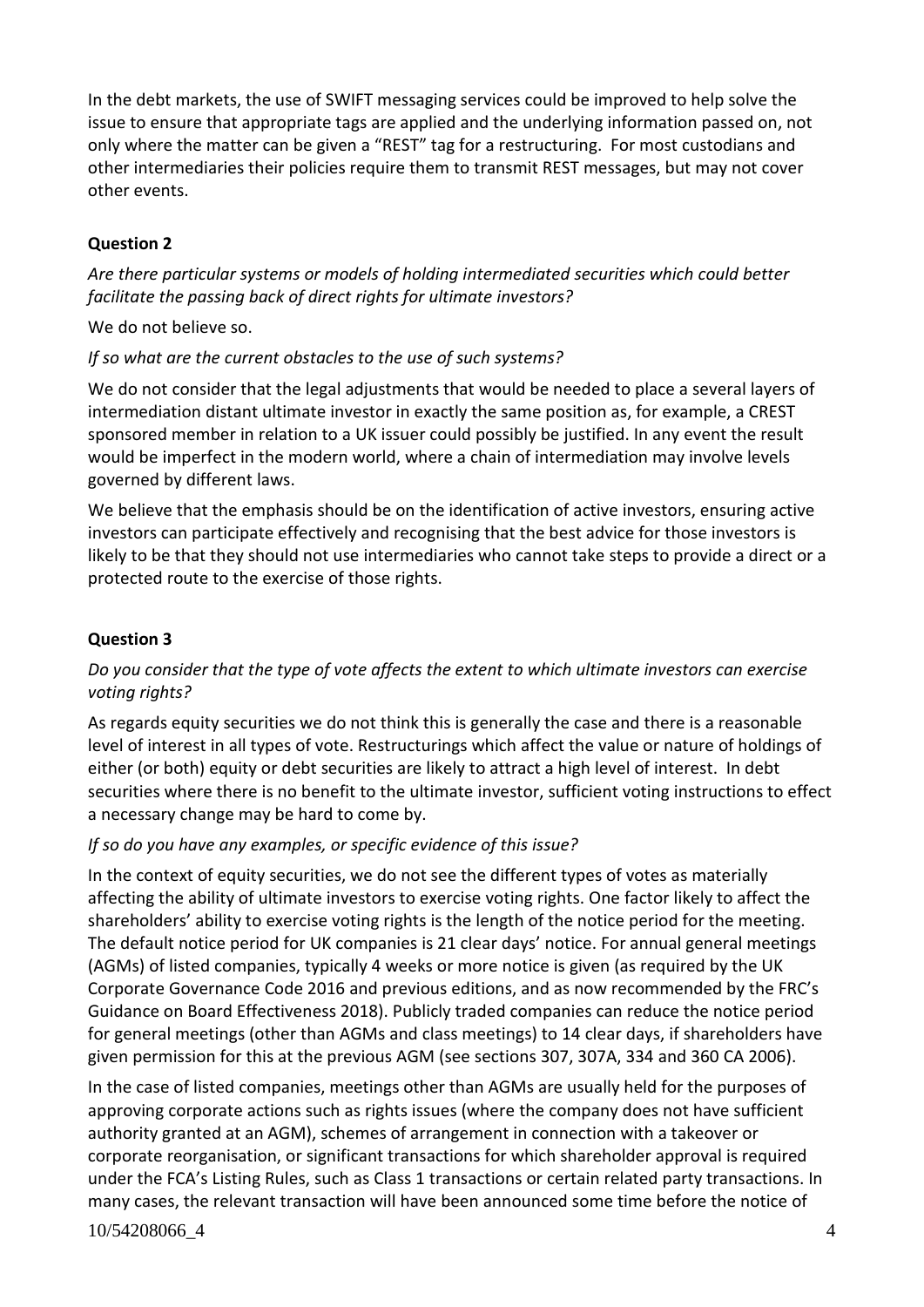meeting is sent out so that shareholders will already have access to information about the proposed transaction before the commencement of the formal notice period. The circular convening the meeting in question is also made available electronically, normally on the company's website, from the time of its publication. This ensures shareholders are able to access relevant information in a timely manner.

We would not support any lengthening of notice periods – this would be a retrograde step. Section 307A CA 2006, which, as described above, allows companies to hold certain general meetings on 14 (rather than 21) days' notice was introduced in 2009 (as permitted by Article 5(1) of the Shareholder Rights Directive 2007/36/EC). It was considered at that time that, with electronic communications and electronic proxy voting systems, 14 days would provide adequate time for shareholders to exercise their voting rights. Although some proxy voting advisors express a preference for meetings not to be held with shorter notice than 21 days, we do not believe the shorter notice period causes significant difficulties in practice. A shorter notice period benefits companies and consequently its shareholders and potential investors by allowing shorter transaction timetables for capital raisings (e.g. a rights issue) and therefore reducing the costs of underwriting share issues. It will often help companies' competitive positions to be able to obtain shareholder approval for transactions more quickly (listed companies are often at a disadvantage compared with businesses that do not have to seek shareholder approval from a wide body of shareholders). Extending the notice period could result in the UK being seen as a less attractive place in which to incorporate with a range of potentially adverse consequences flowing from this.

As regards debt securities, pass through of information in relation to restructurings is high as intermediaries may be at risk of claims if they do not make proper efforts to obtain instructions from the beneficial owner. On what are perceived to be less critical types of consent requests, it can be difficult to drum up interest - for example this is currently being experienced in resolutions to introduce new LIBOR fallbacks to bonds and loan notes, although there is regulatory pressure to move away from LIBOR in the very near future. This is not just because of intermediated holdings, however, but also because of the wide distribution of holdings. However, English law bond documentation typically provides for lower quorum and voting requirements for the passing of bondholders' resolutions if an initial bondholders' meeting is not quorate, or the initial voting threshold is not passed. Issuers, trustees and bondholders who convene bondholders' meetings are frequently faced with an extended timetable, involving the adjournment and reconvening of the meeting, and the resolutions being passed on the basis of a relatively low turnout at the reconvened meeting. Statutory amendments will not address this situation - the quorum and voting requirements are a matter of contract between the issuer and its bondholders. To the extent that there is any perceived risk for beneficial owners of bonds, we believe that this situation is more a matter for regulation than one that could be addressed by legislation which attempts structural change.

## **Question 4**

## D*o you believe that it is difficult for ultimate investors to obtain evidence that their votes have been received and counted?*

Yes, as there is generally no requirement for issuers to provide such evidence either to ultimate investors or to particular members or debt holders including those registered in CREST or in the books of the issuer.

*If so:*

*(1) What is the impact of this?* 

10/54208066\_4 5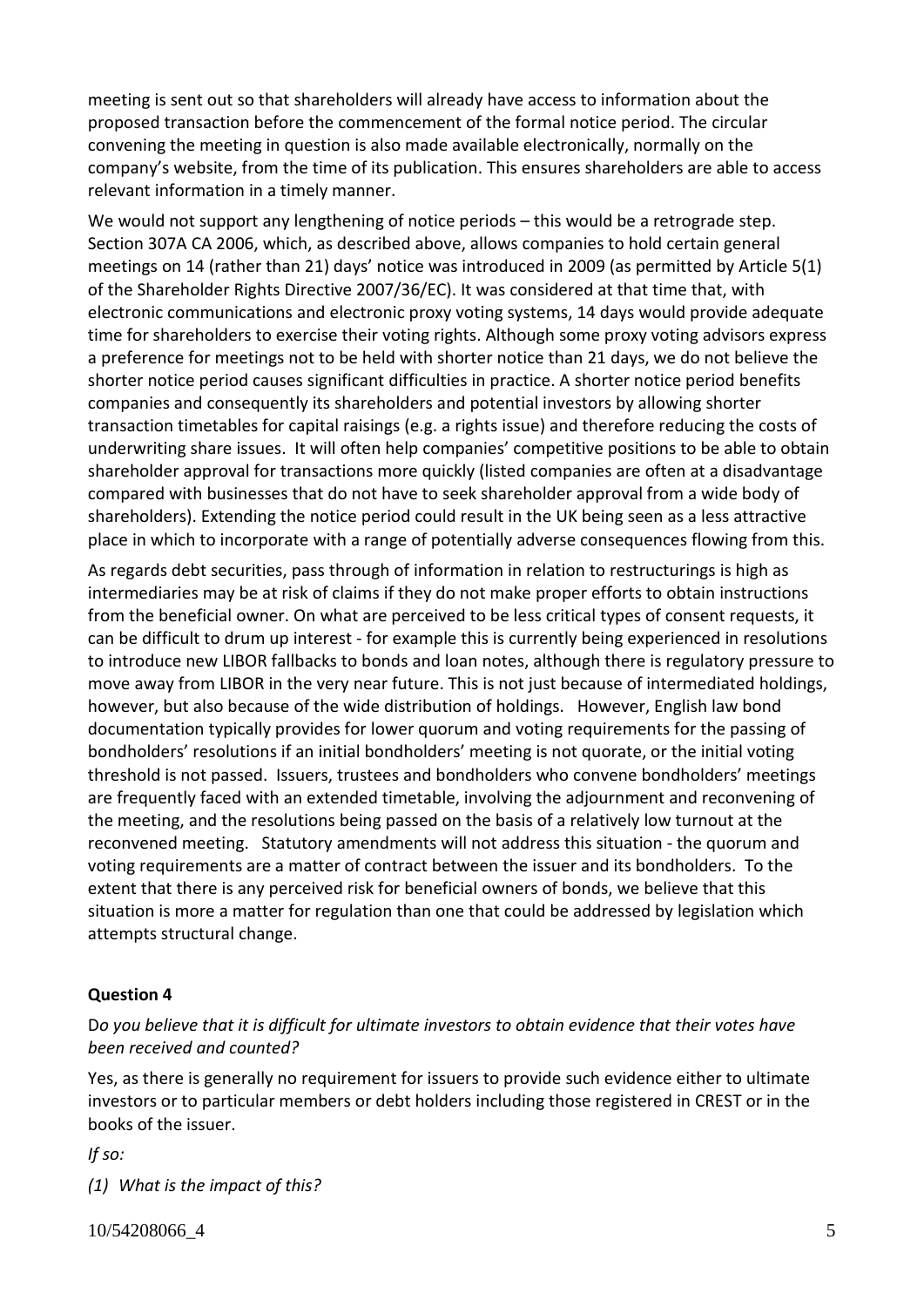We do not believe that this a significant issue. We have not come across it being a concern for smaller shareholders. While large investors are in many cases expected to vote (and report on voting) under the UK Stewardship Code, we do not think that necessitates provision of evidence by issuers of votes cast beyond the steps that they already take.

*(2) Do you have examples, or specific evidence, of ultimate investors having difficulties in obtaining evidence that their votes have been received and counted?*

No.

# *(3) What could be done to solve these problems?*

The focus should be on ensuring that the investors holding through intermediaries or retail investors holding through platforms have appropriate contractual and/or regulatory protections so that the service providers effectively and reliably enable ultimate investors to vote and to confirm that their votes have been cast.

We do not see that adding an extra burden on issuers to establish whether specific shares have been voted in accordance with ultimate investors' instructions would be proportionate. At the issuer level, the counting of proxy votes received is assured by the processes by which companies conduct polls and the duty of directors to conduct meetings properly. Quoted and traded companies under the Companies Act must also announce aggregate results of voting after a shareholder meeting and the members of a quoted company may require the directors to obtain an independent report on any poll taken at a meeting. Although a company could if requested confirm to a registered shareholder whether it has voted or not, it will not have the information to know whether an ultimate investor's instructions have been carried out (for more detail see the Example below). Electronic voting systems, such as the CREST voting service, also ensure that proxy appointments are not at risk of being lost or delayed en route to an issuer.

If ultimate investors are concerned as to whether their voting instructions have been complied with, we believe the solution lies in requirements (either contractual or regulatory) on those in the chain to provide such confirmations to the person giving the voting instruction. The recently published UK Stewardship Code 2020 should help by requiring service providers to support their clients' stewardship. We also note and welcome the statement by the FCA (in FS19/7 [Building](https://www.fca.org.uk/publication/feedback/fs19-7.pdf) a regulatory framework for effective [stewardship,](https://www.fca.org.uk/publication/feedback/fs19-7.pdf) October 2019) that it will be reviewing the activities of service providers in support of the Law Commission's work on intermediated securities.

There could also be more education that, in some circumstances, indirect shareholders who wish to exercise their voting rights and achieve accountability should consider (and bear the costs of) direct holdings in CREST, or segregated accounts with an intermediary itself registered in CREST, as the simplest way of minimising these difficulties and producing manageable regulatory burdens (bearing in mind that intermediaries in the chain may not be in England and may be contracting under other laws). There may be an opportunity for one or more intermediaries to market this service at a reasonable cost to smaller shareholders who have previously held certificated/paper shares or shares under intermediated arrangements. Declining numbers of sponsored direct CREST shareholders may show, however, that the interest of small investors in directly voting their shares appears to be waning. It is for debate whether specific regulatory rules would be needed for this category of intermediary, but legislative or other law reform solutions involving major changes to the way shares are held and the rights attached to them are exercised do not seem justified.

10/54208066\_4 6 EXAMPLE The following hypothetical example looks at the practicalities. Where an ultimate investor wishes to vote shares that are held on its behalf by an intermediary (say, 100 shares) then, assuming that the intermediary offers this service, the ultimate investor will need to instruct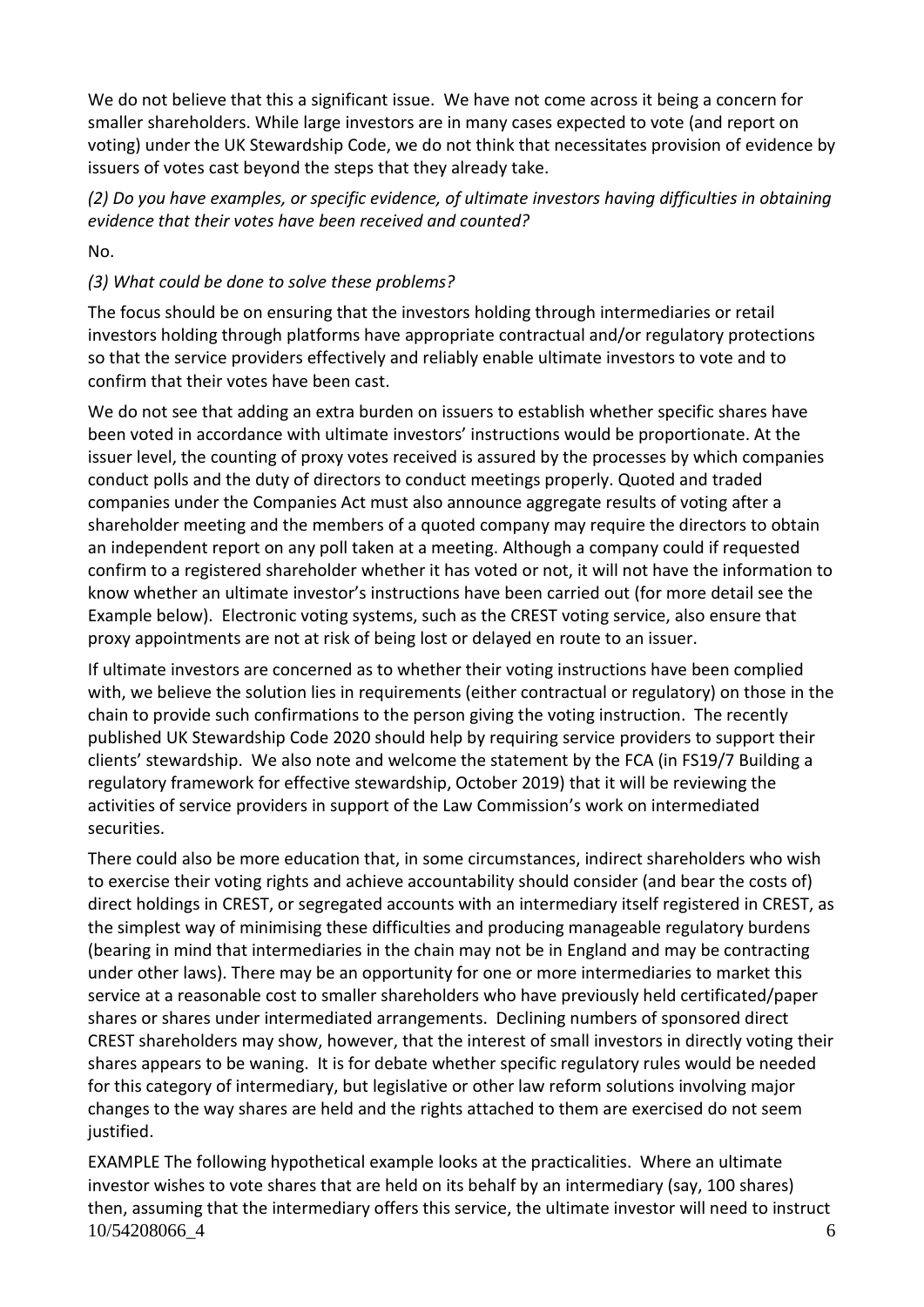the intermediary how to vote its 100 shares (say, in favour of resolution 1 at a general meeting). Where there is more than one intermediary in the chain, each will of course need to transmit a similar instruction to the next. Unless the intermediaries are part of the same organisation and/or share an integrated system, the transmittee intermediary will typically know only that it is instructed to vote 100 shares in favour of resolution 1, and not which ultimate investor originated such instruction. Where an intermediary in the chain is responsible for a larger block of shares that are ultimately owned by more than one investor (say 1,000 shares owned by 5 different ultimate investors), that intermediary could of course also receive voting instructions that originate from one or more of the other ultimate investors. If each ultimate investor were to instruct its shares to be voted in favour of resolution 1, that intermediary would instruct the next intermediary in the chain to vote all 1,000 shares in favour. Down the chain there may be further pooling of holdings, complicating the picture further. From the issuer's perspective, typically it will know only that the end intermediary (which is the registered shareholder) has voted a certain number of shares that it holds in favour of resolution 1 and, possibly, a certain number of shares against the resolution: the issuer will not know or be told which intermediaries in the chain gave instructions, what the content of those instructions was, or from which ultimate investors the instructions originated.

There would be considerable cost implications (and potential administrative and legal uncertainty) in seeking to address this, so that it would not be worthwhile unless there were significant demand for this information.

## **Question 5**

## *Do you consider that the rules and practical arrangements relating to the timing of voting affect the ability of ultimate investors to vote?*

Please see our response to Question 3 above on notice periods. In the context of shareholder meetings, we do not see the record date/proxy submission deadline, or the issues identified in paragraph 2.20 of the Call for Evidence, as being problematic in practice.

In the context of debt securities, once the ICSDs (as holders of the global security through their common depository) are aware of a corporate action requiring a vote, they will be prompt to advise their participants, but thereafter progress through the intermediary chain may be slow. The fact that voting events are much less regular for debt securities means that intermediaries are less geared up to passing on information. Please see the case study in Annexe 2.

*If so:*

*(1) Do you have any examples, or specific evidence, of these problems?*

Equity securities: no. For debt securities, please see the observations above.

*(2) What could be done to solve these problems?*

Anyone planning to buy shares and vote them at an upcoming meeting will know the date of the meeting and the deadline for submitting proxy instructions because this information will have been announced to the market at least 14 days in advance and put on the company's website. They can therefore make decisions about the timing of a purchase accordingly. In addition, it is, at least in theory, possible for an investor to attend in person by being appointed as a corporate representative if their nominee or custodian offers this facility. The proxy deadline does not apply to corporate representative appointments. There are, however, potential difficulties if multiple corporate representatives are appointed, so this route is only likely to be used if they are the sole beneficiary of their nominee or custodian (or possibly, the only one who wishes to appoint a corporate representative).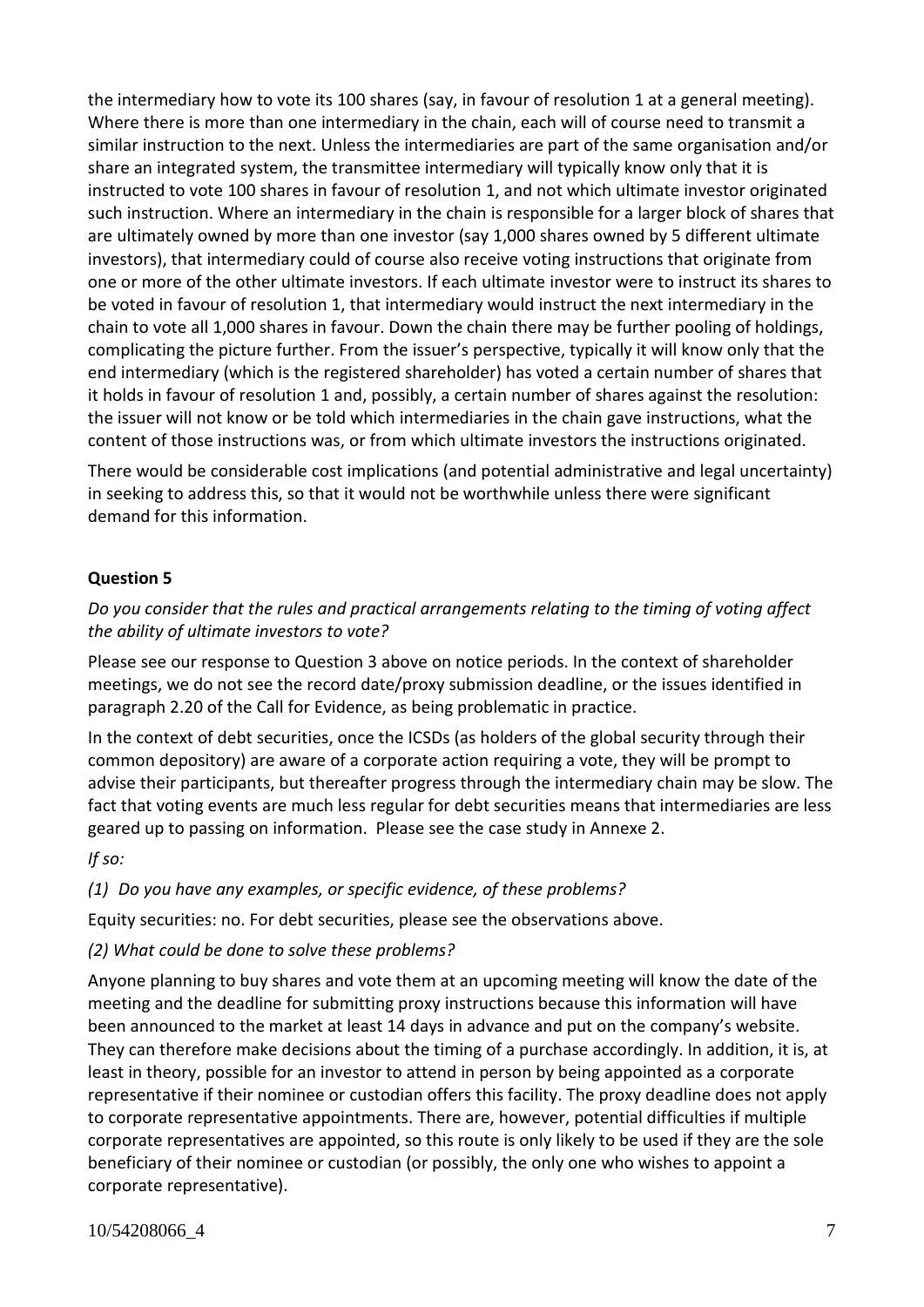In practice, most proxies are submitted close to the submission deadline. Companies and their boards might prefer to have earlier transparency about the way votes will be cast, but the 48 hour period seems to offer a reasonable balance between having too early a cut off time and allowing companies sufficient time to prepare for the meeting.

We note the comments on shareholder engagement in footnote 54, but in our experience, companies are likely to engage with their major shareholders significantly ahead of the proxy submission deadline and not wait until receiving proxies to ascertain their views. Good stewardship principles would also suggest that major shareholders with concerns should engage with companies in good time.

For debt securities, we consider that any concerns arising from a failure to pass relevant information or instructions through the intermediary chain are properly matters for a regulatory response – whether through the proper enforcement of existing regulatory duties or, in the case of any potential gap in the regulatory system, by policy-makers imposing appropriate regulatory obligations on regulated intermediaries. There is also no tradition of small investor action in these markets, where most securities are held for investment, often in managed or envelope funds, so that the demand for involvement is very low, even when the opportunity is there. The party prejudiced is as likely in such cases to be the issuer, who cannot get adequate voting instructions to pass a necessary resolution.

#### **Question 6**

*Do you consider that there are aspects of proxy voting which may affect the rights of ultimate investors in the context of an intermediated securities chain?*

Not to any great extent

*If so:*

*(1) Do you have any examples, or specific evidence, of these problems?*

No.

#### *(2) What could be done to solve these problems?*

We believe that the proxy voting system works well for both shareholders and ultimate investors. Proxy voting facilitates the exercise of voting rights by registered members who have a statutory right to appoint a proxy to attend a meeting and vote on their behalf. While many proxy appointments by small shareholders are still in paper form, the CREST electronic voting system and other electronic "voting" services offered on behalf of issuers are proxy appointment facilities.

In appointing a proxy, the registered member may act on the instruction of another person on whose behalf they hold the securities, so enabling an ultimate investor to direct the exercise of voting rights, assuming that the entity which is the registered member and any intermediaries in the chain offer this facility at a reasonable cost.

10/54208066 4 8 8 The vast majority of proxy appointments appoint the chairman of the meeting as proxy to vote on behalf of the member in accordance with the instructions set out on the proxy voting form. Receipt of these proxy instructions gives the company transparency as to how the votes are being cast ahead of the meeting. However, a proxy can be any third party whom the shareholder wishes to entrust to vote on their behalf. The proxy (as agent owing fiduciary duties to the appointor) must act in accordance with the instructions of the appointing member. The member may change their instructions to the proxy any time up until the vote is taken, or may attend in person instead of the proxy. The proxy voting system therefore gives flexibility to members and, subject to appropriate means of instruction/communication between an ultimate investor through the chain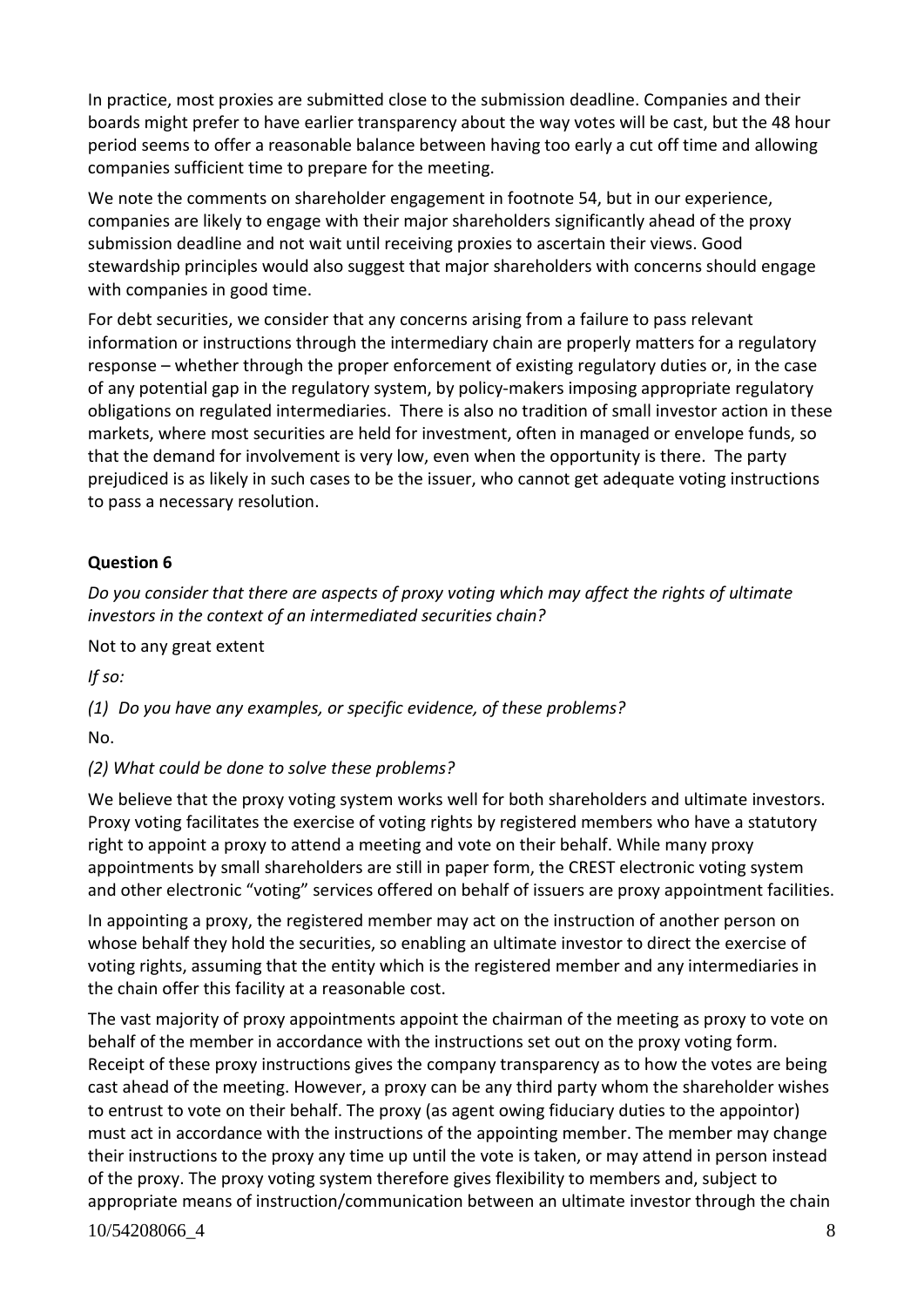to the registered member, gives the same flexibility to ultimate investors, again assuming the facility is provided at a reasonable cost.

## **Question 7**

*Do you consider that the headcount test in section 899 of the Companies Act 2006 has the potential to cause problems in the context of intermediated securities?*

Yes.

## *In what way?*

We agree that the headcount test can have unintended consequences in the context of current methods of holding securities and consider that it no longer serves a useful purpose in its current form.

It is also impossible to comply with in the context of debt restructurings where there are contingent claims and the number of claimants cannot be ascertained with any certainty.

*If so:*

## *(1) Do you have examples, or specific evidence, of problems arising out of the application of section 899 of the Companies Act 2006 to intermediated securities?*

The case of *Re Dee Valley Group plc* [2017] EWHC 184 (Ch) illustrated an attempt to manipulate the test by splitting a shareholding in an attempt to defeat a scheme. In that case, the court used its discretion to allow split shareholdings to be disregarded and sanctioned the scheme.

In the debt field, one of our members can evidence a recent scheme of arrangement meeting where it was felt necessary for a holder to designate a separate proxy to attend and vote in order to meet concerns about the headcount.

## *(2) What could be done to solve these problems?*

We would support a wider separate review into abolishing this element of the requirements for a scheme of arrangement and relying on the court's general discretion to take into account the number of investors who vote for and against a scheme, overall turnout and other factors it considers relevant (as discussed, for example, in *Re Old Mutual Group plc* [2018] EWHC 1875 (Ch) and *Re Stellar Diamonds plc* [2018] EWHC 1152). This approach could enable the court to take into account a range of relevant considerations including potentially the number of ultimate investors on whose behalf a member held shares, rather than focusing purely on legal title holders.

A review could consider the advantages and disadvantages of approaches taken in other jurisdictions that have addressed this issue. In Hong Kong the equivalent majority in number test has now (following some instances where splitting of shareholdings occurred) been replaced with a requirement that the votes cast against the arrangement do not exceed 10% of the total voting rights attached to all "disinterested" shares in the company. Another possibility would be the use of a quorum requirement alone.

Elsewhere, the majority in number test applies but is subject to the court's discretion. For example, in Australia the court has (since 2007) had power to dispense with the headcount test. This power followed apparent attempts to manipulate the test by splitting holdings, but its use is not limited to those circumstances. The use of the test was discussed by the Australian Federal Court in *Re Boart Longyear Limited* [2019] FCA 62.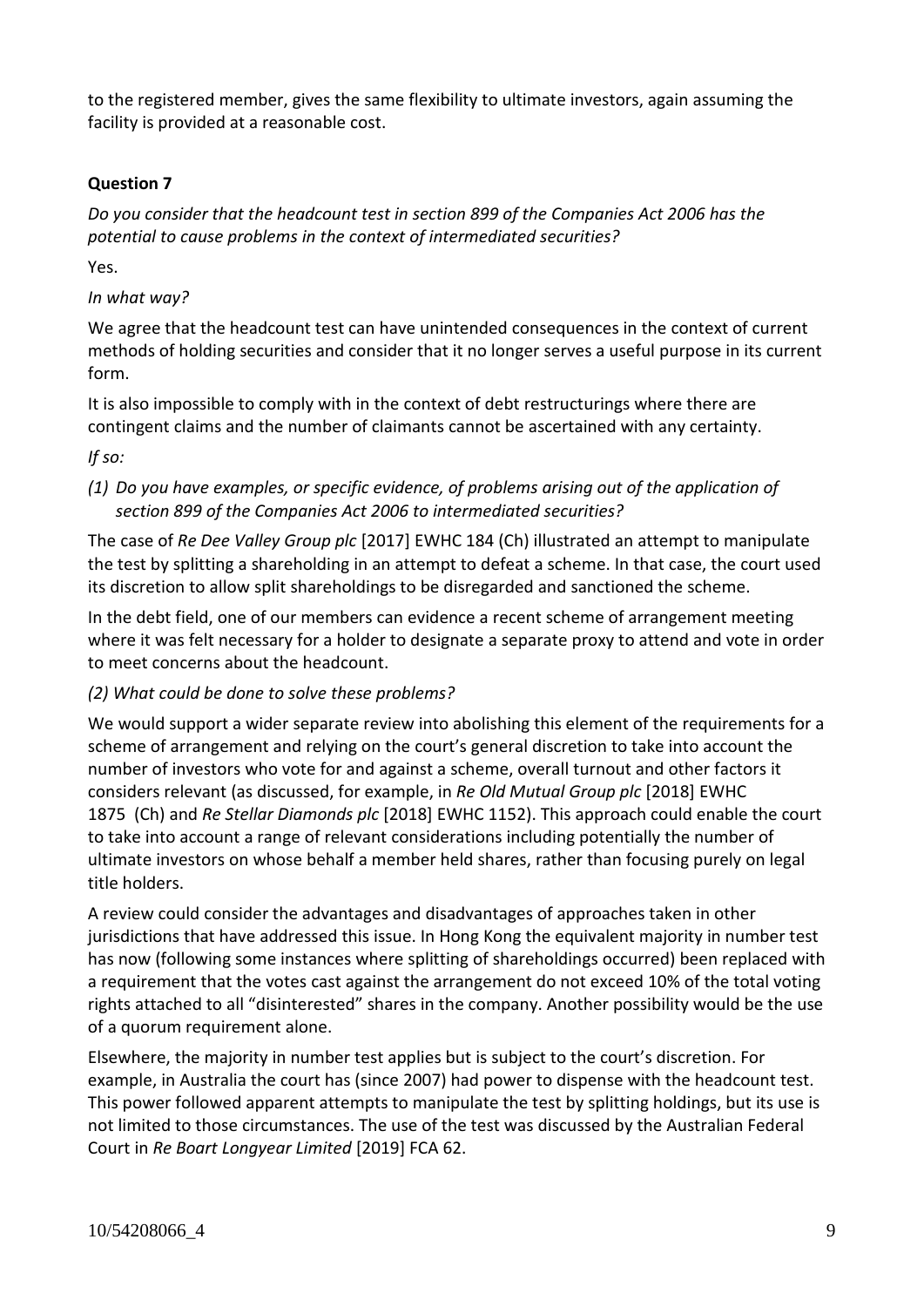## **Question 8**

*Do you consider that, in practice, the no look through principle may restrict the rights of ultimate investors who wish to bring an action against an issuing company or intermediary?*

We do not think this is the right starting point to examine the no look through principle. We are firmly of the view that the no look through principle is extremely valuable both legally and economically and that active investors can be accommodated without doing violence to that principle – violation of the principle should not be under discussion.

*If so:*

*(1) Do you have examples, or specific evidence, of problems caused by the no look through principle?*

## *(2) What could be done to solve these problems?*

We think that the Law Commission should start out by recognising the value of the no look through principle and address any perceived difficulties for shareholders/ultimate investors (large and small) who wish to exercise voting rights by methods that do not compromise that principle. It would require a major legislative programme to produce an alternative to the principle and the legal uncertainty caused by such a major change would be damaging to the operation of the financial markets and the wider UK economy. A look through principle would risk unnecessary litigation of a plethora of competing claims, many of which would never have arisen when each level of the chain could operate independently. We set out our concerns in more detail in the following paragraphs.

- 1. It is our strongly held view that, for the reasons we set out in greater detail in our response to Question 9 below, the no look through principle in fact continues to deliver considerable benefits that:
	- underpin the coherence and integrity of the English laws (including its conflict of laws) governing the holding and transfer of title to securities;
	- support the efficient, safe and legally robust provision of custody, securities issuance and securities settlement services under English law;
	- ensure that English law operates consistently with internationally accepted best standards as represented by, for example, Article 22 (*Prohibition of upper-tier attachment)* and Article 23 *(Instructions to the intermediary)* of the UNIDROIT Convention on Substantive Rules for Intermediated Securities (the *Geneva Securities Convention*);
	- are aligned with, and reinforce, fundamental and long-standing provisions of UK companies law designed to protect the integrity of the register of securities, the liability position of the issuer of UK securities and the operator of the UK securities settlement system: see section 126, Companies Act 2006 and regulations 23(3) and 40(3) of the Uncertificated Securities Regulations 2001 (as amended, the "*USRs"*); and
	- encourage the choice of English law, and the United Kingdom as a location, to issue securities and to provide intermediated securities services.
- 2. Any proposal for the reform of English law that undermines or otherwise vitiates the application of the no look through principle (as properly understood) is likely to have a materially adverse impact on our corporate law and the legal framework underpinning the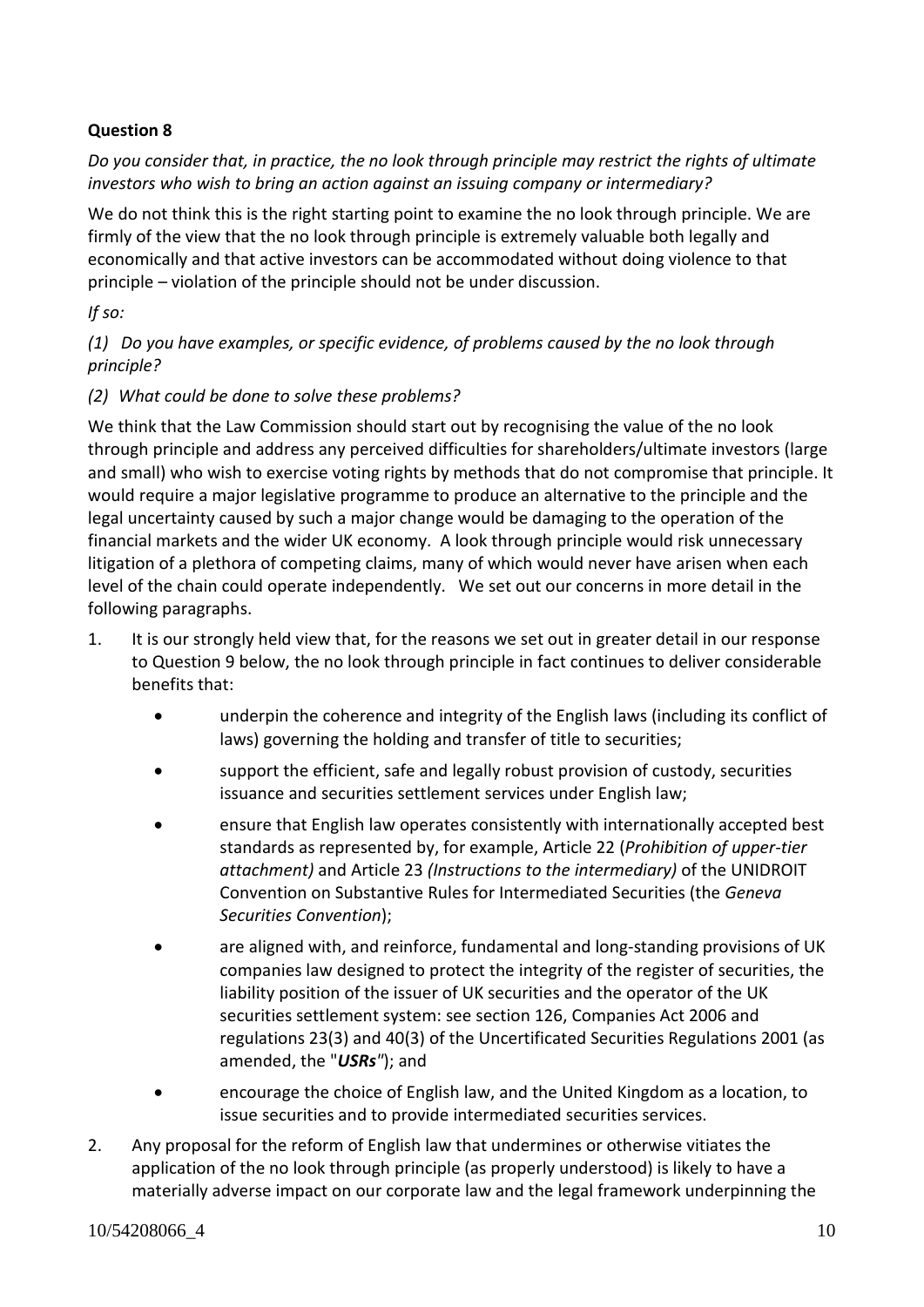smooth operation of our financial markets. In this respect, we would enthusiastically endorse the conclusion of the authors of *Goode and Gullifer on Legal Problems of Credit and Security (Sixth Edition) at para. 6- 21:*

*"The benefits of the no look through principle are structural and contribute greatly to the efficient operation of the system and, to a large extent, to legal certainty."*

- 3. Further, we consider that any potential restriction on the rights of ultimate investors to bring an action against an issuing company or intermediary must be fairly assessed against the background of the following relevant considerations.
	- (1) At the level of legal principle, the inability of the ultimate investor to bring an action against, or enforcement proceedings to attach the assets of, an issuing company or higher-tier intermediary with respect to those voting or other rights (derived from the contractual terms of issue of a security) is a logical expression of the English rule of privity. As properly understood, the scope and application of the no look through principle under English law is simply a consequence of the nature of the ultimate investor's rights, as constituted by contract and a beneficial interest under a trust or subtrust.
	- (2) In the UK, an investor has a real and effective choice as to whether to structure its securities holdings through maintaining a direct contractual relationship with the issuing company (for example, by being a CREST personal member using the sponsorship services of its broker) or by maintaining an indirect relationship through their intermediary (with whom it has a direct contractual and trust relationship). Subject to any considerations of regulatory disclosures or transparency (examined in (4) below) to ensure that an investor remains fully and clearly informed as to the legal and corporate governance consequences of its election, the no look through principle is in fact wholly consistent with the autonomy of the investor, the issuing company and the intermediary to choose their preferred contractual structure and the nature of the attendant contractual rights. As was made clear by both the High Court and the Court of Appeal in *Secure Capital SA –v- Credit Suisse AG* (see *[2015] EWHC 388 at [61]* and *[2017] EWCA Civ 1486 at [53] to [59]*) the no look through principle (and the associated privity of contract rule) are not only logical – they ensure that an issuing company (or, by extension, a higher-tier intermediary) are not subjected to a multiplicity of legal actions contrary to their expectations or those of participants in the financial markets or, we would suggest, any properly informed ultimate investor that has elected to structure their securities holdings through an intermediary (or chain of intermediaries).
	- (3) To promulgate a rule or law under any proposed reform that would give a direct right of action (or enforcement) to the ultimate investor against the issuing company or highertier intermediary, with respect to rights constituted by contract or in trust (as opposed to the statutory rights of the kind considered in the *Tesco* case discussed at (7) below), would be fundamentally contrary to the legal basis of the securities issuance and holding structure freely chosen by the relevant parties. It would undermine party autonomy. In this respect, we do *not* accept or recognise the description in paragraph 2.35 of the Law Commission document of the no look through principle as being in any way *"controversial"*. Further, for the reasons we set out here and in our response to Question 9 below, we consider that the benefits of the no look through principle are, in fact, of wide application – including economic, legal and efficiency benefits for the ultimate investors with respect to their securities-related activities. We would *not* agree,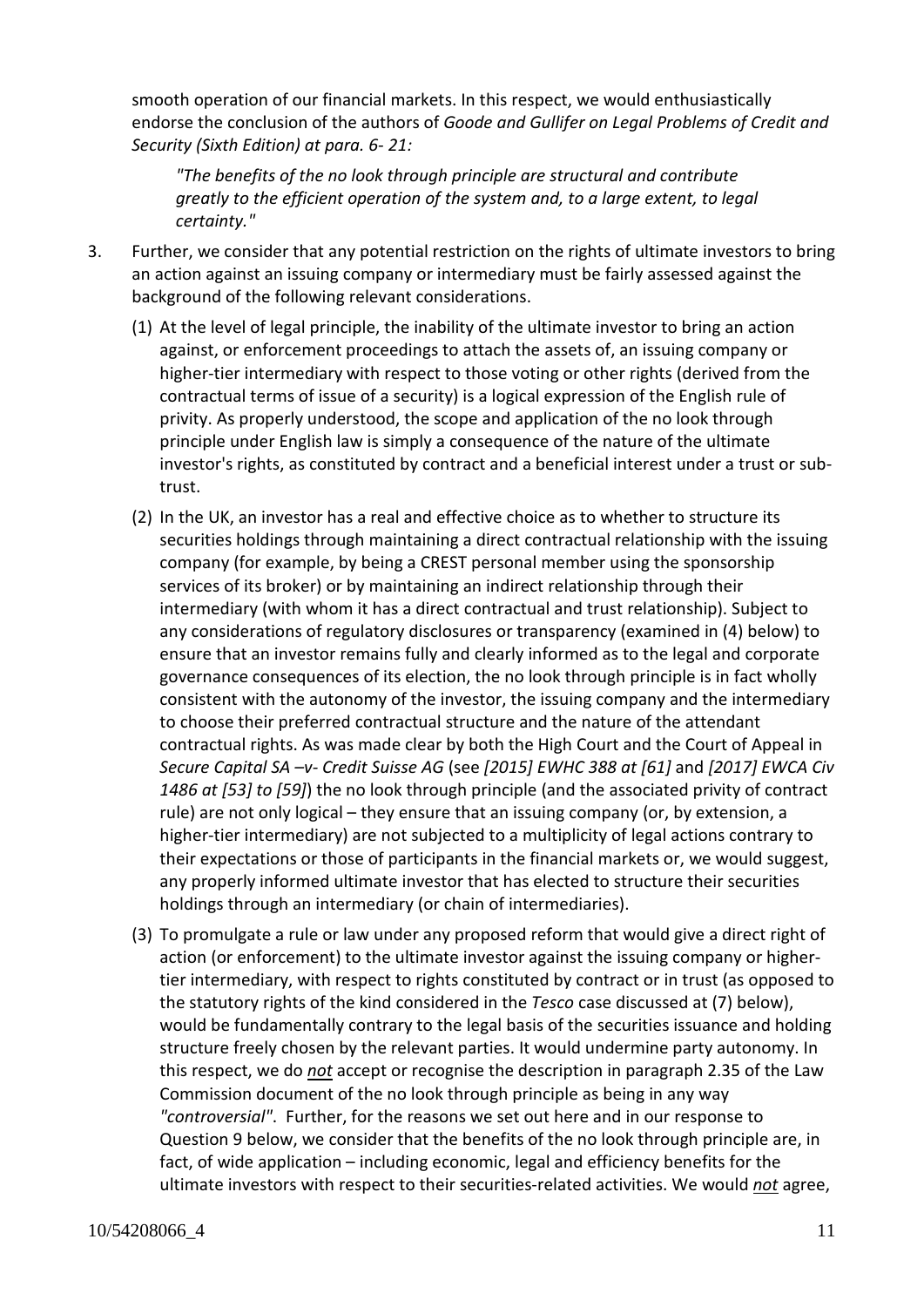therefore, with the observation that the ultimate investors *"get the downside of the advantages that this principle confers on others".*

- (4) Following on from our observations in  $(1) (3)$  above, it is relevant for the Law Commission to consider the autonomous position of the ultimate investor with reference to existing and prospective UK regulatory rules which minimise the economic or other risks for the investor with respect to its securities holdings. In practice, as far as the UK is concerned, the ultimate investor will hold its securities through a regulated intermediary carrying on either MiFID investment business or designated investment business for the purpose of FCA conduct of business and related rules. As such, as a matter of the English law analysis, the ultimate investor in choosing the appropriate structure for its securities holding, and in gaining a clear understanding of any attendant benefits, costs or risks, should enjoy the following broad regulatory protections:
	- an obligation on the intermediary to act with due regard to the interests of the ultimate investor and to treat it fairly (see FCA's *Principle 6*);
	- an obligation on the intermediary to act honestly, fairly and professionally in accordance with the best interests of the ultimate investor (see *COBS 2.1.1R*);
	- an obligation on the intermediary to pay due regard to the information needs of the ultimate investor, and communicate information to it in a way which is clear, fair and not misleading (see FCA's *Principle 7*);
	- an obligation on the intermediary to provide appropriate information in a comprehensible form so that the ultimate investor is reasonably able to understand the nature and risks of the service being offered (see *COBS 2.2.1R*, *COBS 2.2A.2R* and *COBS 2.2A.3R*); and
	- an obligation on the intermediary to arrange adequate protection for the ultimate investor's securities when it is responsible for them (see FCA's *Principle 10* and *CASS6.1.6R – 6.1.9G, CASS 6.2.1R, CASS 6.2.2R, CASS 6.4.1R, CASS 6.6.54R – 6.6.57R* and *CASS 9.3*).

It might also be possible for these existing protections for the ultimate investor from any adverse consequences of the no look through principle to be further supplemented by additional regulatory provisions imposing on intermediaries information, pass through and confirmation requirements similar to those set out in Articles 3b and 3c of the SRD II, as well as the relevant provisions of the SRD II Implementing Regulation.

- (5) In essence, with particular reference to the regulatory provisions and, potentially, prospective developments we outline in (4) above, we consider that any restriction on the rights of direct action which result for the ultimate investor by the coherent and logical application of the no look through principle, with respect to rights constituted by contract and in trust, can in practice be robustly and fairly managed because:
	- an appropriate application of the information and disclosure requirements of the UK regulatory system should ensure that the ultimate investor has a clear and comprehensive understanding of the structural holding options available to it and the risks (e.g. as to the loss of direct voting or other rights against the issuing company) resulting from an intermediated holding;
	- the client's best interests rule should encourage the intermediary which has the direct relationship with the ultimate investor to consider what is the most appropriate holding structure for the ultimate investor and the associated pass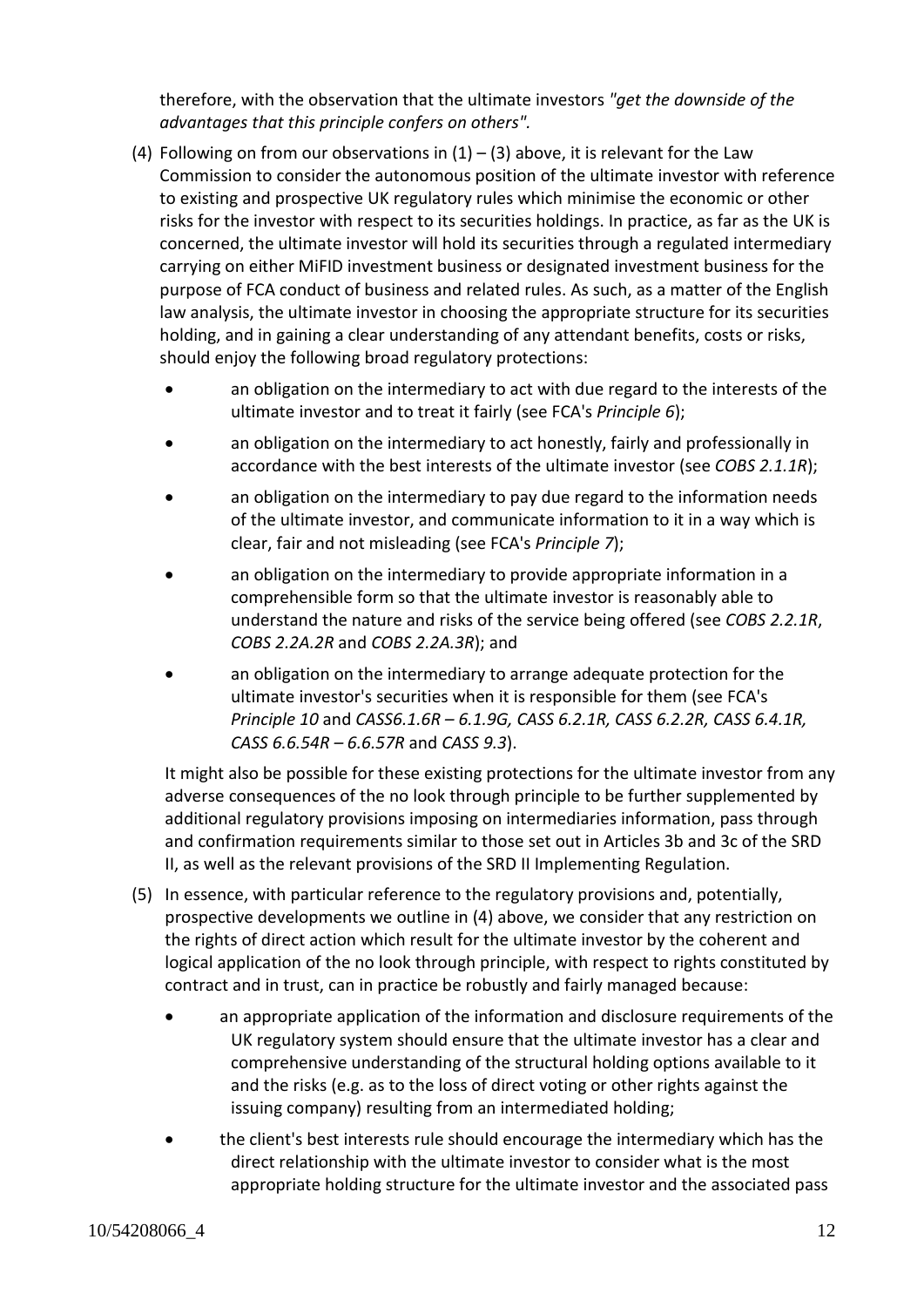through or other rights with due regard to the investor's investment and corporate governance objectives; and

- although the debt markets face different problems and have very few active private investors, it would be reasonable to expect relevant intermediaries in those markets to determine, and advise upon, whether any potential disadvantages of the application of the no look through principle might be mitigated by structural developments at the issuer level– for example, the terms of issue of a debt security might include deed poll provisions of the type considered by the High Court in *Re Public Joint-Stock Company Commercial Bank "Privatbank" [2015] EWHC 3299 (Ch.)* (which is referred to in paragraph 2.36(3) of the Law Commission's document) and/or might include an obligation upon the issuer, in defined circumstances, to issue definitive notes for the benefit of the ultimate investors.
- (6) If it is felt that the existing, and (with reference to the suggestion we outline at (4) above regarding additional information, pass through and confirmation requirements on intermediaries) prospective, regulatory rules are not sufficiently clear to impose the kind of disclosure and structural obligations upon an intermediary of the type we outline above, we would favour a review of the relevant FCA rules to determine how they might be further strengthened to ensure adequate protections are established for the ultimate investor. These would be developments in the areas of transparency and disclosure to ensure the ultimate investor fairly understands the risks and benefits of the no look through principle, together with an obligation on the intermediary to ensure that the chosen securities holding structure appropriately meets the individual needs of the ultimate investor. Such a review would not be concerned with the reform of corporate governance and related laws. As such, it would fall outside the terms of reference for the Law Commission's scoping study.
- 4. For the reasons we outline above, we would not therefore favour any reform of English law which, contrary to the no look through principle (as properly understood), seeks to give direct voting or other rights to the ultimate investor which are not accorded to it by the contractual (and trust) structure expressly and voluntarily chosen by the relevant parties in the securities holding chain. This is particularly so when one bears in mind there may be elements in the chain not governed by English law.
- 5. However, where the source of the ultimate investor's right is not contractual or by way of trust - but statutory - we consider that statutory provisions might be used to protect the investor's rights without undermining or otherwise vitiating the no look through principle (as properly understood) and the substantial benefits associated with it. Where the relevant right is conferred by statute, and the circumstances of the exercise of that right do not (a) seek to re-constitute contractual or trust rights as third party rights enforceable against or by a person who has no contractual or trust relationship with the ultimate investor or (b) adversely affect the efficiency and legal certainty considerations at the foundation of the no look through principle, we would not foresee any evident systemic or structural objection to putting in place or amending the relevant statutory provision to allow for the exercise of the relevant right by the ultimate investor. (This is subject, of course, to there being satisfactory rules to identify the ultimate investor: for example, an individual who has a portfolio of investments in named securities held through an intermediary is likely to be an ultimate investor, but an individual participating in an investment fund directly or via an intermediary may hold a different type of investment (in the fund) and not be an ultimate investor in the underlying assets of the fund. These situations are not always straightforward.)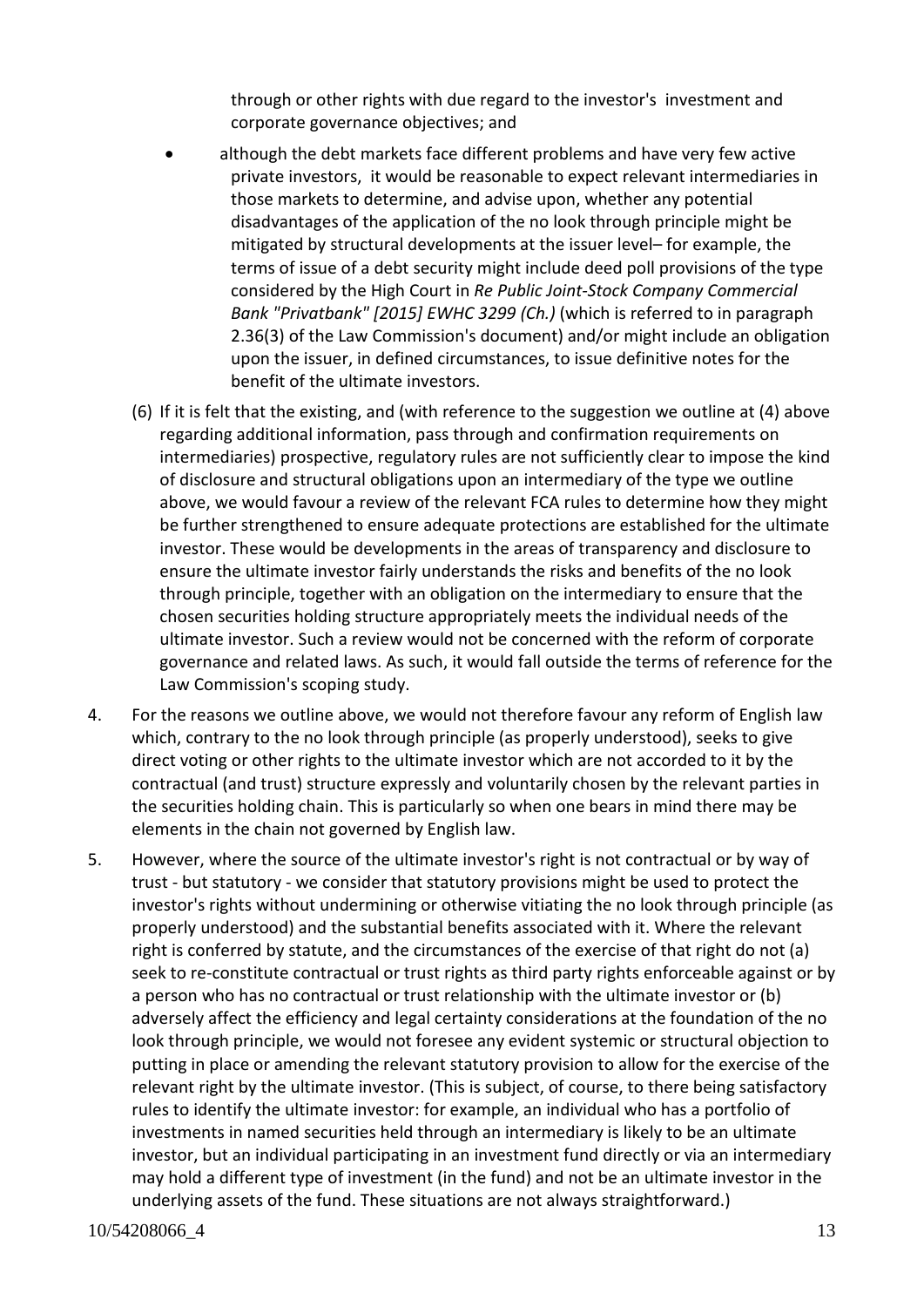- 6. For example, there is no reason in principle why section 98 of the Companies Act 2006 might not be amended to allow for the ultimate investors in an intermediated securities chain to apply to the court for the cancellation of a resolution to delist a company (see *Eckerle –v-Wickeder Westfalenstahl GmbH [2013] EWHC 68 (Ch.)* as considered in paragraph 2.36(1) of the Law Commission document).
- 7. Indeed, the recent decision of the High Court in *SL Claimants –v- Tesco PLC* [2019] EWHC 2858, which determined the rights of ultimate investors to compensation from an issuer of securities under section 90A (and Schedule 10A) of the Financial Services and Markets Act 2000, clearly demonstrates that it is possible for a statutory right of action to give direct rights to an ultimate investor against an issuer without undermining the continued application of the no look through principle with respect to those investor's rights constituted under contract or in trust (see, in particular, the comments of Hildyard J. at paragraphs [75] and [116]); and to do so without giving rise to a concern for the issuer of being exposed to indeterminate liability to an indeterminate class (see, in particular, paragraphs [74], [76], [84], [90] and [91] of the judgment).

## **Question 9**

## I*n practice what, if any, are the benefits of the no look through principle?*

- 1. As is likely to be clear from our response to Question 8 above, we are concerned by the apparent policy direction of Question 9 to the extent it might be taken to suggest that there are no, or limited, benefits of the no look through principle under English law. We are firmly of the view that the principle in fact delivers considerable structural, market and corporate benefits. Specifically, it:
	- underpins the coherence and integrity of the English laws (including the conflict of laws) governing the holding and transfer of title to securities and promotes legal certainty;
	- supports the efficient, safe and legally robust provision of custody, securities issuance and securities settlement services under English law;
	- ensures that English law operates consistently with internationally accepted best standards as represented by, for example, Article 22 *(Prohibition of upper-tier attachment)* and Article 23 *(Instructions to the intermediary)* of the Geneva Securities Convention;
	- is aligned with, and reinforces, fundamental and long-standing provisions of UK companies law designed to protect the integrity of the register of securities, the liability position of the issuer of UK securities and the operator of the UK securities settlement system: see section 126, Companies Act 2006 and regulations 23(3) and 40(3) of the USRs; and
	- encourages the choice of English law, and the United Kingdom as a location, to issue securities and to provide intermediated securities services.

## *Coherence and integrity of English law*

2. As we have outlined in our response to Question 8 above, it is important to recognise the operation of the no look through principle under English law as a necessary and logical expression of the privity rule, freedom of contract and the party autonomy principle. The contractual rights constituted by the terms of issue of a security, as represented for example by the articles of association of the issuing company, are conferred upon, and are intended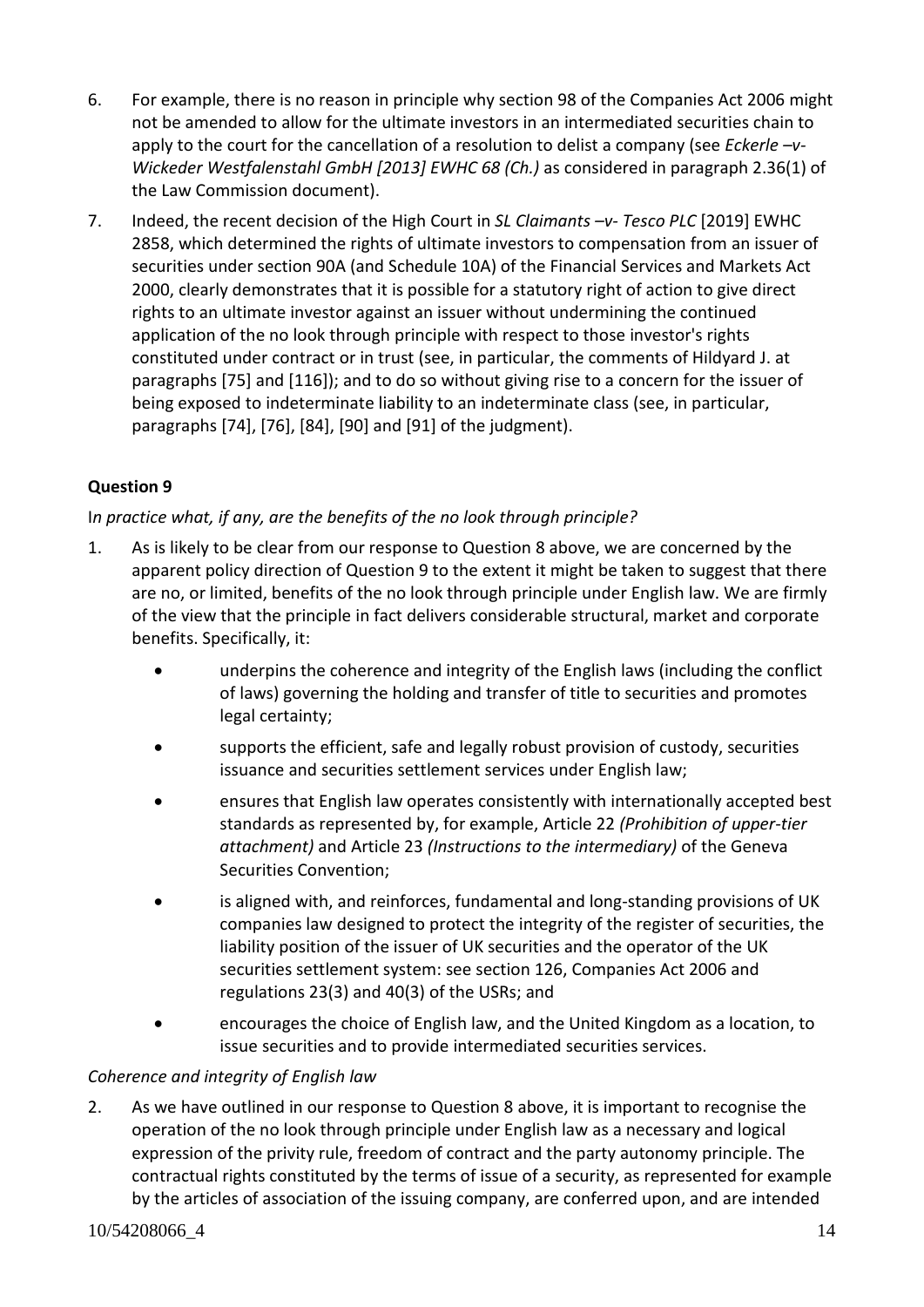(and understood) to be solely exercisable by, the person identified from time to time as member, shareholder or other holder of the securities on the issuer or (under the USRs) Operator register. Equally, the contractual rights constituted by the custody or other account agreement between an intermediary and its client are exercisable solely as between the parties. Where the parties to the relevant contract have elected English law to govern the rights and obligations arising from that contract, they can properly be expected to accept that the normative standards of that law (including privity, freedom of contract and party autonomy) will determine how, and against whom, such rights and obligations are to be exercised. If it is desired to confer third party rights upon a party who is not in a contractual relationship with the obligor, then it would be open to the parties to provide for such rights under English law either through a deed poll or through the Contracts (Rights of Third Parties) Act 1999. The no look through principle does not prevent or impede the grant of direct rights by an issuing company, or intermediary, for the benefit of a non-contracting party (such as the ultimate investor) if that is the commercial decision that the issuing company or intermediary wishes to make. The principle merely prohibits the ultimate investor (or other third party) from exercising, or purporting to exercise, rights that are in fact vested in and enforceable solely by another party that is in a direct contractual (or trust) relationship with the obligor. It is always open to all relevant parties to agree to the exercise of rights and discharge of obligations in a different way, but this does not change the principle.

- 3. The no look through principle also provides a coherent, logical and practical foundation for the English conflict of laws principles governing the holding of international securities. Under the *"place of the relevant intermediary approach"* (*PRIMA*), the law governing the rights and obligations (and issues relating to the rights and obligations) constituted or evidenced by a book-entry on a securities account held or maintained by an intermediary (including, for example, the requirements as to perfection and relevant priority rules) is the law of the place where the relevant account is maintained or located by the immediate intermediary or which otherwise governs the account agreement. This reflects the fact that, under the no look through principle, it is the law of the place of the relevant (immediate) intermediary, its accounts and account agreement that is alone constitutive or evidential of the accountholder's rights and obligations. That law is the sole *"root"* of the account-holder's entitlement in, or in relation to, the underlying securities – for conflict of laws purposes, it is the *lex creationis*. The legal and practical reality, with respect to a chain of intermediated securities holdings, is that the issuing company or relevant intermediary is only likely to have knowledge of, and to recognise that it owes contractual obligations to, the person identified as holder in the register or account maintained by or for the issuing company or (as the case may be) relevant intermediary. The no look through principle prevents the conception of the ultimate investor's rights as being somehow derived from the issuing company's articles of association or other constitutive terms of issue; and so avoids the unhelpful conclusion that such rights (and issues relating to such rights) are, therefore, governed by the issuing company's law or the place of its register of securities.
- 4. PRIMA finds statutory expression in English law through regulation 23 of the Financial Markets and Insolvency (Settlement Finality) Regulations 1999 and regulation 19 of the Financial Collateral Arrangements (No. 2) Regulations 2003. Correspondingly, in the case of directly held shares, the root of title to the contractual rights and obligations constituted by the terms of issue is the constitutional documents of, and register maintained by or for, the issuing company; and, consistent with the no look through principle, it is the law of the company's place of incorporation (which will in practice correspond to the place of the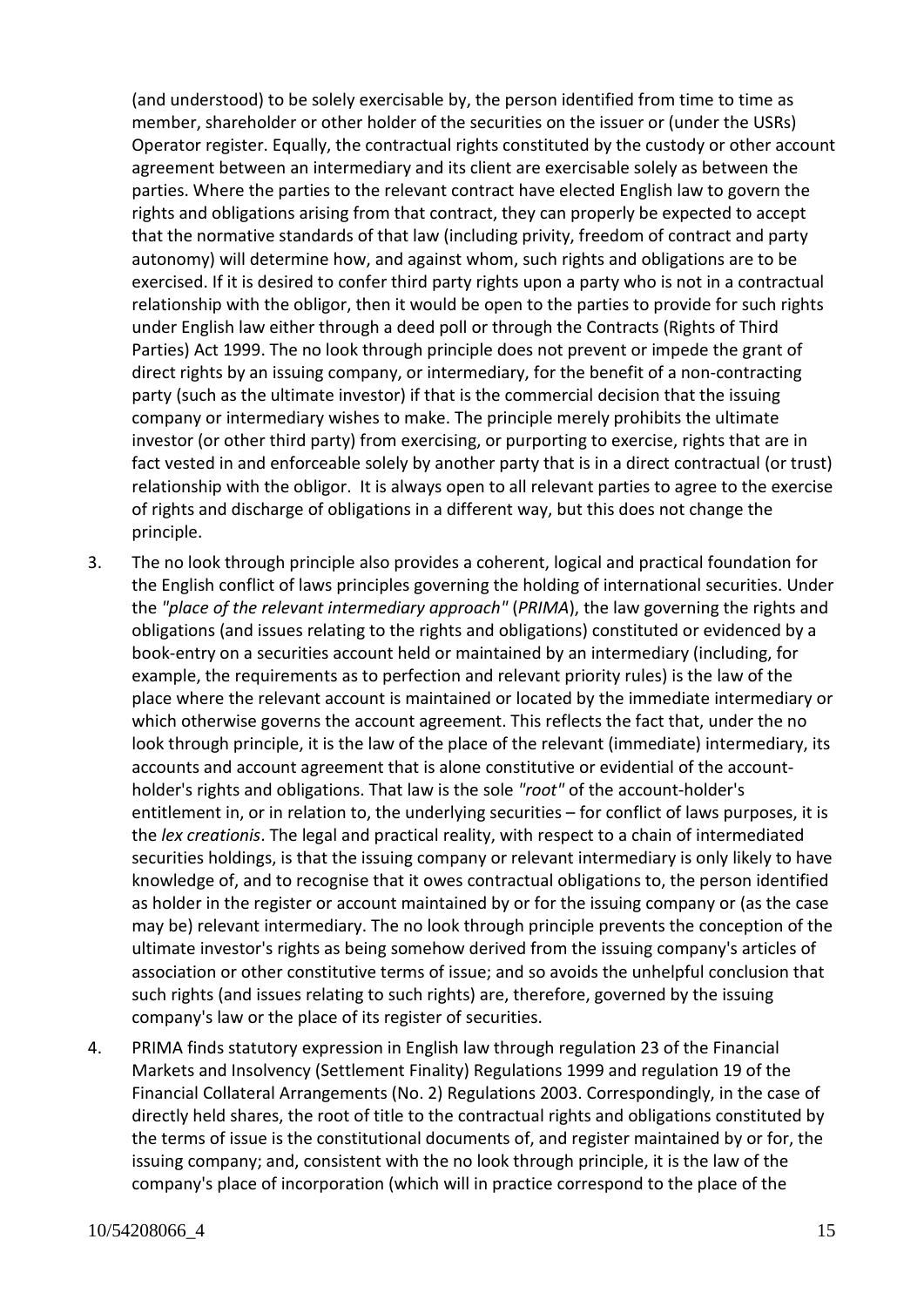register) that, under English private international law rules, governs the issuing companyinvestor relationship (and issues relating to that relationship).

5. Equally, the now established English law characterisation of the intermediated securities holding chain as a *"series of trusts and sub-trusts"* (see *Re Lehman Brothers International (Europe) (in administration) [2010] EWHC 2914 at [226]* referred to in paragraphs 1.30 and 2.45 of the Law Commission document), is firmly based upon the application of the no look through principle. The rights in or in relation to the underlying securities are held, and are enforceable, exclusively by the trustee (as holder of legal title to securities as against the issuing company) or sub-trustee (as holder of equitable title to intermediated securities as against the relevant (immediate) intermediary); and, in exercising those rights, the trustee/sub-trustee owes its fiduciary and other equitable obligations to the immediate beneficiaries under the trust it administers. These equitable proprietary rights and obligations (in trust) complement and supplement the legal personal rights (constituted by contract) between the account-holder and its (immediate) intermediary.

#### *Efficient, safe and legally robust*

- 6. The no look through principle allows the issuing company to act efficiently, safely and effectively with respect to any instructions received from the holder of the securities in exercise of the contractual rights attached to the securities. A similar benefit of the principle applies to an intermediary acting upon the instructions of its account-holder and EUI as operator of the CREST system in response to system-member or other properly authenticated dematerialised instructions. Crucially, the issuing company, relevant intermediary and EUI have no obligation to investigate whether the holder, account-holder or CREST member is entitled to give the relevant instruction (as against any third party), provided of course the relevant instruction is in accordance with the terms of issue of the security, the account agreement or (as the case may be) the CREST rules and procedures. This allows for the swift and smooth settlement of securities transactions in the financial markets – where there is likely to be a large and rapid turnover of trades – without the addressee of the relevant instruction (in the very limited time available) being required to make further delaying enquiries or to resolve any potential claims by a third party that the holder, account-holder or (as the case may be) CREST member is acting in breach of a legal or equitable obligation (whether in contract and/or trust) to that third party in giving the relevant instruction.
- 7. The no look through principle, operating in tandem with PRIMA, supports the efficient and cost-effective holding by an investor of its entire portfolio of multiple international securities through one intermediary under a single governing law. The ultimate investor can choose to have a direct legal relationship with multiple issuing companies with a view to being actively, directly involved in the governance of the relevant companies under, potentially, a number of different laws. Alternatively, the ultimate investor may elect to deal solely with one intermediary for the totality of its securities activities – enjoying the intermediary's advisory, custody, administrative and collateral management services under a single applicable law across the full range of the investor's investment activities. The intermediary can, in effect, be chosen by the ultimate investor to insulate the investor from the administrative burdens and legal responsibilities associated with a direct holding of shares or other securities. It is the no look through principle that brings these related protections for the ultimate investor – as it operates both up the holding chain to prevent the **direct** exercise of rights by the ultimate investor against the issuing company (rather than by giving instructions through the chain) *and* down the chain to prevent the **direct** exercise of rights (or **direct** imposition of costs or administrative procedures as a condition to the exercise of rights) by the issuing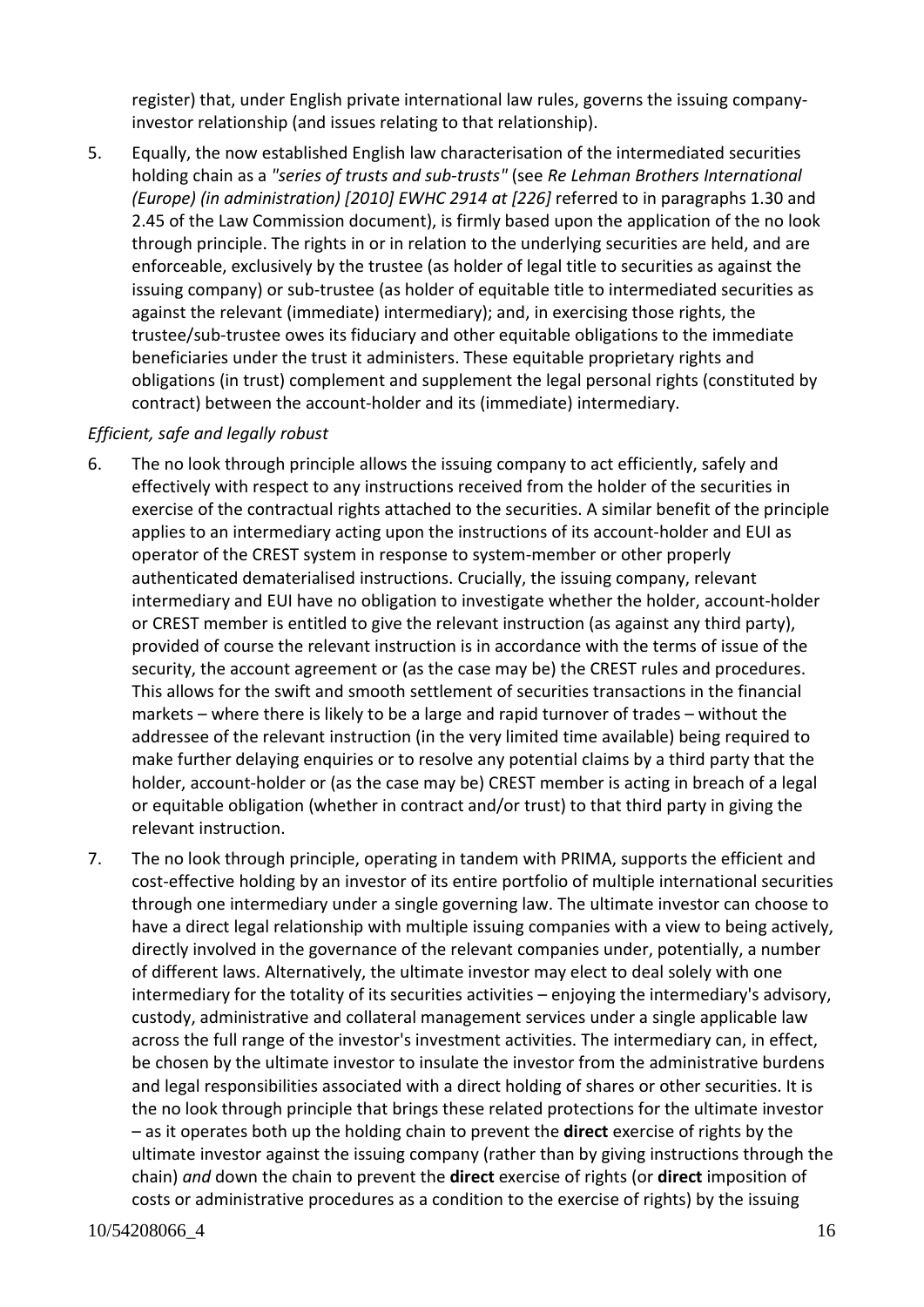company against (or upon) the ultimate investor (rather than imposing costs which are passed down through the chain). The principle is fairly reflective of the commercial choice that the ultimate investor makes, namely to look to its intermediary alone to manage the investor's securities-related activities and events that occur higher up the holding chain. It would of course remain important for the services provided by the intermediary to be offered at a reasonable cost to the investor.

#### *Internationally accepted best standards*

- 8. In its *Further Updated Advice to HM Treasury (May 2008) on the adoption of the Geneva Securities Convention*, the Law Commission emphasised that while it must be a key objective of the English law principles governing intermediated securities to be internally robust and coherent, the international nature of the global securities markets also requires consistent and predicable outcomes under English law when considered as part of the cross-border activities of financial market participants (see paragraph 1.20 of the Further Updated Advice). We consider that this second objective is facilitated by the continued primacy of the no look through principle under English law because it reflects two core provisions of internationally accepted best standards for the substantive laws relating to intermediated securities, as evidenced by Articles 22 (*Prohibition of upper-tier attachment*) and 23 (*Instructions to the intermediary*) of the Geneva Securities Convention.
- 9. We regard the prohibition on upper-tier attachment provisions of Article 22 of the Geneva Securities Convention as a natural legal corollary to the no look through principle. The article provides that no attachment of intermediated securities of an account-holder may be made against or otherwise affect: (a) the issuing company of the underlying securities, (b) any higher-tier intermediary or (c) a securities account of any person other than the accountholder. This reflects the *"root of title"* aspect of the no look through principle we have discussed above, namely that it would be wrong to allow for upper-tier attachment for an account-holder's execution or other creditors because the account-holder's rights and interests are solely constituted as personal rights against, or equitable proprietary interests in or in relation to assets held as trustee for the benefit of the account-holder by, its immediate relevant intermediary. The account-holder has no relevant rights, interests or other assets susceptible to attachment at any other level in the holding chain.
- 10. Equally, the provisions of Article 23 of the Geneva Securities Convention that an intermediary is neither bound nor entitled to give effect to any instructions with respect to intermediated securities of an account-holder given by any person other than the accountholder (subject to certain limited exceptions) is a clear expression of the principle.
- 11. It is true, of course, that the Convention has had limited political ratification, but it represents the most comprehensive body of work in the area by a large cross-section of legal experts drawn from a broad range of disparate common law and civil law systems. As such, we believe that it provides the best evidence of those standards that are likely to be expected and understood by investors and their legal advisers internationally. For this reason, we consider that its provisions support the no look through principle as facilitative of the use of, and market confidence in, English law in international securities transactions. The principle produces consistent and predictable outcomes for those participating in the global financial markets.

## *Consistency with long-standing provisions of UK companies law*

12. It has long been a policy position of UK companies law that: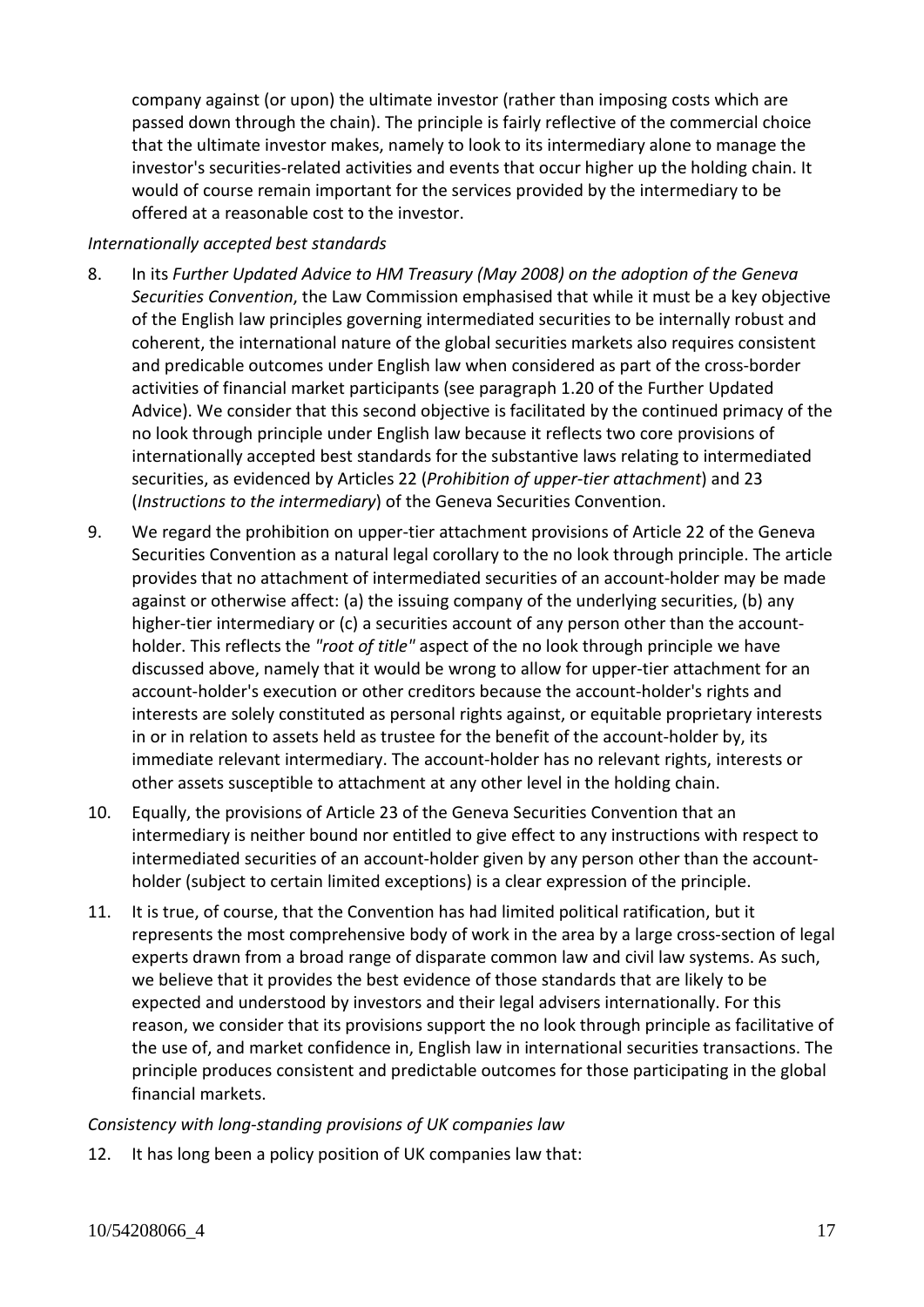- no notice of any trust, expressed, implied or constructive, is to be entered on the register of shares or other securities, or a part of such a register, or be receivable by the person who maintains, enters and keeps up the register (see section 126 of the Companies Act 2006 and regulation 23(3) of the USRs); and
- the person who maintains, enters and keeps up the register is not bound by or compelled to recognise any express, implied or constructive trust or other interest in respect of the relevant securities, even if that person has actual or constructive notice of the trust or interest (see regulation 40(3) of the USRs).
- 13. It is also common for the terms of the account agreement between an intermediary and its client to include similar contractual provisions with respect to the securities accounts maintained by the intermediary for its account-holders. (In passing, we would note that the recent decision of the Court of Appeal in *JP Morgan Chase Bank N.A. –v- The Federal Republic of Nigeria* [2019] EWCA Civ. 1641 was concerned with a different issue to the issue we discuss here. The exclusion and other clauses in Chase Bank's depository agreement examined in that case were analysed with a view to determine whether, on their proper construction, they excluded the *Quincecare* duty of care owed by a banker/intermediary to its customer. This is a duty of care rooted in the contractual relationship between the banker/intermediary and the account-holder. The case is not, therefore, relevant to an examination of the potential duties - absent any contractual exclusions of liability or limitations on the scope of those duties - that might otherwise be owed by an intermediary to a third party beneficiary with whom it is not in any contractual relationship.)
- 14. These provisions reflect the principle that the issuing company or intermediary should be able with impunity, and without any requirement for further inquiry, to act solely upon the instructions given by the holder, account-holder or (as the case may be) CREST member and so as to be neither bound by nor entitled to give effect to any contrary or other instruction from a third party. These provisions of English company and contract law relevant to (intermediated) securities support the efficient, swift and safe transfer of title to (intermediated) securities, as well as the exercise of the rights attached to such (intermediated) securities. They minimise the risk for the issuing company, intermediary or (as the case may be) EUI as operator of the CREST system that, in acting upon an instruction from the holder/account-holder/CREST member (given in accordance with the terms of issue, account agreement or CREST rules and procedures), they might be held liable for facilitating any breach of trust (or other legal obligation) owed by the holder/accountholder/CREST member to a third party (e.g. a beneficiary under a trust) because they have not prevented or delayed execution of the instruction to investigate or resolve any adverse claim or dispute affecting the relevant (intermediated) securities. The no look through principle is at the foundation of these statutory and contractual provisions designed to minimise potential liability as a constructive trustee, in negligence or for some other tort.
- 15. We consider these protections to be sufficiently important in ensuring the safe, timely and efficient processing of securities transactions that we would recommend the reform of English law so as to replicate, with respect to securities accounts maintained by intermediaries, the provisions of section 126 of the Companies Act 2006 and regulations 23(3) and 40(3) of the USRs (as applying to the register of securities). This would put onto a statutory footing the liability protections that, in practice, are contained in the account agreements put in place between intermediaries and their account-holders. The added benefit for intermediaries of this reform would be, of course, that such statutory protections will bind all relevant affected parties and will not be limited by the privity concerns affecting the corresponding contractual provision.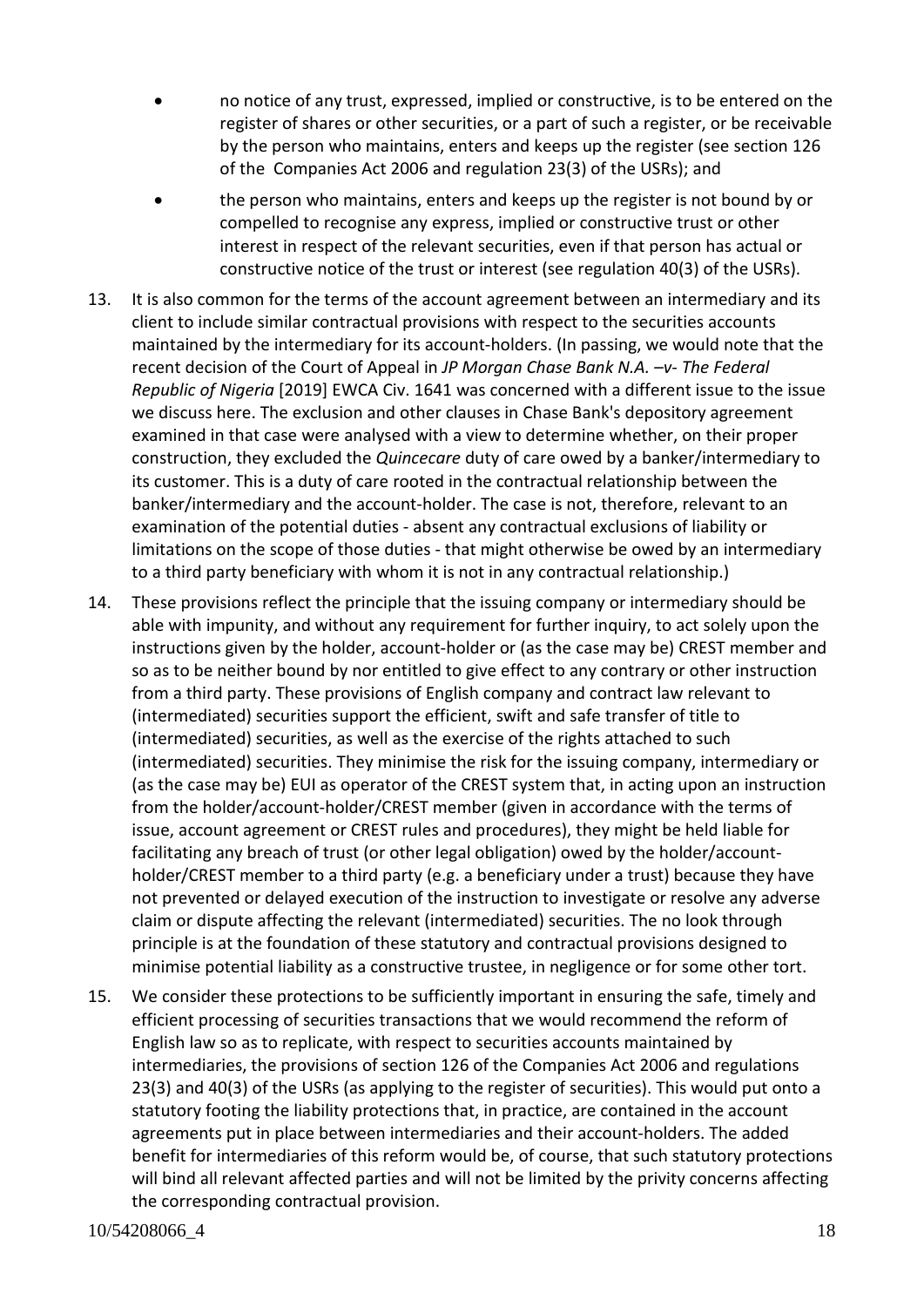## *United Kingdom as a location of choice for securities-related services*

- 16. We are confident that the specific benefits of the no look through principle that we have outlined above play a key role in continuing to ensure that English law remains a highly attractive choice to govern security issuance and custody (or similar intermediated securities) arrangements, and for the UK as a location to carry on securities-related business.
- 17. Bearing in mind the importance of the principle in facilitating the delivery of these substantial benefits to the UK economy and market confidence in the UK's financial system, we would counsel against any law reform that might undermine or otherwise vitiate the principle's core role as part of English (intermediated) securities law. When set against the positive effects of the no look through principle, we would certainly approach with caution counter-arguments that might be made against it on the basis of investor protection considerations derived from its impact on the direct enforcement of rights by the ultimate investor against the issuing company (or a higher-tier intermediary):
	- first, we consider that regulatory steps are available (or could be made available) that would substantially reduce any unexpected consequences or risks for the ultimate investor in an intermediated securities chain with respect to the exercise of the rights attached to the underlying securities;
	- second, we believe that once the ultimate investor is appraised of the risks and benefits of the securities holding options available to it under English law, the no look through principle in fact properly forms a part of a comprehensible and readily understandable basis to explain those options for the client and to facilitate an informed choice for the option that best meets its individual needs; and
	- finally, to the extent that there are specific statutory provisions that have been or may come to be identified as creating concerns for ultimate investors with respect to the direct exercise of rights against the issuing company, we think that those provisions should be capable of amendment to meet those concerns without producing any adverse impact upon the continued application of the no look through principle as part of English (intermediated) securities law: see *SL Claimants v Tesco Plc* (as discussed in our response to Question 8 above). If there are other residual issues, the solutions may be well be regulatory rather than statutory. In other words, it should prove possible to operate the amended statutory provisions in tandem, and so as to dovetail, with the no look through principle (as properly understood as reflective of the rights and obligations derived from the contractual and trust/sub-trust relationships between each set of immediate parties in the holding chain). As indicated above, however, it is important any such statutory provision does not seek to re-constitute statutory, contractual or trust rights or interests as rights or interests directly enforceable by or against a third party contrary to the intention of the immediate parties to the original contractual or trust arrangement.

## **Question 10**

*Do you consider that the regulatory regime alone is sufficient to address the risks and consequences of an insolvency in a chain of investment intermediaries?*

No.

10/54208066<sup>4</sup> 19 *Please expand on your answer*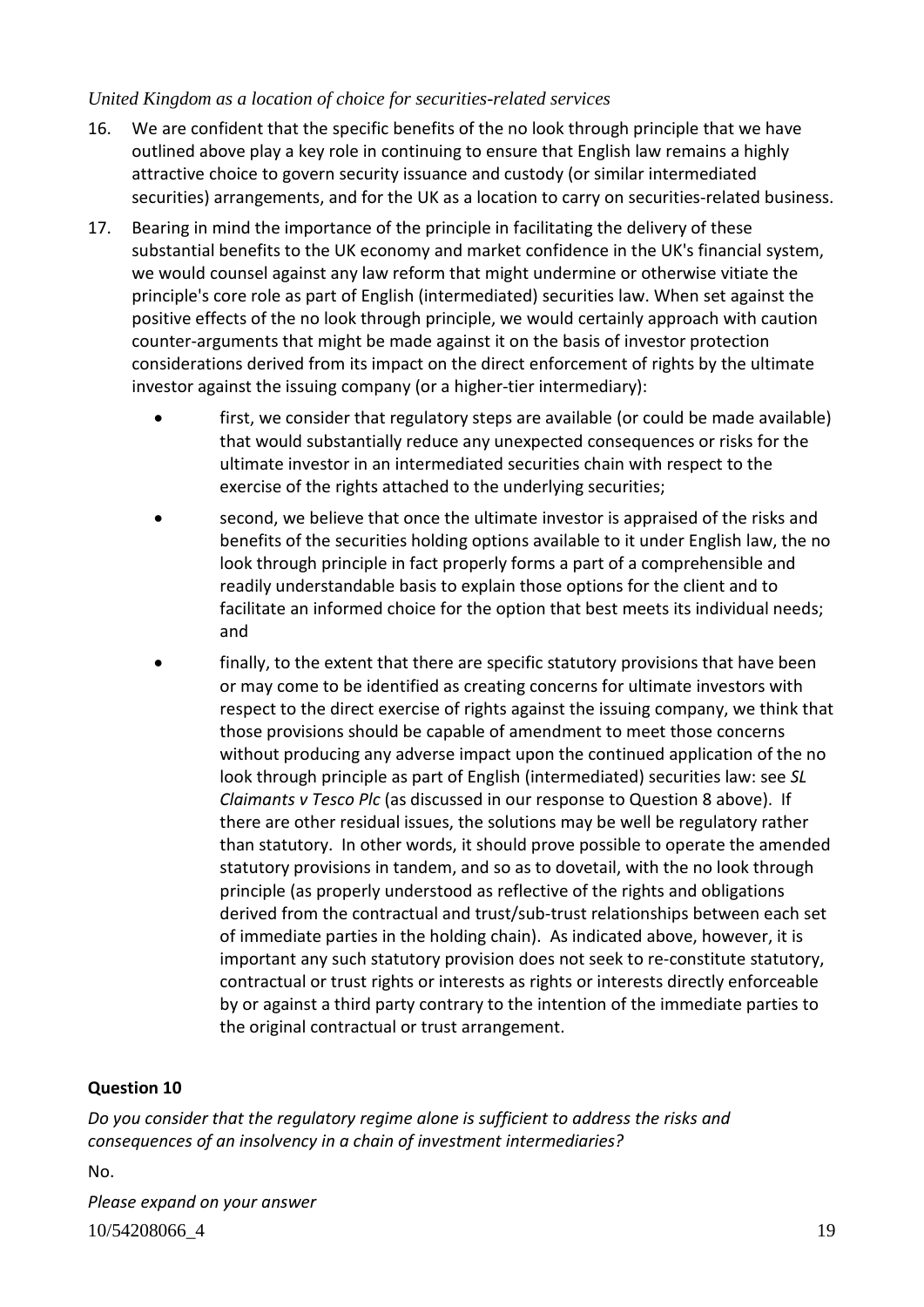There are two key issues that we consider should be addressed, that are not adequately catered for at present:

the absence of a mechanism for automatic transfer of an intermediary's claims and liabilities in respect of securities held for others (i.e. its clients); and

the absence of a prescribed mechanism for addressing a shortfall in specific lines of securities held by an intermediary.

## Transfer of Claims

The first defect in the regulatory regime addressing the insolvency of an intermediary is the need to create a mechanism whereby an intermediary's claims and liabilities in respect of securities held for others can be automatically transferred to a successor free and clear of any set-off, lien or withholding without the need for third party consent. Clearly, such an action would require court supervision, but it would facilitate the immediate substitution of a solvent party in the chain of ownership and minimise disruption and delay.

The current regime does not allow for this. Further, the current regime still creates the prospect that a creditor in the chain of ownership can seek to exercise a lien or other remedy against securities in the name of a failed intermediary held on behalf of third parties.

This can be an issue with international dimensions where securities are held through a chain of ownership involving intermediaries, custodians or depositories located outside of the UK.

The most convenient way to address this may be by a law linked to the insolvency regime of the failed business - see our response to Question 12.

## Absence of a mechanism to address shortfalls

In relation to the second defect, as noted in the response to Question 12, English law requires a line by line analysis of securities held by the intermediary, to determine its availability for distribution. If the quantum of a line of stock held is sufficient to meet the entitlements of all clients, it can be distributed. However, if there is some of a particular line of securities that is held but this is not sufficient to meet all client entitlements, the regulatory regime for the custody of securities does not prescribe how this is to be addressed. This is discussed further in the responses to Questions 12 and 14.

This contrasts with the position under the regulatory regime for client money, under which a statutory trust prescribed by the regulator specifies that any shortfall is suffered rateably by clients that are beneficiaries under the statutory trust (leaving the affected clients with claims against the intermediary's unsecured estate and/or against the FSCS).

## **Question 11**

*Do you consider that there is merit in our reviewing the consequences of insolvency in an intermediated securities chain from a legal, as opposed to regulatory, perspective?*

Yes.

*Please expand on your answer*

Please see our response to Question 10.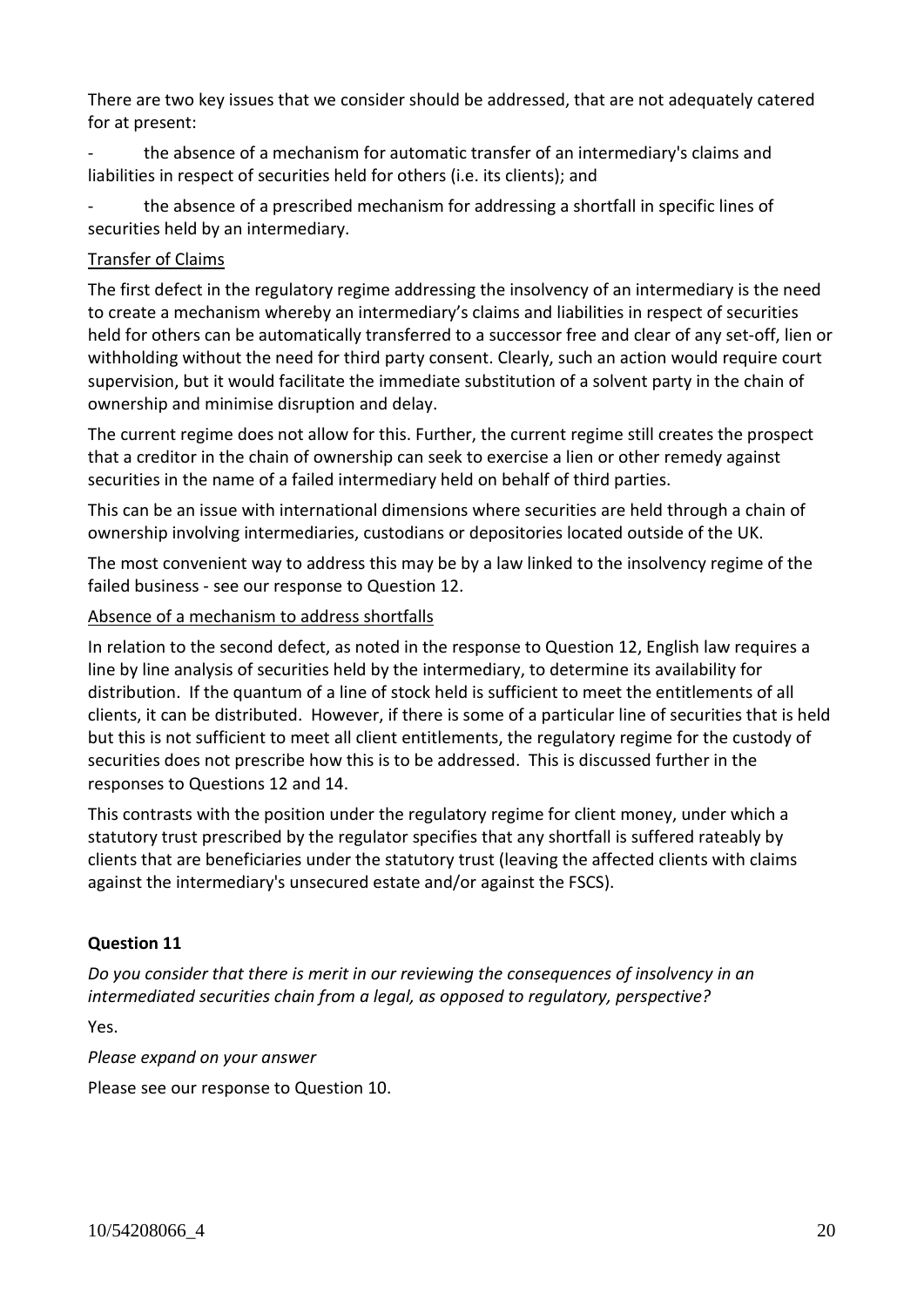## **Question 12**

*Do you consider that the insolvency of an intermediary in an intermediated securities chain has the potential to cause problems?*

Yes.

## *In what way?*

Please see our response to Question 10.

We should also like to note with reference to paragraph 2.48 of the Call for Evidence, that it is a misapprehension to regard securities lent with the consent of investor(s) for whom the relevant intermediary holds those securities as resulting in a shortfall in the intermediary's pool of customer securities. Securities lending transactions are invariably entered into on a title transfer basis, the right of the lender being a right to receive equivalent securities on the termination of the loan. Accordingly, the securities lent will leave the pool of customer securities and the securities account(s) maintained by the relevant intermediary in the names of the investor(s) concerned will be debited. Whether the debit will be reflected in the portfolio statements which the intermediary provides to the investor(s) is a different question. Because of the right to receive equivalent securities at the maturity of the loan, the economic value, and effective composition, of the investor(s)' portfolio is unaffected and details of any outstanding securities loans may therefore be noted separately. This is a matter for agreement between the intermediary and the relevant investor(s) and for regulatory requirements on client consent, systems and controls, record keeping, and reporting to clients (for example, in the FCA's case, CASS 6.4.1 and 6.4.3 and COBS 16A.5.1). There is, of course, scope for factual confusion if the requirements on record keeping are not observed, and for confusion on the part of clients if the reporting requirements are not observed or, perhaps, if the information provided is not understood, but any concerns on this head are primarily matters of regulatory policy.

*If so:*

*(1) Do you have examples, or specific evidence, or problems arising out of the insolvency of an intermediary in an intermediated securities chain?*

Please see discussion of the Lehman insolvency below.

*(2) What could be done to solve these problems?*

This raises a broader question about the failure of an investment firm.

The English law analysis based on a stock line by stock line trust analysisshould be compared against the US law treatment under the Securities Investors Protection Act ("**SIPA**"). Generally, SIPA produces a swift and high recovery solution.

The treatment of costs is also an issue. There is a credible argument that the unsecured estate should bear the costs of managing the customer estate in the insolvency. The alternative is the *Berkeley Applegate* approach where the customer estate is treated as if it were a fund and bears the costs of its own administration, although this may be at odds with the contractual position preinsolvency where the failed business will charge separate administrative fees, and is also likely to place any pooled assets into deficit, even if there is no initial shortfall. The *Berkeley Applegate* approach is used, however, for client money trusts according to CASS 7.

An attempt was made to address the inadequacy of the trust regime in the UK administration of Lehman Brothers International (Europe) by compromising claims for intermediated securities through a Scheme of Arrangement. However, the Court of Appeal held that was not possible as it would constitute an interference in proprietary rights. As a fall-back, a consensual solution was adopted by private contract on effectively the same terms as the proposed scheme amongst the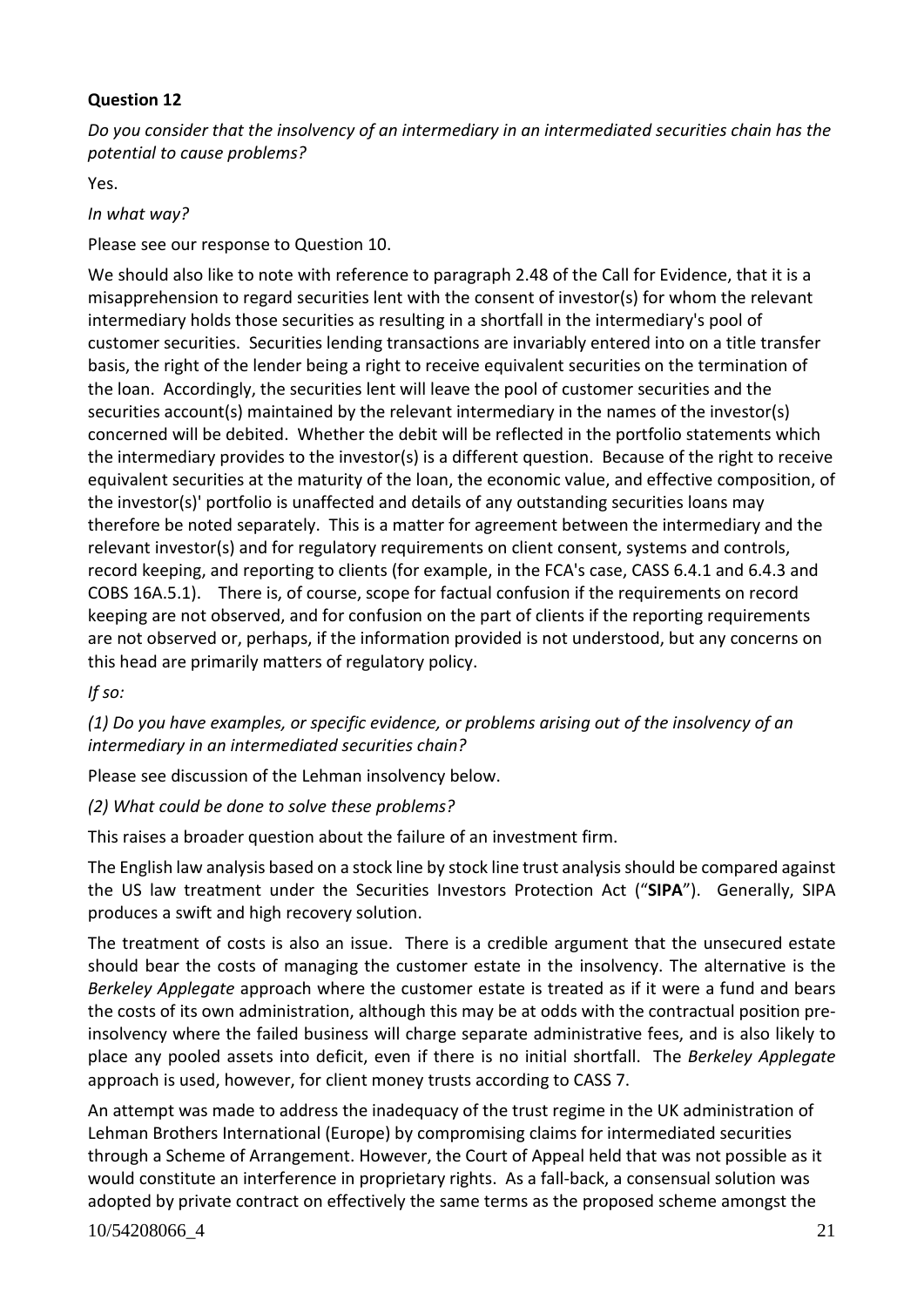estate and the customers. It turned out to be a workable solution, but the need to go through this ad-hoc exercise showed the need for the law to provide a better structure and we consider this area would benefit from legislation.

If the law and regulatory regime prescribed an approach to shortfalls in lines of stock we consider that the costs of distributing assets would be reduced and the process significantly less timeconsuming.

# **Question 13**

*Do you consider that there is uncertainty about how assets would be distributed in the event of an intermediary's insolvency?*

Yes.

## *If so, how could this uncertainty be resolved?*

Where there is uncertainty, it arises from the fact that in some cases the facts do not match the intended legal and regulatory position of segregated trust holdings on a stock line by stock line basis. In a failed firm that is more likely as records may be out of date, the segregation may be incomplete or ineffective and there may have been misconduct. Even where the failed firm has been largely compliant with its obligations, record keeping may well be a secondary consideration for management focused on saving their business, and the records rapidly become outdated.

To resolve the uncertainty, a much clearer division needs to be established between segregated assets and firm assets with clear review and governance. There should be clear accountability and lines of responsibility, and both civil and criminal sanction on intermediaries and their directors.

These measures would be part of the financial services regulatory regime, rather than insolvency law and would also require contracts to be clear on the status of assets held for clients, whether the client is another intermediary or an ultimate investor. Clear explanation at the time the contract is entered into should be a training and regulatory focus.

## **Question 14**

(1) Do you consider that there is a need for better education of ultimate investors about the risks of *an intermediary's insolvency, and a better awareness about the application of the Financial Services Compensation Scheme?*

Yes.

## *Please expand on your answer*

Education, in itself, is unlikely to add significant value, particularly where the issues are complex and there is a common reluctance to consider the consequences of insolvency in balance against perceived advantages immediately available. The position in relation to the Financial Services Compensation Scheme (FSCS) exemplifies another area where investors with indirect holdings should be advised on the risks in relation to the insolvency of an intermediary and (as the law currently stands) should at least consider a direct CREST membership, whether or not they wish to exercise voting rights.

The FSCS limit is £85,000. If the UK wishes to encourage a savings culture and for individuals to act prudently to addresstheir future needs, the CLLS is of the view that thisis a wholly inadequate figure and needs to be increased significantly. It is of little comfort that the FCA claim that in *Beaufort* the existing FSCS limit would have covered 94.4% of investors.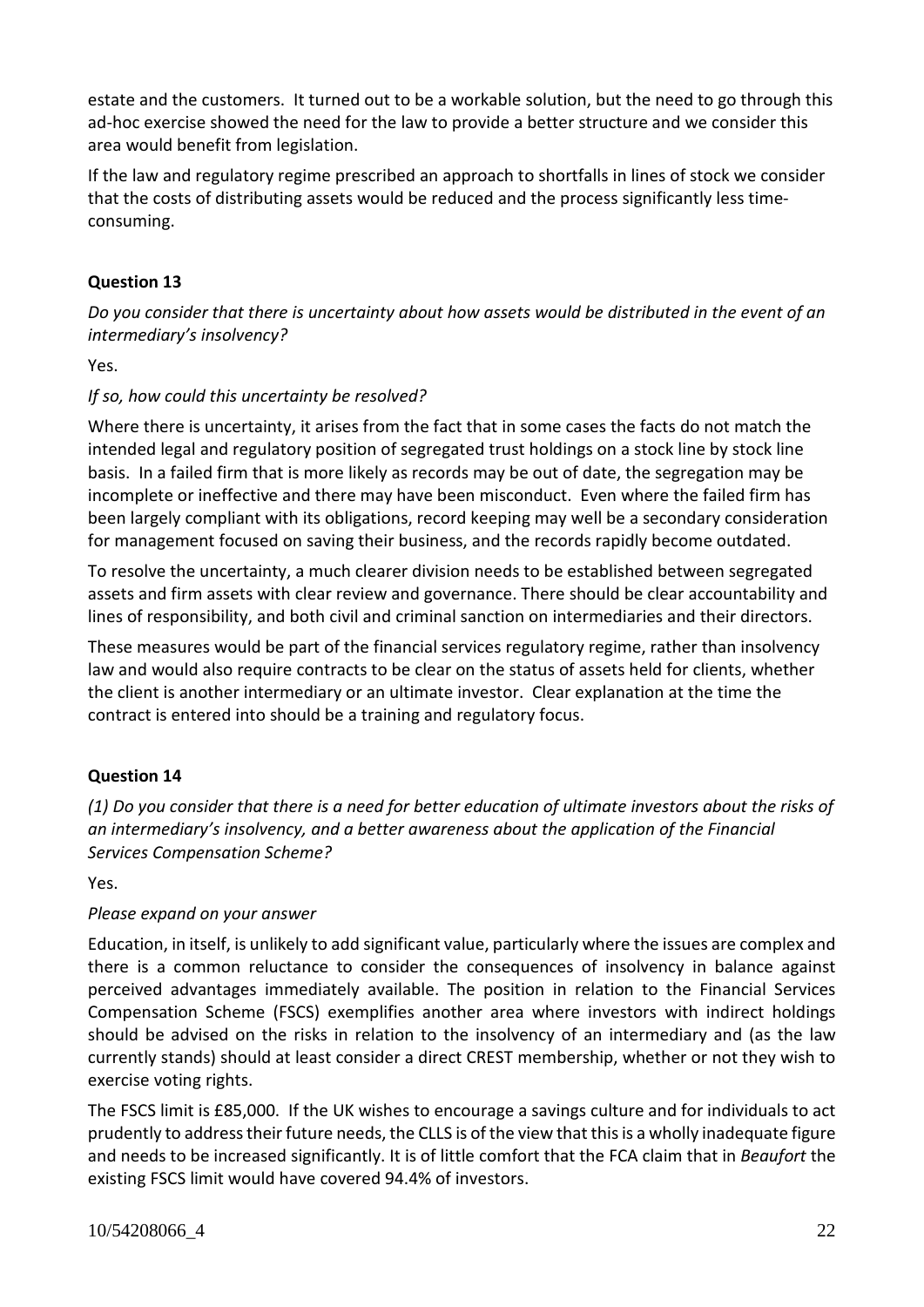Investors are encouraged to use a single investment platform both for cost and convenience reasons. The limits under the FSCS regime gives a contradictory message and the encouragement to use a single platform does not appear to be good advice for investors with higher value portfolios, who require more sophisticated advice. It would also be beneficial to investors if it were clearer and simpler to assess whether protection under the FSCS would be available in a particular scenario. The rules would benefit from simplification.

Although this is not a new issue, a specific concern arises where a sub-custodian, rather than a custodian, has failed. In that context, investors may not be able to benefit directly from the FSCS, and would instead be relying on the custodian to make a claim and for any benefit to be shared amongst the investors. Even if investors are able to benefit from the FSCS, there may be a significant shortfall in these circumstances. This issue may become more pronounced post-Brexit if additional entities are inserted into custody chains to facilitate investment business between the UK and the EU.

## *(3) What could be done to reduce the exposure of ultimate investors in the event of an intermediary's insolvency?*

Merely setting out the risks in a disclosure document is hopelessly inadequate. No one reads it and the issues are complex. Examples can be cited of consents being sought from investors through solicitation documents distributed through the systems where sophisticated investors voted contrary to their own economic interests because they failed to read the materials. Consumers are unlikely to act more prudently.

The best way to reduce exposure is to have a strong regulatory regime that requires (at least for the assets of individuals) complete segregation of customer property, coupled with an unlimited compensation protection regime primarily funded by the industry. The SIPA in the USA gives an example of how this can work to protect consumers.

It might also be beneficial to consider whether the requirement to have a Single Customer View might also be applied to investment firms. This could provide greater clarity in the event of insolvency.

## **Question 15**

Do you consider that the application of a right to set off has the potential to cause problems in the *context of an intermediated securities chain?*

Yes.

*If so:*

*(1) Do you have any examples, or specific evidence, of these problems?*

Please see our answer to Question 10.

*(2) What could be done to solve these problems?*

These problems vary a good deal and can arise at different levels in a chain, especially when an insolvent intermediary cannot rapidly be removed from the chain as discussed above.

In practice, however, set off is rarely used by ultimate holders to recover claims under intermediated debt securities.

Noteholders do not usually hold credit balances and, where they do, they would normally have specific collateral over the credit balances to secure their claims.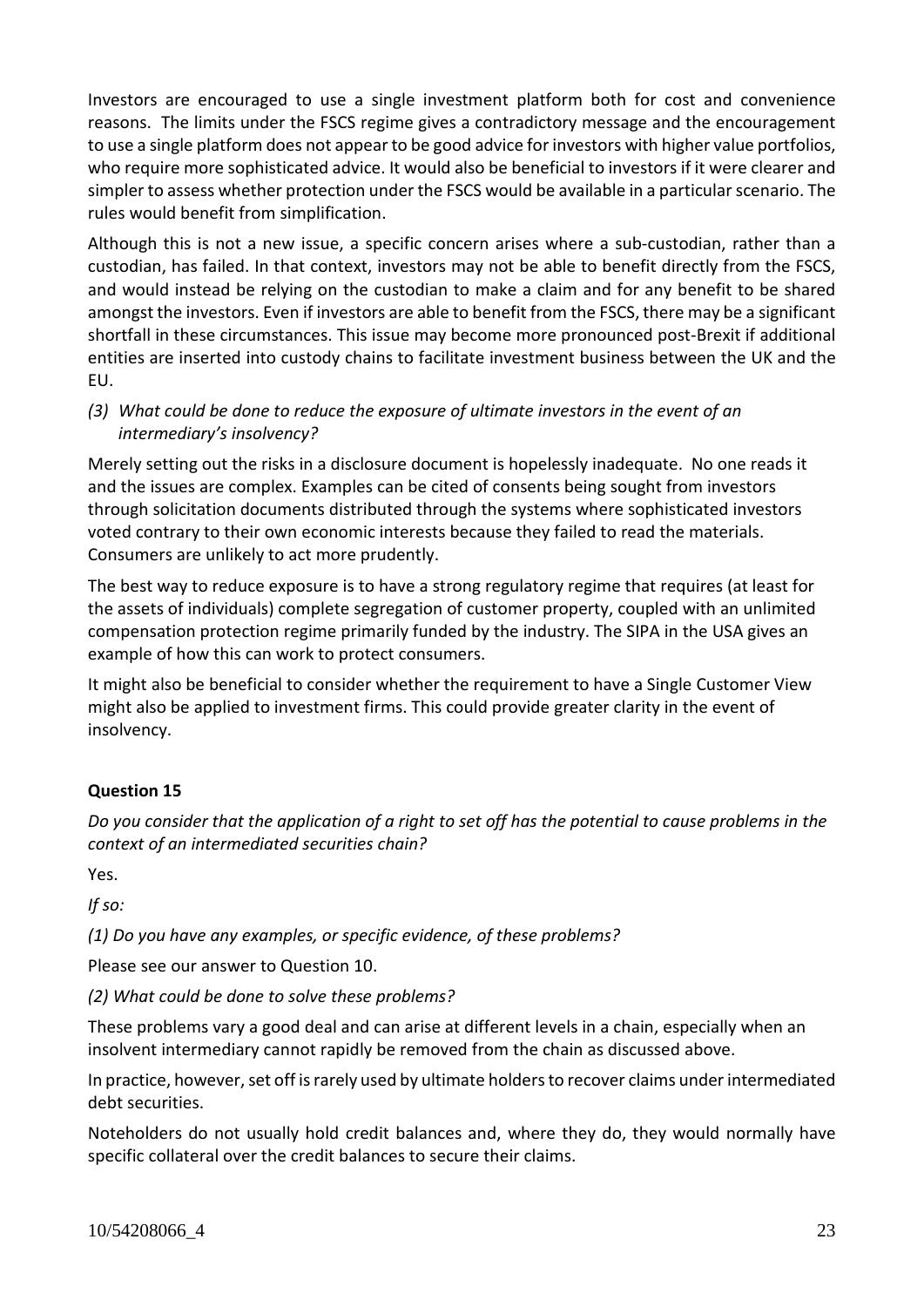The existence of intermediation of the debt securities is likely to be secondary matter in determining whether or not mutuality exists to permit an insolvency set-off. More critical points will turn on the wording of the particular debt instrument itself and the fact that it may be constituted through a global note.

Apart from reduction of issues in the chain by adopting a SIPA-like solution, we think the general law should apply.

## **Question 16**

*Do you consider that the disparity in the way that purchasers of directly held securities and intermediated securities are protected by law has the potential to cause problems?*

Yes.

*If so:*

*(1) Do you have any examples, or specific evidence, of these problems?*

Please see below.

- *(2) What could be done to solve these problems?*
- 1. In evaluating the impact of the disparity in treatment between the good faith purchaser/transferee of legal title, and the good faith purchaser/transferee of equitable title, it is important to bear in mind the need in the financial markets for a high degree of legal certainty on any matter that might affect the integrity or finality of settlement of securities transactions. This fundamental policy position is reflected, for example, in Principle 1, Key Consideration 1 and Principle 8 of the *CPMI-IOSCO Principles for financial market infrastructures (April 2012)* (the *PFMIs*). The PFMIs represent internationally recognised standards for the operation, management and supervision of financial market infrastructure. We consider it to be undesirable, from the perspective of the UK's standing in the international financial markets and of market confidence in the legal framework supporting the holding and transfer of title to intermediated securities, that there should be any potential inequality in the protections afforded to a transferee of securities dependent upon whether the transferee acquires legal title (for example, through CREST) or equitable title (for example, by credit to a securities account of the transferee with a custodian).
- 2. This legal and operational uncertainty with respect to finality of settlement creates an irrational distinction between the two potential securities holding models (direct holding –vindirect holding) under English law. This potentially results in inappropriate distortive incentives for market participants when choosing which model to use with respect to their securities trading activities. In practice, having regard to the speed and volume of transactions in the financial markets, there is no possibility for purchasers/transferees of securities to investigate the seller's title prior to the transaction or its settlement. The concern that a transferee's acquisition of equitable title might require reversal or vest subject to prior claims (due to circumstances, in practice, undiscoverable by the purchaser/transferee), in cases where a corresponding acquisition of legal title would not require reversal or be subject to prior claims, might encourage investor election of a directholding of the relevant securities. While it is reasonable to make such a choice on the basis of an assessment of the respective advantages, disadvantages and risks of each holding model, there is no proper policy reason why a good faith purchaser/transferee of intermediated securities should not benefit from the same protections, against competing prior claims or grounds for reversal, as a good faith purchaser/transferee of legal title. The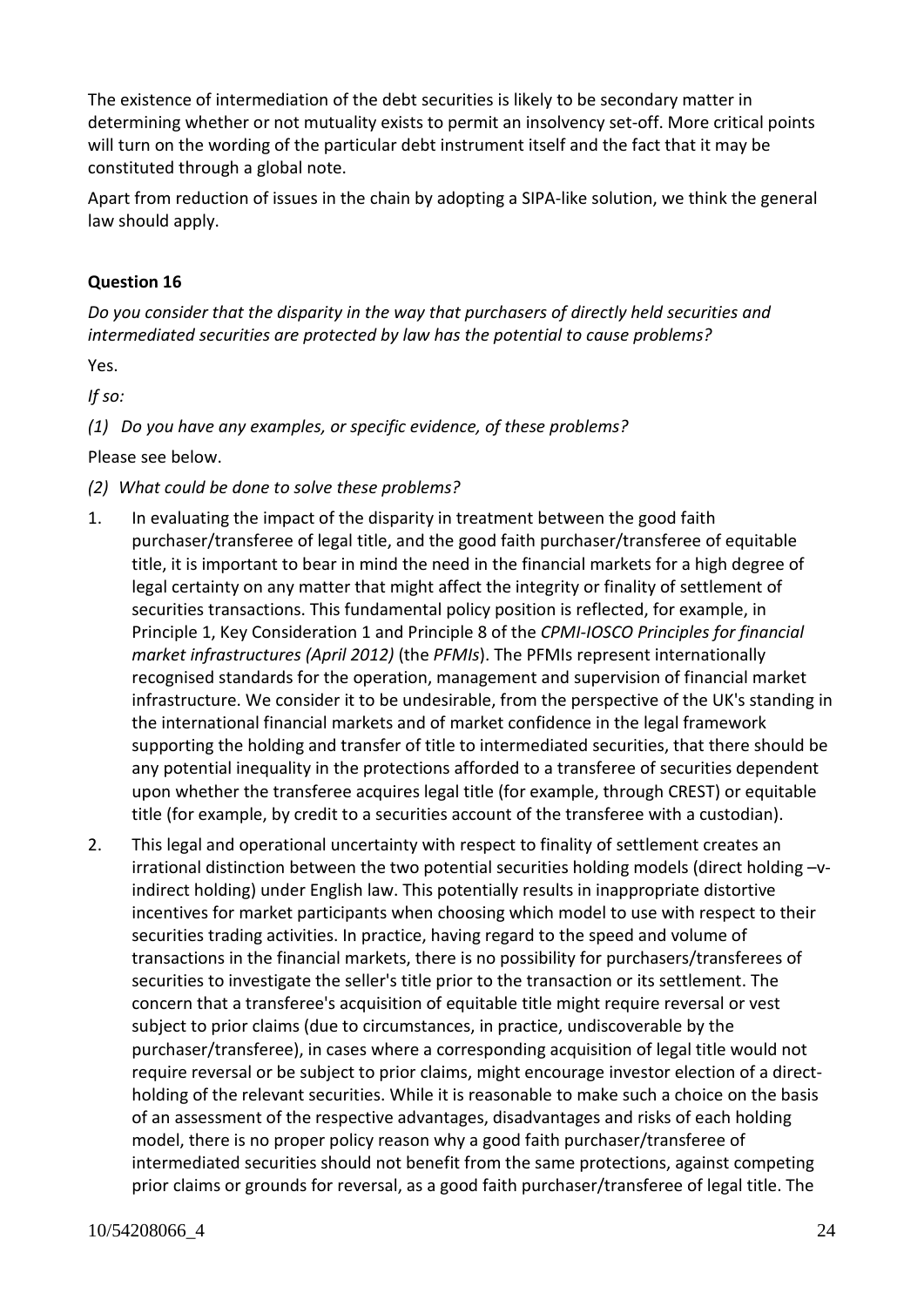method of settlement of a securities transaction does not alter the fundamental position that, in the fast moving securities markets, the purchaser/transferee cannot be expected to investigate the seller's title to the purchased securities prior to the transaction or its settlement.

3. Further, we consider that the continued presence of this distinction in English law raises a material question-mark as to whether the UK Government has fully and properly implemented Article 49 of the CSDR. The purpose of Article 49 is to remove Giovannini Barrier 9 (*Restrictions regarding the location of securities*) (*GB9*) to post-trading in the European Union. The relevant *travaux preparatoires* indicate that one specific restriction targeted by GB9 is the "restriction on importability" – which finds expression in Recital (56) of the CSDR. Specifically, a relevant restriction on importability arises:

> *"where the law governing the CSD treats securities which are constituted under a different law less favourably than domestic securities, or there is a risk of this happening"* (see paragraph 15.3.2.2 of the Second Advice of the Legal Certainty Group).

- 4. The USRs form part of the corporate or similar law of the UK and, as such, those regulations cannot (consistent with Article 49(1) of the CSDR) be used to hold and transfer title to securities constituted under a non-UK, EEA law under issuer CSD services. The second paragraph of the article makes it clear that the exercise of an EEA issuer's right to arrange for its securities to be recorded in any CSD outside the issuer's home state does not prevent the continued application of the corporate or similar law of the EEA state under which the securities are constituted. In practice, this means that if an EEA issuer wishes to access a UK CSD, an intermediated/immobilisation model would be required to hold and transfer the securities in the CSD, and the relevant issuer CSD services would be provided outside the scope of the USRs. In consequence, those services would not benefit from the statutory provisions that operate, under the USRs, to support the safety and integrity of settlement of UK securities – including the innocent transferee provisions of regulation 35 and the express disapplication of sections 53(1)(c) and 136 of the Law of Property Act 1925 (the "*LPA"*) provided for in regulation 38(5).
- 5. In the absence of reform to English law taking effect outside of the USRs so as to extend, for example, the innocent purchaser/transferee provisions of the USRs or common law to intermediated securities - the issuers of non-UK securities wishing to use issuer CSD services of a UK CSD (or otherwise under English law) will be treated *"less favourably"* than issuers of UK securities under the USRs (or common law). UK securities benefit from statutory rules (under regulation 35 of the USRs) or common law rules that provide important protections underpinning their safe and final transfer and, therefore, liquidity. Such protections are not available to non-UK securities settling under an intermediated or immobilisation model governed by English law outside the statutory scheme of the USRs. There is, therefore, an existing "restriction on importability" under English law for the purposes of Article 49 of the CSDR. Further, the continued existence of the restriction could, in practice, prevent or impede an EEA issuer from exercising its rights under Article 49 by accessing a UK CSD, or any CSD providing its issuer CSD services under English law, under arrangements of the type contemplated by the article. This is because, for so long as the legal and operational uncertainties created by (amongst other things) the absence of an innocent purchaser/transferee rule for intermediated securities subsists, any intermediated/immobilisation holding model provided by a CSD (as part of its issuer CSD services) would not potentially benefit from a robust and well-founded legal framework complying with PFMIs 1 and 8 (in contrast to the position for directly-held UK domestic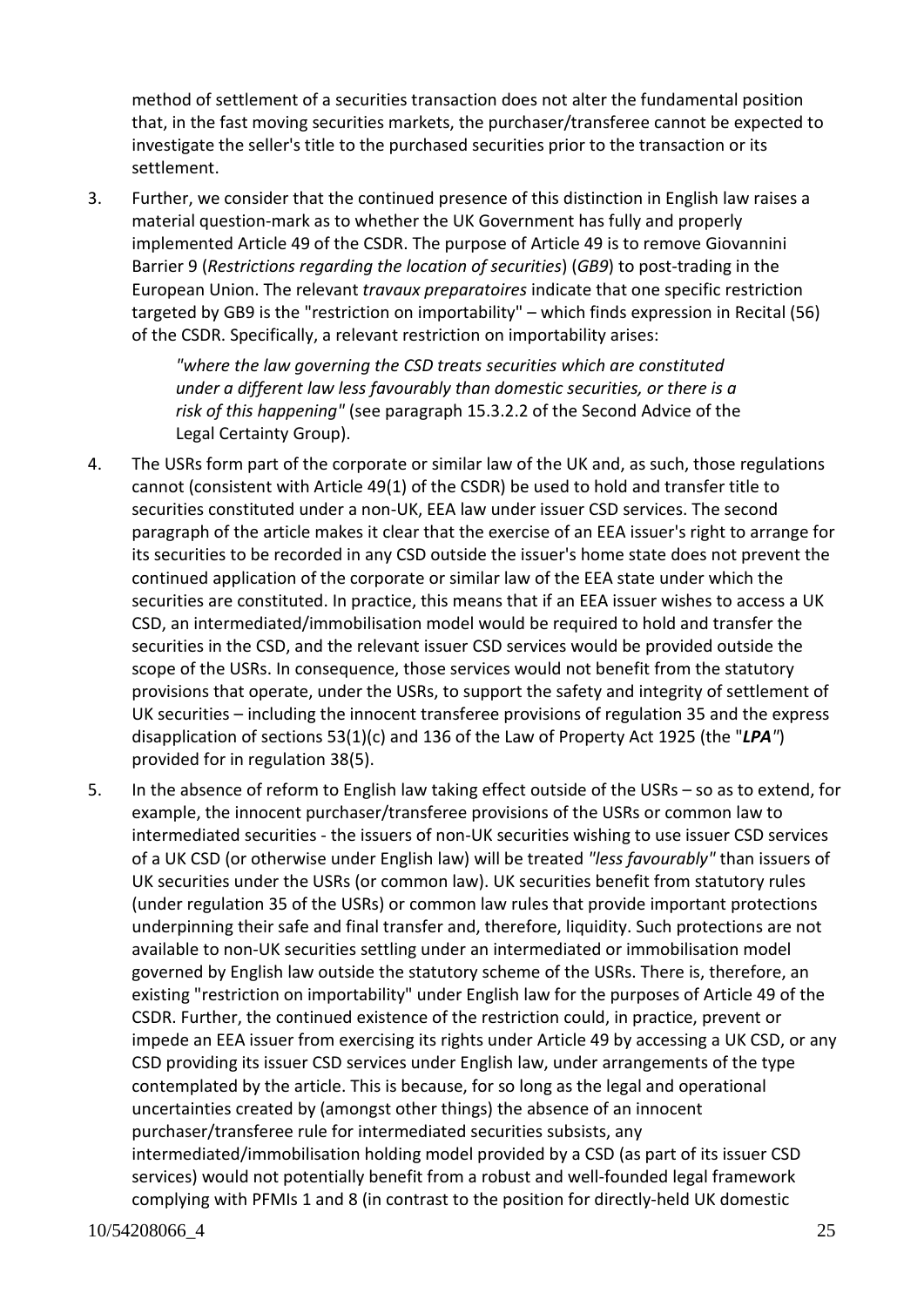securities under the USRs or common law) – and with particular reference to the requirements as to *"adequacy"* of the issuer CSD's settlement model for the purposes of Article 23(4) or (as the case may be) Article 25(4)(d) of the CSDR.

- 6. If it is necessary to ensure a full and proper implementation of Article 49 of the CSDR to extend the innocent purchaser/transferee rule to intermediated securities held and transferred at the top tier level of the CSD (as part of its issuer CSD services), then it would seem appropriate from a policy and legal certainty perspective to extend that protection to intermediated securities held and transferred (under English law) at each lower tier.
- 7. For all these reasons, we would strongly favour a reform of English law to provide for innocent purchaser/transferee protections for intermediated securities (held outside a "relevant system" under the USRs). This protection might be based on the drafting of Article 18 of the Geneva Securities Convention. However, in order to ensure equal treatment between uncertificated units of a security held in a "relevant system" under the USRs (e.g. CREST) – which benefit from the "actual notice" test set out in regulation 35 of the USRs – we would favour an "actual knowledge" test for intermediated securities (and not the "constructive knowledge" test – *"ought to know"* - proposed by Article 18 of the Geneva Securities Convention). We consider that an "actual notice/knowledge" test provides more robust protection for the finality of settlement of securities transactions under the different securities holding models. This further enhances market confidence in the settlement infrastructure supporting securities trading activities in the UK's financial markets.
- 8. We would emphasise that any reform of the law for innocent purchasers/transferees of intermediated securities should expressly exclude intermediated securities held as uncertificated units of a security in a "relevant system" governed by the USRs (e.g. CREST). Any transfer of such units will (and should continue to) benefit from the tailored and specific innocent transferee rules set out in regulation 35 of the USRs. Any reform should be clear in excluding uncertificated units of a security held in CREST to ensure the system continues to operate with the high degree of legal certainty, on this aspect of settlement finality, required by PFMIs 1 and 8.

## **Question 17**

*Do you consider that the application of section 53(1)(c) of the Law of Property Act 1925 has the potential to cause problems in the context of an intermediated securities chain?*

Yes.

*If so:*

*(1) Do you have any examples, or specific evidence, of these problems?*

Please see our response to Question 16 and further below.

*(2) What could be done to solve these problems?*

1. For similar reasons to those set out in our response to Question 16 above, we would strongly favour a reform of English law to remove the legal uncertainties created by the potential application of section 53(1)(c) of the LPA to the holding and transfer of intermediated securities. We would also note that we consider it right to remove any uncertainty as to the potential application of section 136 of the LPA to such a transfer. This is because, in addition to any equitable proprietary interest in or in relation to the underlying securities, legal contractual rights constituted by an account agreement are intended to vest and be given effect by the credit of the intermediated securities to the transferee's securities account.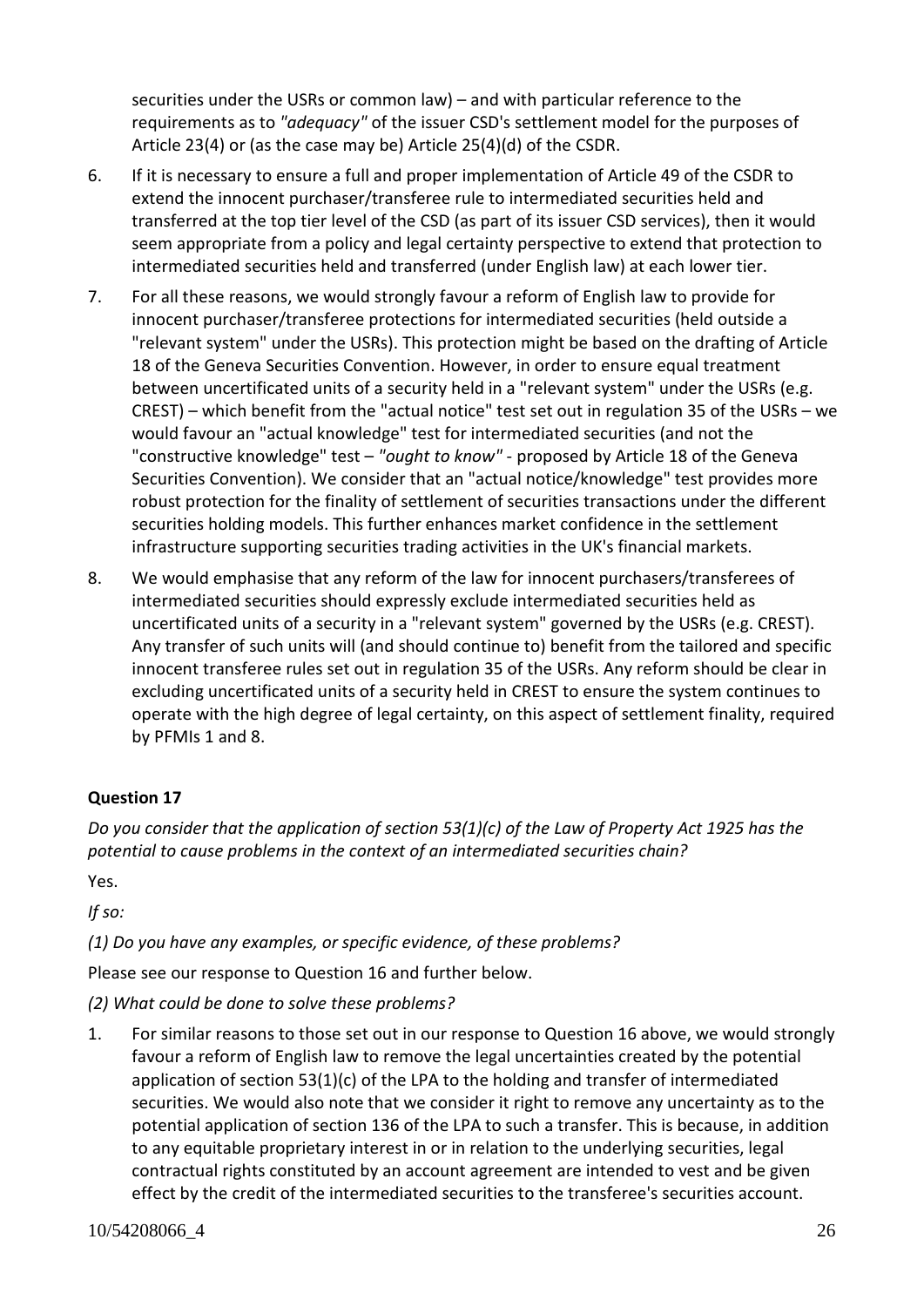- 2. We are aware that good arguments can be employed to conclude that these sections do not, as a matter of law, apply to the holding and transfer of intermediated securities (see, for example, the *obiter* comments of Hildyard J. in *SL Claimants –v- Tesco PLC* [2019] EWHC 2858  $(Ch.)$  at  $[116]$  with respect to the potential application of section 53 $(1)(c)$ ). However, FMIs operating immobilisation systems must operate under a legal framework that achieves a *"high degree of legal certainty"* (see PFMIs, Principle 1, Key Consideration 1) and, notwithstanding the arguments that are available on this issue, there remain residual concerns of legal uncertainty that these sections could be applied by a court in the absence of a clear statutory disapplication of them. The potential application of either or both of these statutory provisions potentially vitiates market confidence in the effectiveness of the electronic settlement (by book-entry credit) of the intermediated securities to the securities account of the transferee. If those sections apply, there would be a material concern that the writing formalities of these provisions required to render a disposition of an equitable interest valid or the assignment of a legal chose in action effective against third parties (to the extent applicable) might not, in practice, be satisfied in relation to a transfer of intermediated securities across an intermediary's books.
- 3. We consider that such a reform is necessary or appropriate:
	- (1) to support the high degree of legal certainty that internationally recognised standards require of the legal framework underpinning the post-trade infrastructure for the UK's financial markets;
	- (2) to ensure continued market confidence in the use of intermediated securities holding models by removing any legal or operational risk that formal rules requiring "written" dispositions or other transfers of interests or rights might prevent or impede the effective, final and binding transfer of intermediated securities across the books of an intermediary; and
	- (3) to provide for the full and proper implementation of Article 49 of the CSDR into English law by removing any restriction on importability derived from the disparity in treatment of uncertificated units of a UK security in CREST (which, as a "relevant system" under the USRs, benefits from the express disapplication of sections 53(1)(c) and 136 under regulation 38(5)) and non-UK securities held in intermediated form and transferred outside of CREST (or any other "relevant system" under the USRs).
- 4. We would favour a reform of the law so as to clearly and finally remove any potential risk of impractical and unworkable formality requirements applying to the electronic holding and transfer of intermediated securities (which are not held as uncertificated units of a security in CREST or other "relevant system" under the USRs). We would foresee this being drafted in terms wider than simply disapplying sections 53(1)(c) and 136 of the LPA to any transfer of intermediated securities. We would suggest a reform along the lines of Article 11 of the Geneva Securities Convention. This provides that, subject to certain clearly defined exceptions, intermediated securities are acquired by an account-holder by the credit of the securities to that account-holder's securities account, and without the requirement for any further formal step to make the transfer effective against third parties.
- 5. Depending on the approach taken in any law reform proposals for the innocent purchaser/transferee and the disapplication of potential formality requirements for the transfer of intermediated securities, we consider it possible that consequential additional provisions may be required to govern the related issues of acquiring and disposing of intermediated securities by other methods (see Article 12 of the Geneva Securities Convention), unauthorised dispositions, invalidity, reversals and conditions (see Articles 15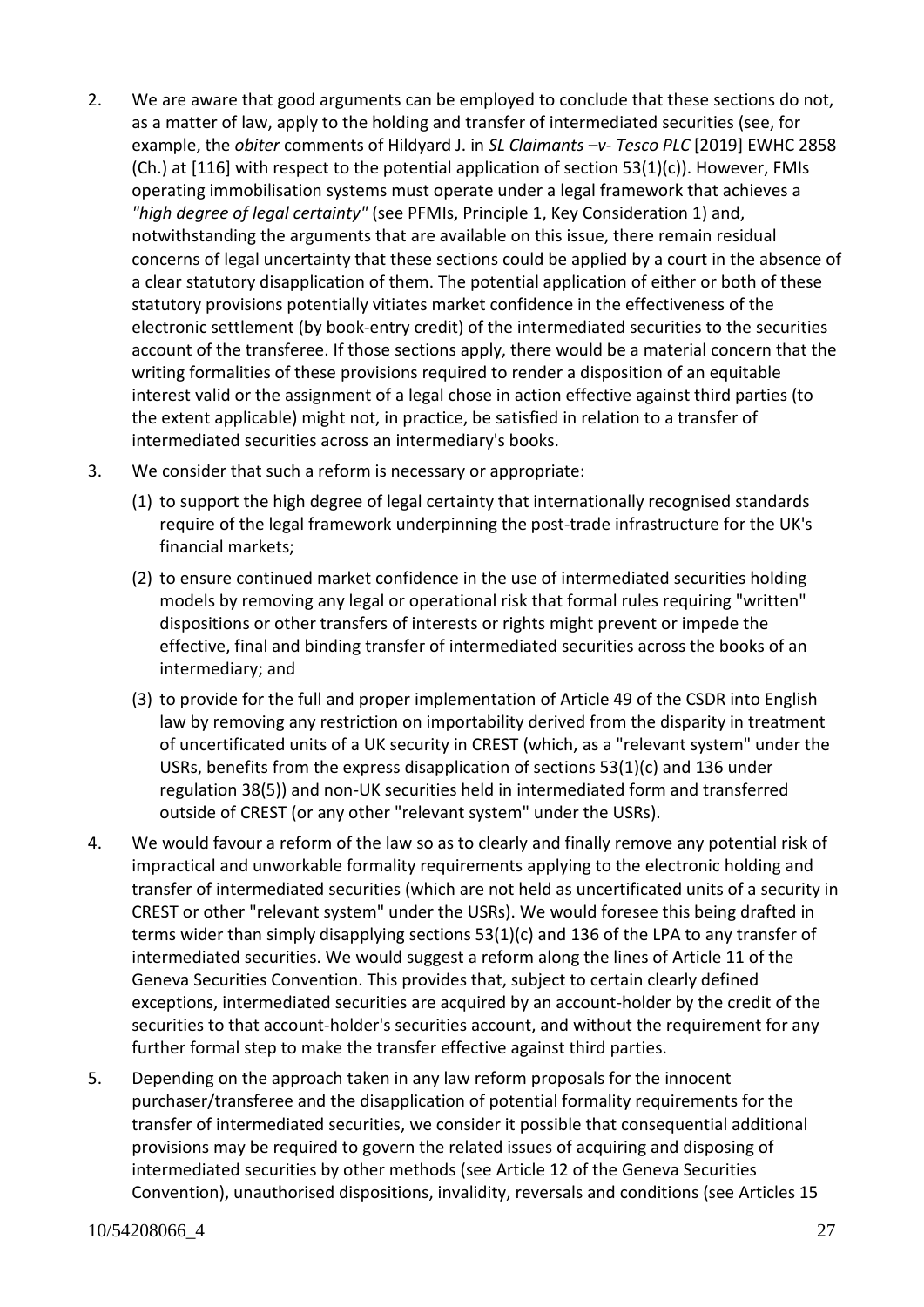and 16) and priority among competing interests (see Articles 19 and 20). It would be important, if these wider consequential provisions are indeed required, to ensure that they are developed with due reference to other market initiatives impacting upon this area – for example, the CLLS Financial Law Committee's work on a proposed Secured Transactions Code.

#### **Question 18**

*(1) Do you consider that distributed ledger technology has the potential to facilitate the exercise of shareholder's rights and, if so, in what way? What are the obstacles to the adoption of this technology?*

Maybe.

#### *Please expand on your answer*

Many of the issues around exercising shareholder rights discussed in this Call for Evidence could be mitigated by better information flows and communication systems. Cost is likely to be a deterrent to individual intermediaries making changes to remove inefficiencies in communicating information or verifying authorities to give instructions. Technological solutions might be able to provide better systems at a reasonable cost, although the initial costs of establishing such systems may still be a disincentive. We do not see, however, that the issues would necessarily require the specific functionality of DLT to solve them.

Even if technological solutions are available, it may also be necessary to ensure that there are clear obligations on those in the chain to pass on information and act in accordance with instructions. These obligations could be at a contractual level between intermediaries and their clients or be imposed by regulation.

It should be noted that the CREST system is adapted to the UK company law framework (and vice versa) for settlement of trading and other corporate actions. A lot time was spent over a number of years (both before and after CREST was launched) to analyse legal issues associated with the introduction of CREST and its impact on corporate actions. It may be preferable to see what system changes can be made within existing legal frameworks to address any perceived issues rather than introducing a new technology which requires changes to the law.

#### *(2) Are there any other jurisdictions that we should look to as examples?*

*T*he law on DLT is in early stages of development in most jurisdictions, including the UK's jurisdictions. At this stage, this is an obstacle to adopting this technology as legislation and regulatory moves would be required to provide adequate legal certainty. The perceived advantages of this technology in commerce are an obstacle to its adoption in circumstances where a high degree of accountability would be desirable.

## **Question 19**

*We welcome consultees' views on, and any evidence of, ways in which technology in general might be able to solve problems in the context of an intermediated securities chain?*

Please see our answer to Question 18.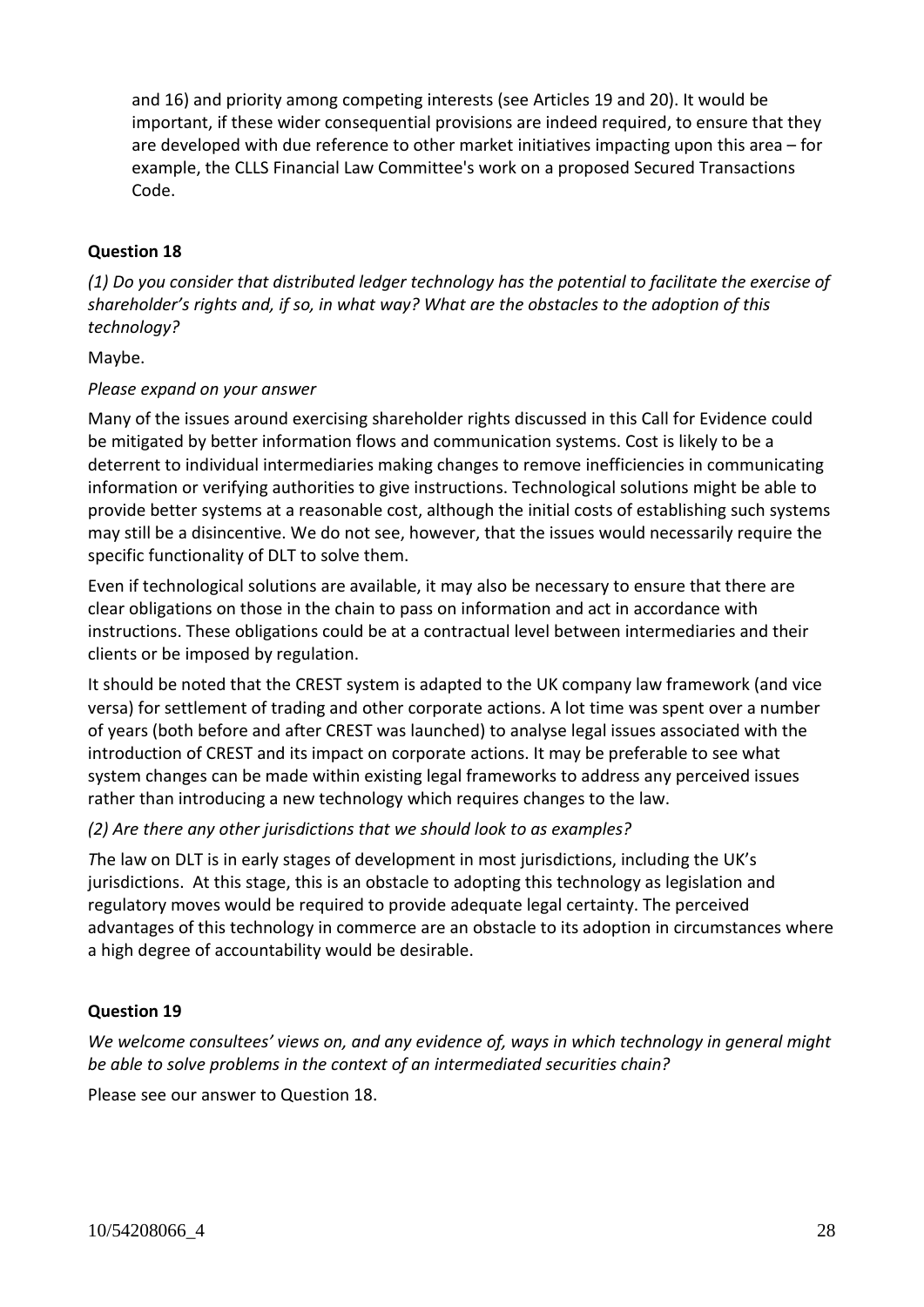## **Question 20**

## *Has the market started to prepare for the dematerialisation that would be required under CSDR?*

*If so, what steps have been taken and by whom?*

The Joint Law Society and CLLS Law Committee CREST Working Party has engaged over a number of years with initiatives by UK registrars, issuers and other market participants to develop an industry model for dematerialisation in preparation for complying with the requirements of the CSDR. BEIS were also engaging with this work but this engagement was put on hold as a result of Brexit. The Working Party broadly supported the principles that were adopted for this work, including (1) the preservation of the basic structure of the registered model of ownership, (2) that dematerialisation should not force direct shareholders into an intermediated model, and (3) that the rights and obligations of issuers should not be affected including as regards recognition of the registered holder (and no obligation to look beyond the registered holder), and the mechanics of shareholder communications, transparency and efficiency of voting, dividend payments and other corporate actions.

On the proposed model, the requirement for a stock transfer form would be replaced by the ability to use an electronic form to transfer shares, and the issuer's register of shareholders would be maintained as the basis of legal title, so as to ensure legal certainty for issuers and holders, but no share certificates would be issued. Instead, registered shareholders would be given a Holder Key (a unique password) which would be required to access their holding so as to deal in shares.

Important concerns from a legal perspective are to ensure that the dematerialisation model would offer security and protection from fraud for both issuers and shareholders, with legal certainty as to liability and obligations in relation to matters such as fraudulent transfers. So far as possible, the legal model for dematerialised shareholdings should mirror the way in which shares are held and transferred when in certificated form (as there would be no requirement to change this for companies that are not traded on a trading venue and within the scope of the CSDR) or under the Uncertificated Securities Regulations (which were likewise designed to mirror the law for certificated securities).

The use of the Holder Key raises issues around security and liability which have not been, to our knowledge, fully explored or resolved. For example, what happens if a Holder Key is improperly obtained by a third party and used to transfer shares or change a name on the register? What steps would be needed if a Holder Key is lost or forgotten: how do shareholders or their personal representatives recover it? In what circumstances will shareholders, their broker, the issuer or its registrar be liable for losses caused by negligence or fraud? In addition, the stamp duty/SDRT implications of dematerialisation need to be considered.

## **Question 21**

*Are there approaches in relation to dematerialisation in the context of the CSDR which could be applied to the ultimate investors in an intermediated securities chain to provide ultimate investors with the same or similar rights as direct shareholder?*

The significant change that dematerialisation involves is replacing the legal function of the signed stock transfer form and paper certificate when transferring shares with non-paper based alternatives. Most other interactions between companies and their shareholders can be carried out by electronic communications (including provision of information, dividend payments and proxy appointments). It is these communications which need to be improved in the context of chains of intermediaries, and we do not think that dematerialisation processes are necessarily of any relevance to that issue.

10/54208066\_4 29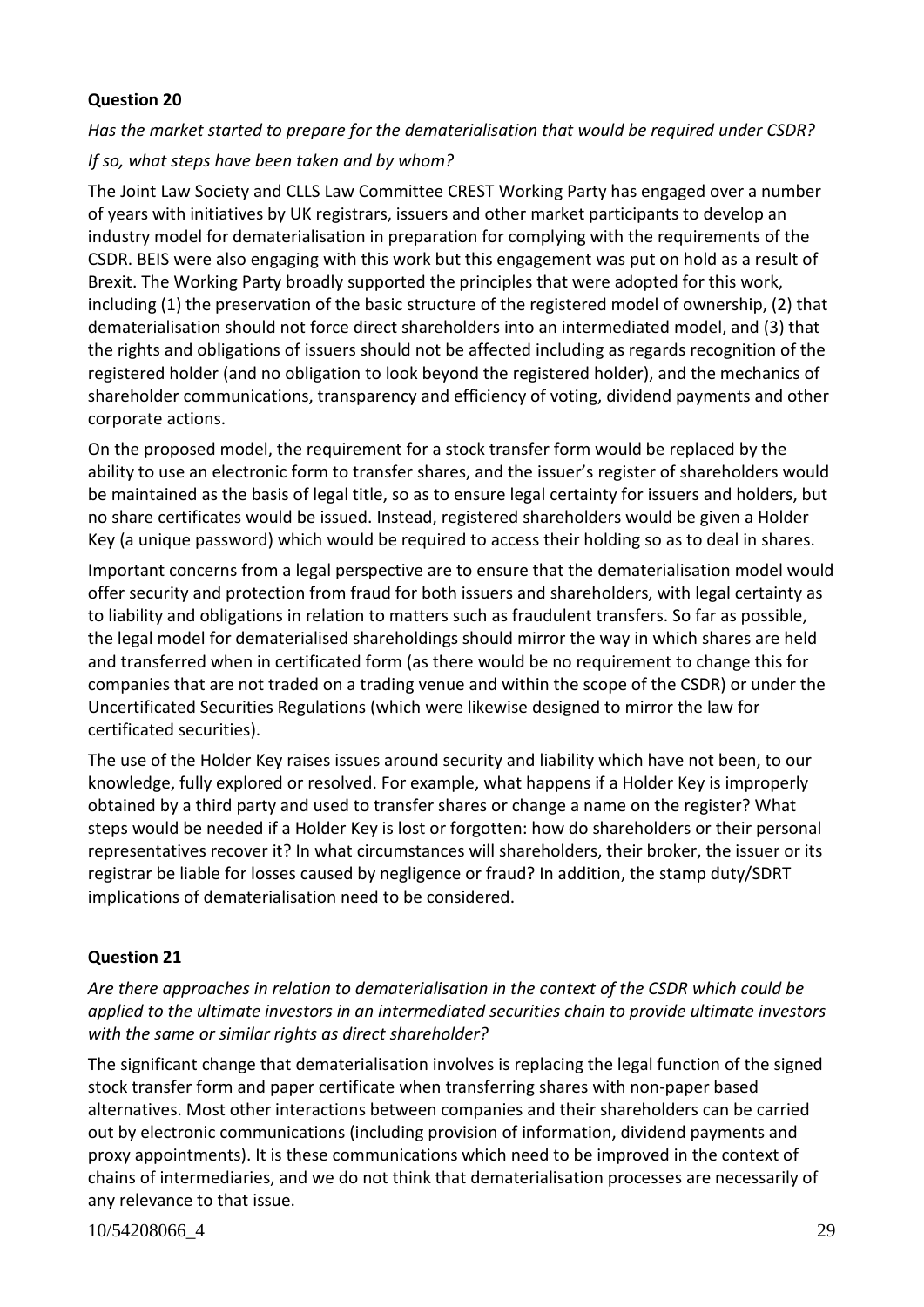## **Question 22**

*Are there concerns about imposing dematerialisation on long-term shareholders currently holding paper certificates, when they may not be confident users of technology?*

Yes, to some extent.

#### *Please expand your answer*

The concerns around security and liability in the case of fraud referred to in answer to Question 20 could be particularly relevant to more vulnerable shareholders. However, the risks of cybersecurity breaches could affect any shareholder and not only those who are less familiar with dematerialised processes.

## **Question 23**

*We welcome comments from consultees as to whether there are aspects of the law of the devolved jurisdictions which we should be aware of given the work we propose in relation to intermediated securities.*

As English lawyers, we cannot comment on the position in relation to the law of devolved jurisdictions, save to say that Scots law in our experience is most likely to differ from English law in ways material to this question.

## **Question 24**

#### *What other jurisdictions should we consider and why?*

We consider it would be useful to look at jurisdictions that have developed statutory regimes underpinning the holding and transfer of intermediated securities, including the USA, Belgium and Luxembourg. It would be important, however, when deciding whether any useful lessons could be learned from these other regimes to bear in mind the different legal and regulatory policy positions that different jurisdictions may, for perfectly valid commercial, cultural and other reasons, apply in determining the form and content of legislative or other solutions for the issues addressed by the Call for Evidence.

#### **Question 25**

*We welcome suggestions from consultees as to other issues which arise in practice which should be included in our scoping study. For each issue, we would be grateful for the following information:*

- *a. A summary of the problem.*
- *b. An explanation of and evidence of the effect of the problem in practice.*
- *c. Suggestions as to what could be done to solve the problem, and any evidence of the costs and benefits of the solution.*

We have the following additional comments on the issues raised in the Call for Evidence: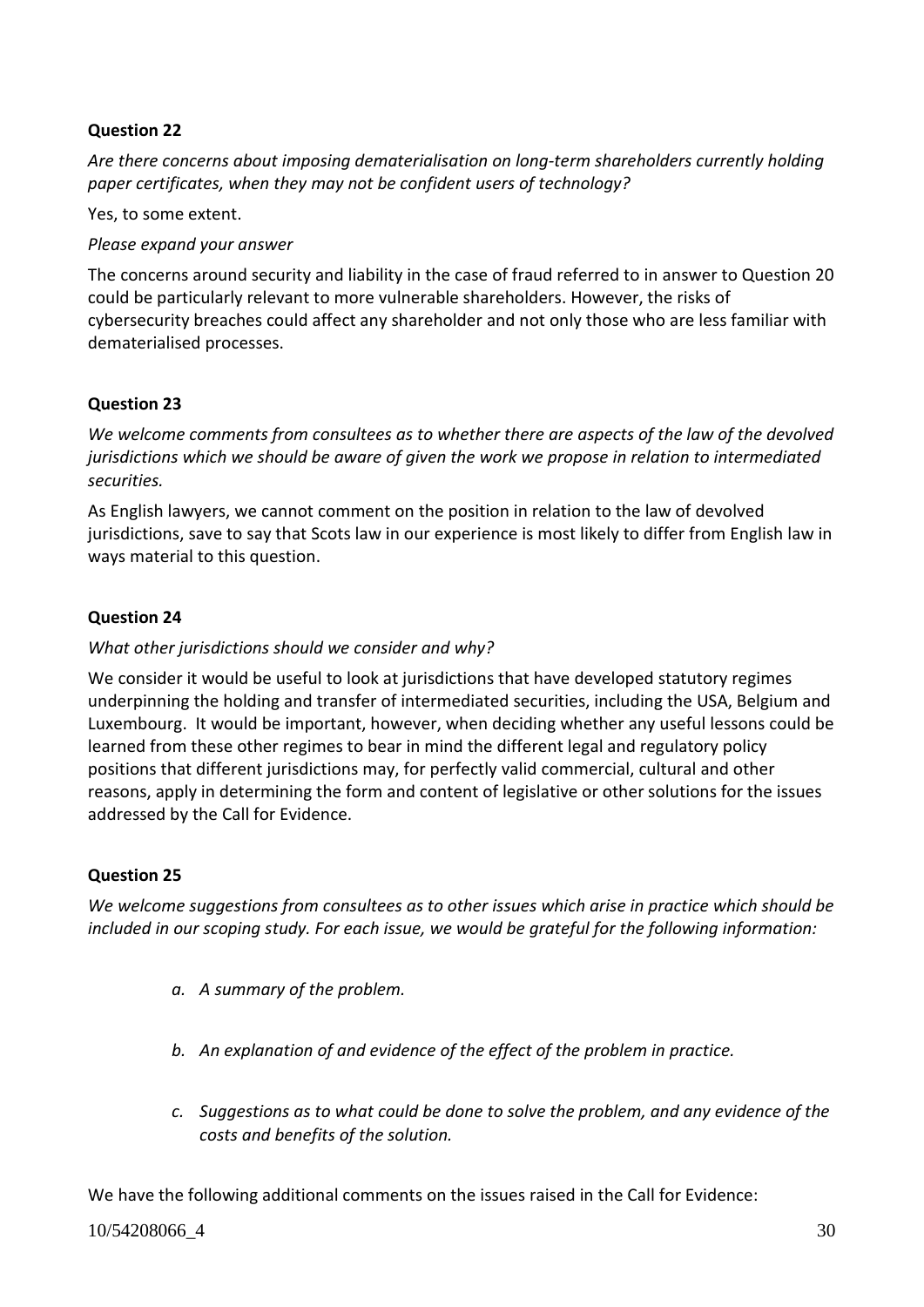## *Nature of Relationship*

Paragraph 1.30 says the basis of the relationships in an intermediated holding chain is a series of trusts and sub-trusts but this may not always be so. There may be intermediaries who are governed by the laws of another jurisdiction and operating on a contractual basis. This factual element needs to be borne in mind - a complete solution/end-to-end consistency of relationships will not exist where some intermediary relationships in a chain are governed by the law of another jurisdiction. In the  $21^{st}$  century financial markets, this situation cannot be avoided, which is one of the reasons why a "look through" approach is impracticable.

## *Segregated Accounts*

Paragraph 1.35 - We do not think that companies will always know when a segregated account is being used by a custodian acting for an ultimate investor. Strictly under the Companies Act 2006 (and the USRs), as we point out in our response to Question 9, the Company must not enter notice of any trust on its register of members. The same applies to the Operator of a relevant system which maintains an Operator register of securities. Even in cases where an entry is included in a register that a custodian's holding is for the account of another person, the identity of the underlying investor may not be apparent to the company or the system operator from the way in which the account is named. The company may be able to ascertain their identity if it chooses to use the procedures under section 793 of the Companies Act 2006.

Paragraph 2.9(3) - The company can use the Companies Act (section 793) provisions to ask about the identity of anyone interested in shares if they want to know who the ultimate investor is (though in practice this may be time consuming). There is public access to the list of information the company gets as a result of such inquiries so ultimate investors could look at this information.

## *Regulation of Intermediaries*

Paragraph 2.41 - It is obviously sensible to concentrate on the FCA – but in practice there may be other regulators involved in regulating those in the chain, including the PRA in the UK and a wide range of regulators in other jurisdictions around the world.

## *Terminology and system operation*

We have concerns that some of the terminology employed in the Call for Evidence and its description of system operations (particularly in CREST) may elide concepts that have different meanings. We have some suggestions how greater clarity could be achieved when discussing these complex topics going forward. We attach an Annexe containing some comments on these issues, together with a Glossary of terms used in our response, which we hope will be helpful.

## **Question 26**

*What are the benefits – financial or otherwise – of the current system of intermediation? What are the costs or disadvantages – are there any problems beyond those we have highlighted above?*

1. We consider that there are strong systemic, operational and legal certainty benefits associated with the existing legal and regulatory systems governing the holding and transfer of intermediated securities under English law. We have highlighted those benefits: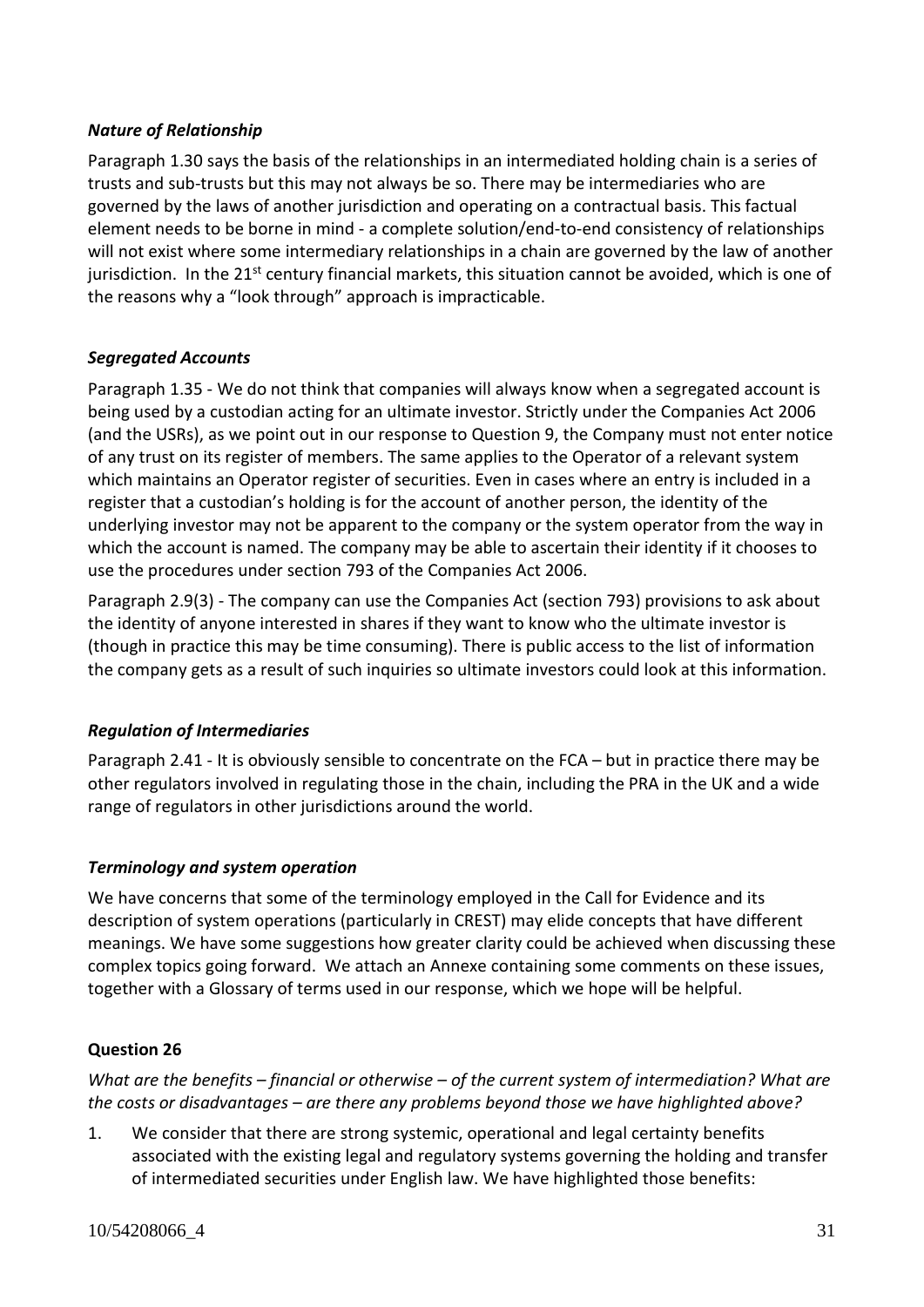- (1) in our responses to Questions 8 and 9 (with respect to the operation of the no look through principle); and
- (2) in our responses to Questions 16 and 17.
- 2. It is our view that English law in this area, applied in conjunction with the relevant provisions of the UK regulatory system, is substantially fit for purpose, responsive to the practical needs of the ultimate investor and supportive of the pre-eminence of the UK as a location for securities issuance and the carrying on of intermediated securities business. We would strongly counsel against wide-ranging legal changes that might appear superficially attractive by seeking to enhance the rights and powers of, or protections for, the ultimate investor, in circumstances where:
	- there may not in fact be a strong investor demand for such enhanced rights, powers or protections;
	- in practice, the interests of the investor can be adequately and robustly supported through less disruptive structural, legal and regulatory changes to the English legal and regulatory systems; and
	- there is a material risk that such wider changes are likely to undermine the legal certainty, market efficiency and party autonomy benefits that are strong elements of the existing English laws governing the holding and transfer of intermediated securities.
- 3. However, we believe that it would be desirable to introduce certain limited reforms to English law where such developments could further enhance its, and the UK's, attraction to domestic and international issuers, intermediaries and investors. Aside from any potential regulatory review that may be required to ensure that regulated intermediaries meet the information, voting and other reasonable expectations of clients at a reasonable cost and that appropriate risk disclosures are made to the ultimate investor (to enable a clear understanding of the risks associated with an intermediated holding model), the legal reforms and regulatory steps that we would support in this context are:
	- a review of the headcount test under section 899 of the CA 2006 (see our response to Question 7);
	- the replication of the statutory protections for register integrity and against liability for issuers (and the Operator of a "relevant system" e.g. EUI as operator of CREST), as provided by section 126 of the Companies Act 2006 and regulations 23(3) and 40(3) of the USRs, for the benefit of intermediaries with respect to their maintenance of securities accounts (see our response to Question 9);
	- potential changes to statutory provisions so as to give direct rights to ultimate investors, provided the changes do not undermine the continued application of the no look through principle to rights constituted by and claims derived from, contract or trust in the holding chain and provided that it is possible to devise appropriate principles or definitions to give certainty in determining which parties interested in shares or other securities should properly be regarded as the "ultimate investor" for the purposes of the relevant statutory provisions;
	- introduction of a SIPA style system to protect individual investors in the event of the insolvency of an intermediary (see our response to Questions 10-14);
	- review of the adequacy of the FSCS compensation thresholds and regulatory guidance on the advice that should be offered to indirect holders whose holdings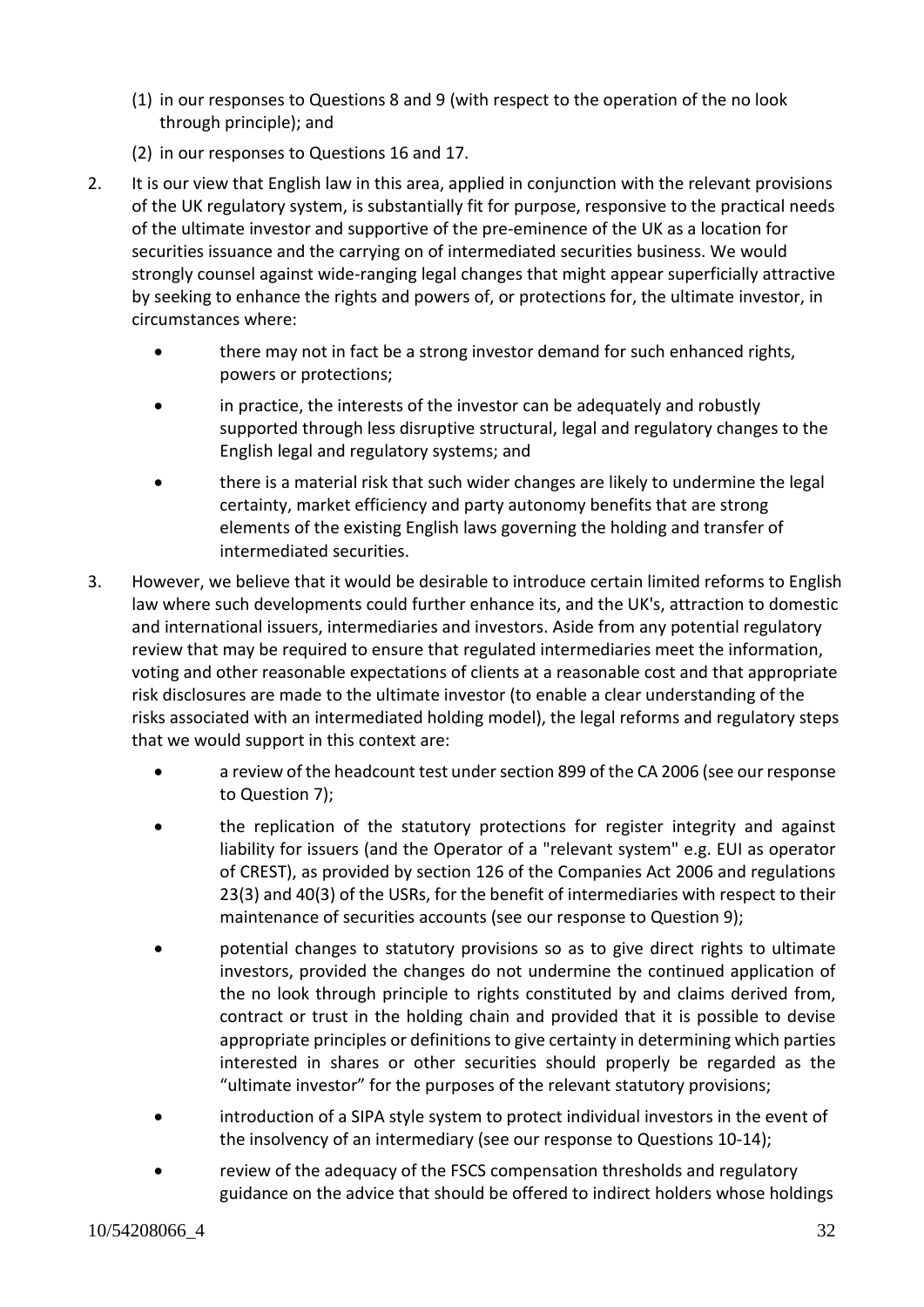with a single intermediary are valued in excess of the scheme threshold. Regulatory guidance can be given ahead of any review of threshold (see our response to Question 14);

- the extension of the innocent purchaser/transferee protections to transfers of intermediated securities (see our response to Question 16);
- clarification that formality requirements, such as those for "writing" contained in sections 53(1)(c) and 136 of the LPA, do not apply to the transfer of intermediated securities (see our response to Question 17);
- review of regulatory sanctions for intermediaries who neglect their duties to their clients; and
- regulatory guidance on the advice that should be given to investors wishing to be active voters in relation to their holdings, including on the methods of holding most likely to facilitate the process, as well as encouragement of competition to provide such services to smaller investors. This does not need to await any changes to the law or regulatory system.

## **Question 27**

## *What could be the benefits – financial or otherwise – of ensuring the availability of rights and remedies to the ultimate investor in an intermediated securities chain?*

For the reasons stated above, particularly in answer to Questions 8 and 9, we consider this is the wrong question. The question is how should an investor who wishes to exercise rights and remedies be advised to hold those securities. The system already provides holding methods (both direct (CREST holders effectively have direct rights) and indirect through intermediation with a limited chain and designated accounts) that enable an investor to exercise those rights very reliably – it is regulation and education that will ensure both availability and uptake of such rights and ensure that they are available at a reasonable cost. A wholesale reform would be much more hugely costly in very many ways, but would bring no benefits not already available to such investors.

## **Question 28**

## *What could be the costs – financial or otherwise – of ensuring the availability of rights and remedies to the ultimate investor in an intermediated securities chain?*

As detailed in our answers to Questions 8 and 9, the costs direct and indirect of ensuring that no matter how distant the ultimate investor is from the issuer, it should have exactly the same direct rights and remedies as the immediate holder of the securities would be immense. It would require a complete change to large parts of the UK's securities, company trust and contract law and regulation to achieve this and would in any event be imperfect when a foreign element entered into the chain. The resultant likelihood of legal uncertainty and inherent unsuitability of this change to modern securities trading would be likely to damage the UK as a financial centre and reduce GDP.

10/54208066\_4 33 On the other hand, the more modest changes suggested in our answer to Question 26, and particularly regulatory efforts, could reinforce the availability of holding methods both direct and indirect which would be robust for active investors, bearing in mind large active investors are skilled professionals (hedge funds, investment funds, pension funds, discretionary fund managers) and that small active investors are a relatively small proportion of the securities owning public.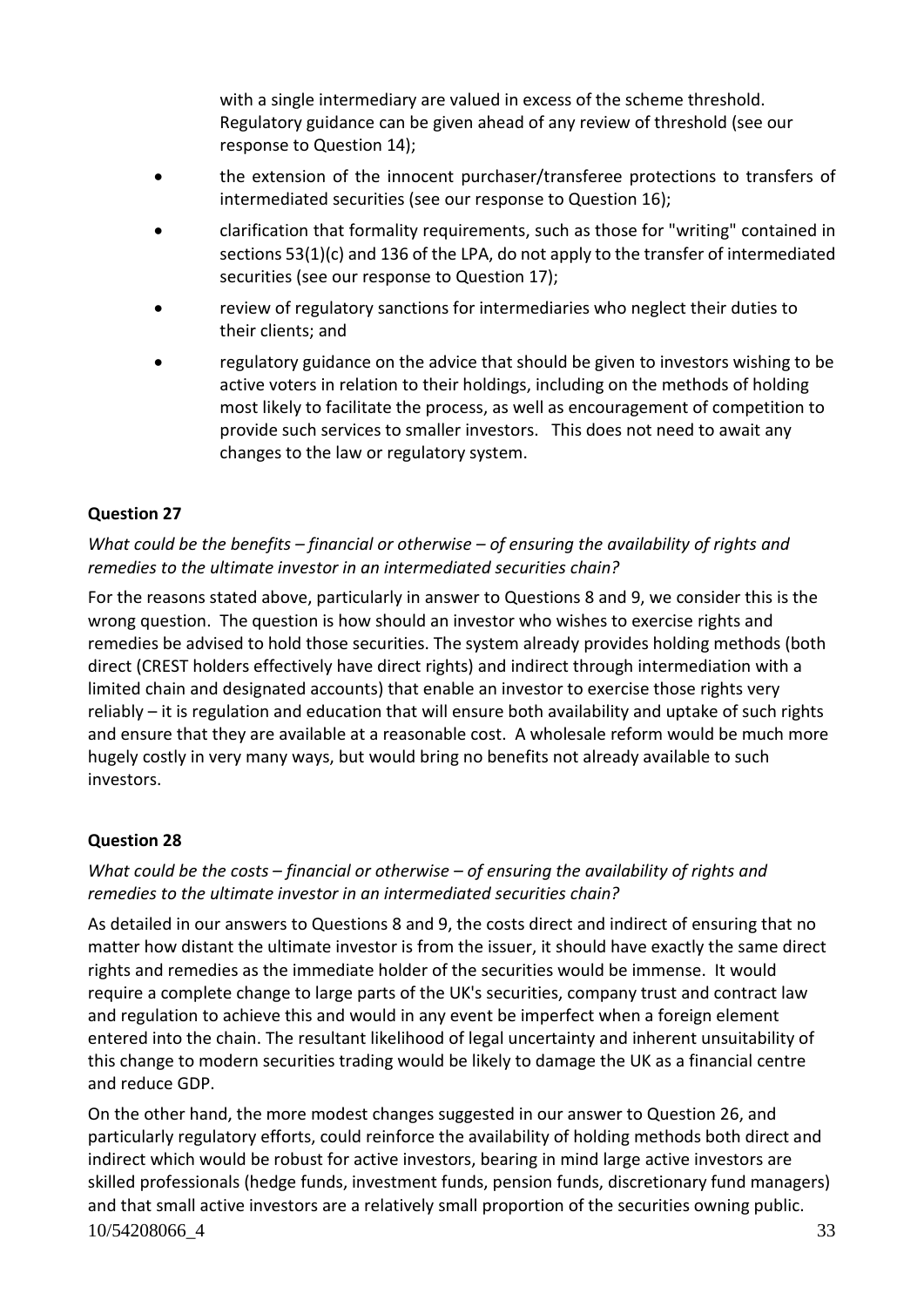#### **ANNEXE 1**

#### **Terminology and Operational Factors**

- 1. We think it would be helpful if the Law Commission maintained the distinction between the disparate (but closely related) concepts of "dematerialisation", "intermediation" and "immobilisation". The Call for Evidence has a tendency to use the terms inter-changeably, which is confusing.
	- Under a dematerialisation model (e.g. as operates in CREST), participating securities are held and transferred without a written instrument but, as EUI does not interpose itself into the holding chain for domestic securities, there is no break of the investor-issuer relationship between the CREST member and the participating issuer. A CREST member does not assume custody risk on EUI, as the UK CSD, with respect to dematerialised (or, in the language of the USRs, "uncertificated") units of a domestic security held in CREST. EUI as CSD does not "hold" any title to the participating domestic security – it does not need to be "treated" as not holding title. CREST, through its direct-holding dematerialised model (and CREST personal memberships) already delivers, at the technological level, many of the benefits that some have claimed for distributed ledger technology, as at the operational level, CREST securities are essentially "tokenized" securities.
	- In contrast, a CSD that operates an immobilisation model will intermediate itself (or its nominee) into the securities holding chain so as to break the issuer-investor relationship between issuer and participant in the CSD. In a CSD that operates an immobilisation model, the participant (unlike in a dematerialised system) will assume custody risk on the CSD.

This means that while all immobilisation systems are intermediated models, a dematerialisation system is not – save, of course, to the extent that the security in CREST is itself a securitised intermediated entitlement (as occurs with depositary interests). The practical significance of this is that in the UK, which offers dematerialised holdings for UK securities through the CREST system (and personal CREST memberships), investors do have a meaningful choice to stay on the register of securities and to avoid any real or perceived disadvantages of immobilised/intermediated holding models. These points are relevant to the observations of the Law Commission at paragraphs 1.1, 1.23, 1.24 , 2.6, 2.9, 2.81, 2.83 and 2.84 of the Call for Evidence document.

2. On a related point, it would be helpful if the Law Commission used the term "uncertificated" only to refer to units of a participating security in the CREST relevant system. It should not be used as a term synonymous with "dematerialised".

Under regulation 3(1) of the USRs, "uncertificated" is given a very specific meaning in the UK, namely a security or unit of a security title to which is recorded on an Operator register of securities maintained by the Operator of the UK securities settlement system in accordance with the USRs.

This means that not all securities that might operate without a certificate or written instrument of transfer are considered "uncertificated" for the purposes of UK company law – only securities title to which may be held and transferred through the CREST (or other)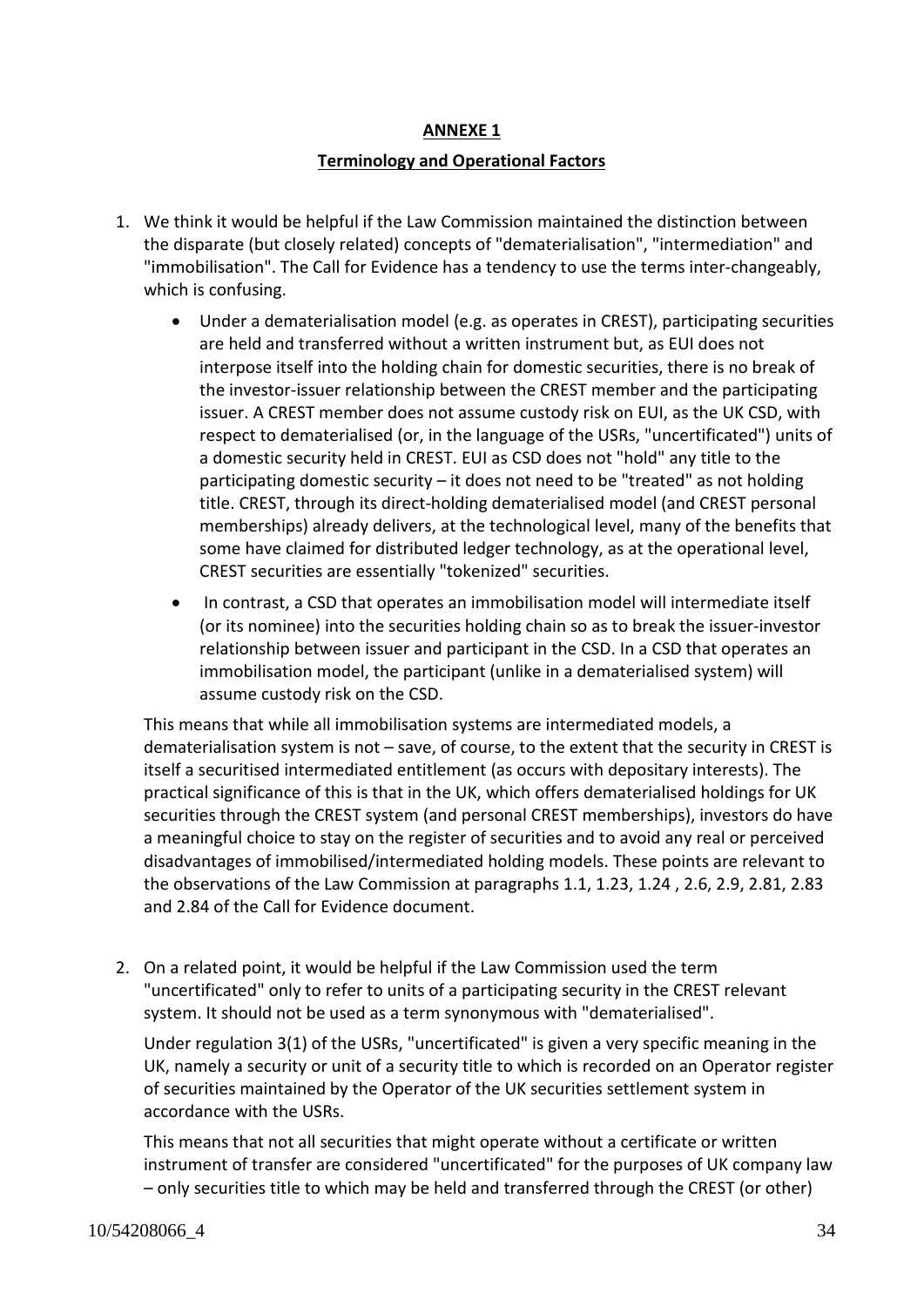relevant system are "uncertificated". This point of clarification is relevant to paragraphs 1.21 and 2.91.

- 3. We would also question the comment in paragraph 1.21 that *"with dematerialisation has come increasing intermediation".* This suggests that there is some necessary causal nexus between dematerialisation and intermediation. In fact, this is not logically correct for two reasons.
	- First, as explained in 1 above, dematerialisation in fact offers a securities holding option that is, at the level of principle, opposed to intermediation. It allows the investor to maintain a direct legal relationship with the issuer. It neither encourages nor compels investors to adopt an intermediated holding structure.
	- Second, we believe that it is in fact the certification and immobilisation of securities that encourages intermediation because it is convenient for investors, who would otherwise be required to hold/possess certificates or instruments of title, to deposit them with a CSD operating an immobilisation model or other intermediary. We would suggest that the increase in intermediation may in fact have occurred by reason of factors unrelated to the dematerialisation of securities in the UK e.g. commercial incentives for brokers and other intermediaries to offers such services.
- 4. In footnote 18 of the Call for Evidence, it is suggested that even where an individual is a CREST personal member, *"some intermediation may be inevitable".* This misunderstands the operation of a CREST personal membership. The broker acts as a "CREST sponsor" for the individual CREST member, but this is not an "intermediation" as the term "intermediation" is properly understood to refer to an arrangement under which the legal relationship between the issuer and the individual (as investor) is broken. A CREST personal member has a direct legal relationship with the issuer and it is the individual personal member's name and other details that is held on the register of securities (and not that of the broker or its nominee).

The CREST sponsor services provided by the broker relate solely to the communication facilities that are maintained by the broker, as CREST sponsor, that enable it to send and receive electronic instructions to and through the CREST system as agent for and on behalf of the CREST personal member. The CREST personal member does not assume custody risk on the broker with respect to the securities held in his/her CREST account as the broker is not safeguarding any title to the securities, which at all times remain held in the name of the personal member.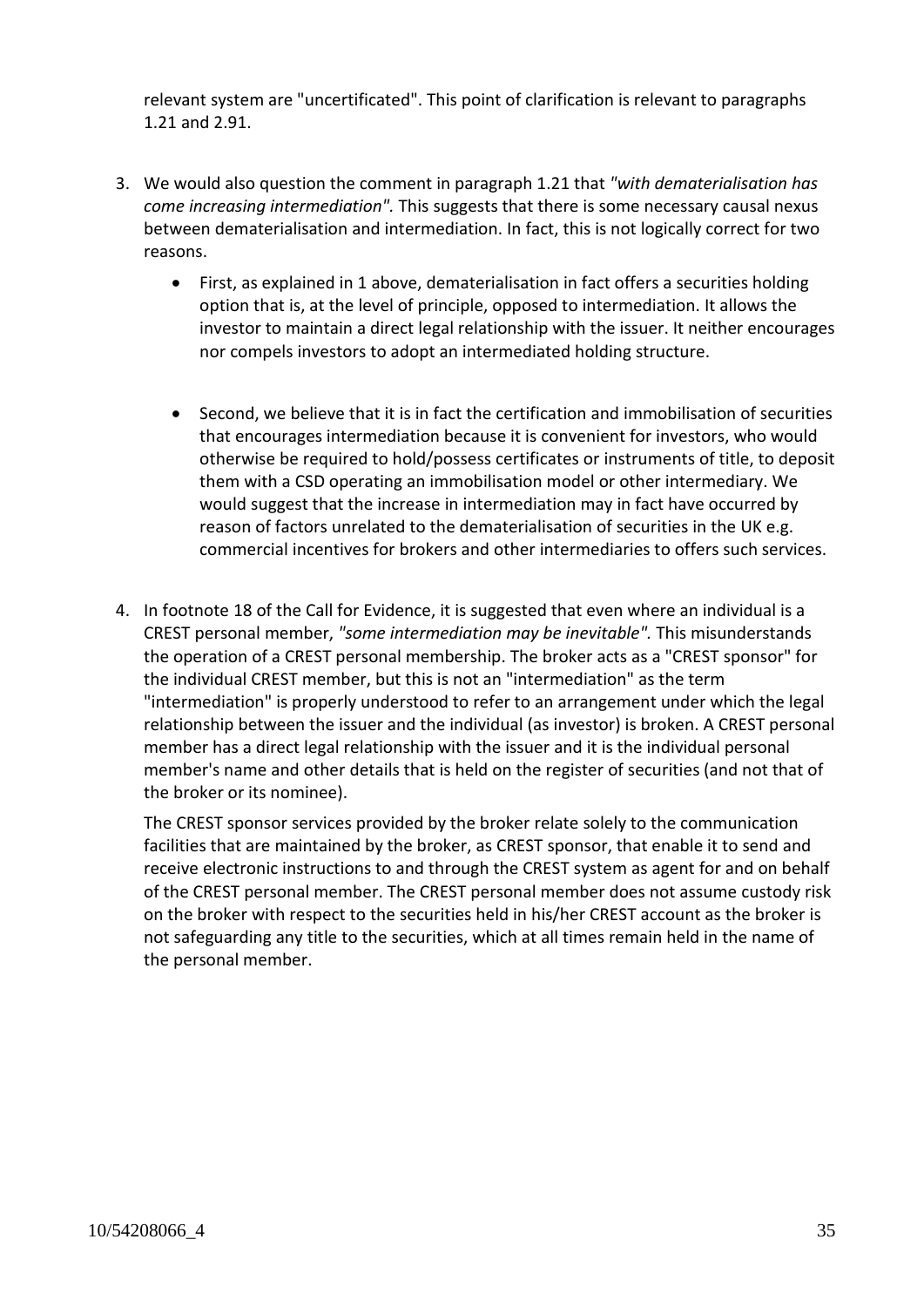| <b>Term</b>                             | <b>Definition</b>                                                                                                                                                                                                                                                                                                                                                                                                                                      |
|-----------------------------------------|--------------------------------------------------------------------------------------------------------------------------------------------------------------------------------------------------------------------------------------------------------------------------------------------------------------------------------------------------------------------------------------------------------------------------------------------------------|
| Account-holder                          | A person in whose name a CSD or an intermediary provides and<br>maintains a securities account.                                                                                                                                                                                                                                                                                                                                                        |
| Central securities<br>depository or CSD | An entity that operates a securities settlement system and provides<br>either or both of (1) a service for the initial recording of securities in<br>a book-entry system and (2) a service for the provision and<br>maintenance of securities accounts at the top tier level, and may<br>provide certain supplementary, incidental or ancillary services.                                                                                              |
| <b>CREST</b> personal<br>member         | An individual who (1) is permitted by EUI to transfer by means of<br>the CREST relevant system title to uncertificated units of a security<br>held by that individual, and (2) uses the services of a CREST sponsor<br>to send and receive by means of the CREST relevant system<br>electronic instructions attributable to and on behalf of that<br>individual; and includes, where relevant, two or more individuals<br>who are jointly so entitled. |
| <b>CREST</b> relevant<br>system         | The relevant systems operated by EUI which enable title to units of<br>UK securities and, as the case may be, Irish securities to be<br>evidenced and transferred without a written instrument subject to<br>the UK USRs (with respect to UK securities) and the Irish USRs (with<br>respect to Irish securities).                                                                                                                                     |
| <b>CREST</b> sponsor                    | A person who is permitted by EUI to send electronic instructions<br>attributable to another person through the CREST relevant system<br>and to receive electronic instructions through the CREST relevant<br>system on another person's behalf.                                                                                                                                                                                                        |
| Dematerialisation                       | A process that enables title to units of a security to be evidenced<br>and transferred without a written certificate or other instrument<br>and that, in contrast to intermediation, does not by itself affect the<br>direct holding relationship between the investor and the issuer of<br>the security.                                                                                                                                              |
| <b>EUI</b>                              | Euroclear UK & Ireland Limited, the CSD for the United Kingdom and<br>Ireland, and Operator of the CREST relevant system.                                                                                                                                                                                                                                                                                                                              |
| <b>Immobilisation</b>                   | A process for concentrating the location of a security in a CSD so as<br>to enable the intermediated holding and transfer of title to the<br>security through securities accounts provided and maintained by<br>the CSD.                                                                                                                                                                                                                               |
| <b>Intermediation</b>                   | A process for enabling the holding and transfer of title to securities<br>through securities accounts provided and maintained by a person<br>that holds the underlying securities, or an interest in or in relation                                                                                                                                                                                                                                    |

## **GLOSSARY**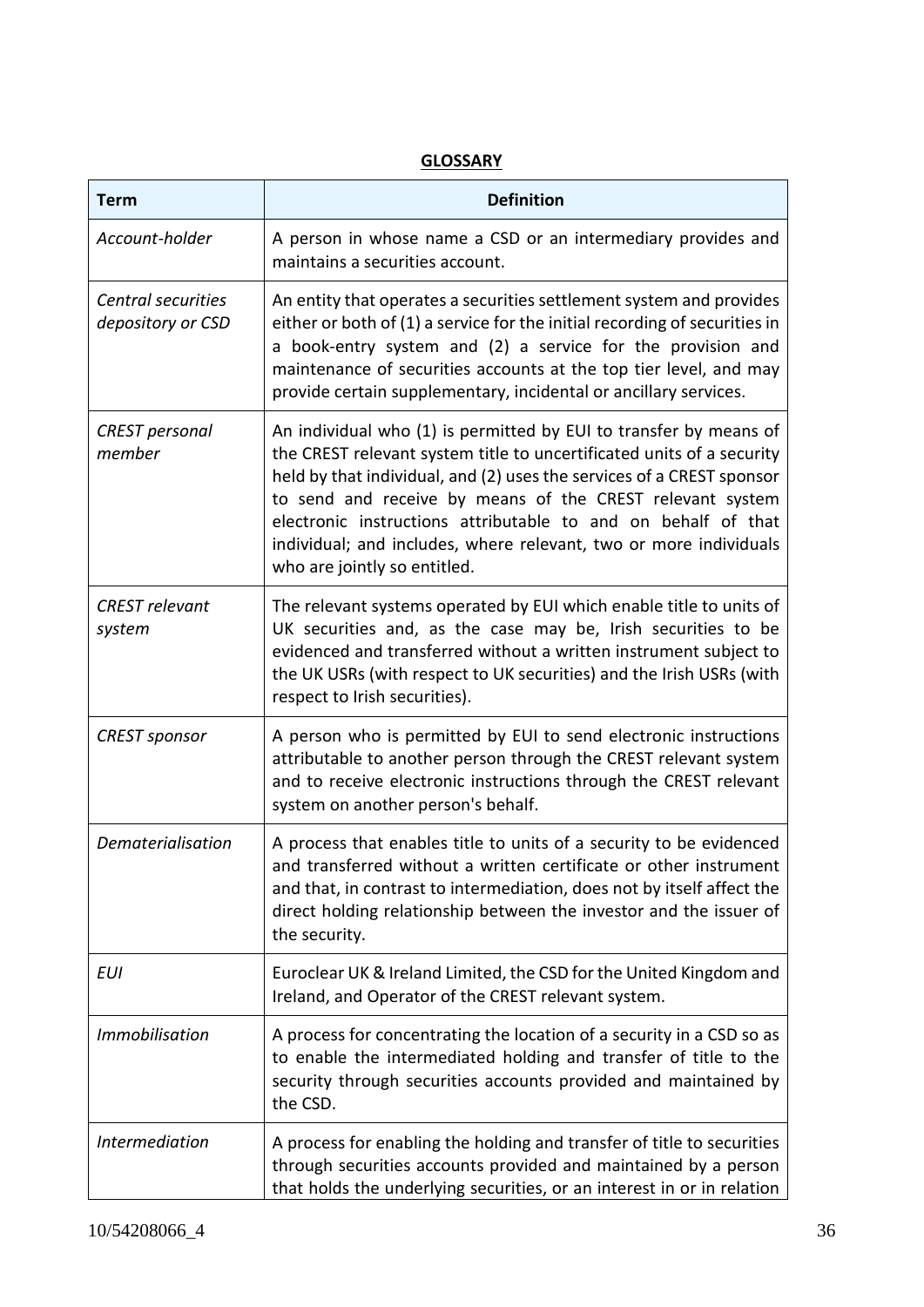|                                 | to the underlying securities, for the benefit of the account-holders<br>to whose securities accounts those securities are credited from time<br>to time; and the term "intermediary" shall be interpreted<br>accordingly.                                                                                                                                                                                                                   |
|---------------------------------|---------------------------------------------------------------------------------------------------------------------------------------------------------------------------------------------------------------------------------------------------------------------------------------------------------------------------------------------------------------------------------------------------------------------------------------------|
| <b>Irish USRs</b>               | The Companies Act, 1990 (Uncertificated Securities) Regulations,<br>1996 (as amended).                                                                                                                                                                                                                                                                                                                                                      |
| Operator                        | A person who operates a relevant system as, or as part of, the<br>securities settlement system operated by it as a CSD.                                                                                                                                                                                                                                                                                                                     |
| Relevant system                 | A computer-based system, and procedures, which (1) enable title to<br>units of a security to be evidenced and transferred without a written<br>instrument, and facilitate supplementary and incidental matters,<br>and (2) is operated subject to the UK USRs (with respect to<br>securities constituted under the law of any part of the United<br>Kingdom) or the Irish USRs (with respect to securities constituted<br>under Irish law). |
| Securities account              | An account provided and maintained by a CSD or an intermediary<br>for its account-holders and on which securities may be credited or<br>debited from time to time.                                                                                                                                                                                                                                                                          |
| Securities settlement<br>system | A system with common rules and standardised arrangements for<br>the execution of settlement instructions for the transfer of title to<br>securities, or interests in or in relation to securities, by means of a<br>book-entry on a register or securities account, and for the execution<br>of payment instructions related to securities recorded in and<br>transferred by means of the system.                                           |
| <b>UK USRs</b>                  | The Uncertificated Securities Regulations 2001 (as amended).                                                                                                                                                                                                                                                                                                                                                                                |
| Uncertificated                  | With respect to a unit of a security, a unit title to which is permitted<br>by an Operator to be held and transferred by means of the relevant<br>system operated by it.                                                                                                                                                                                                                                                                    |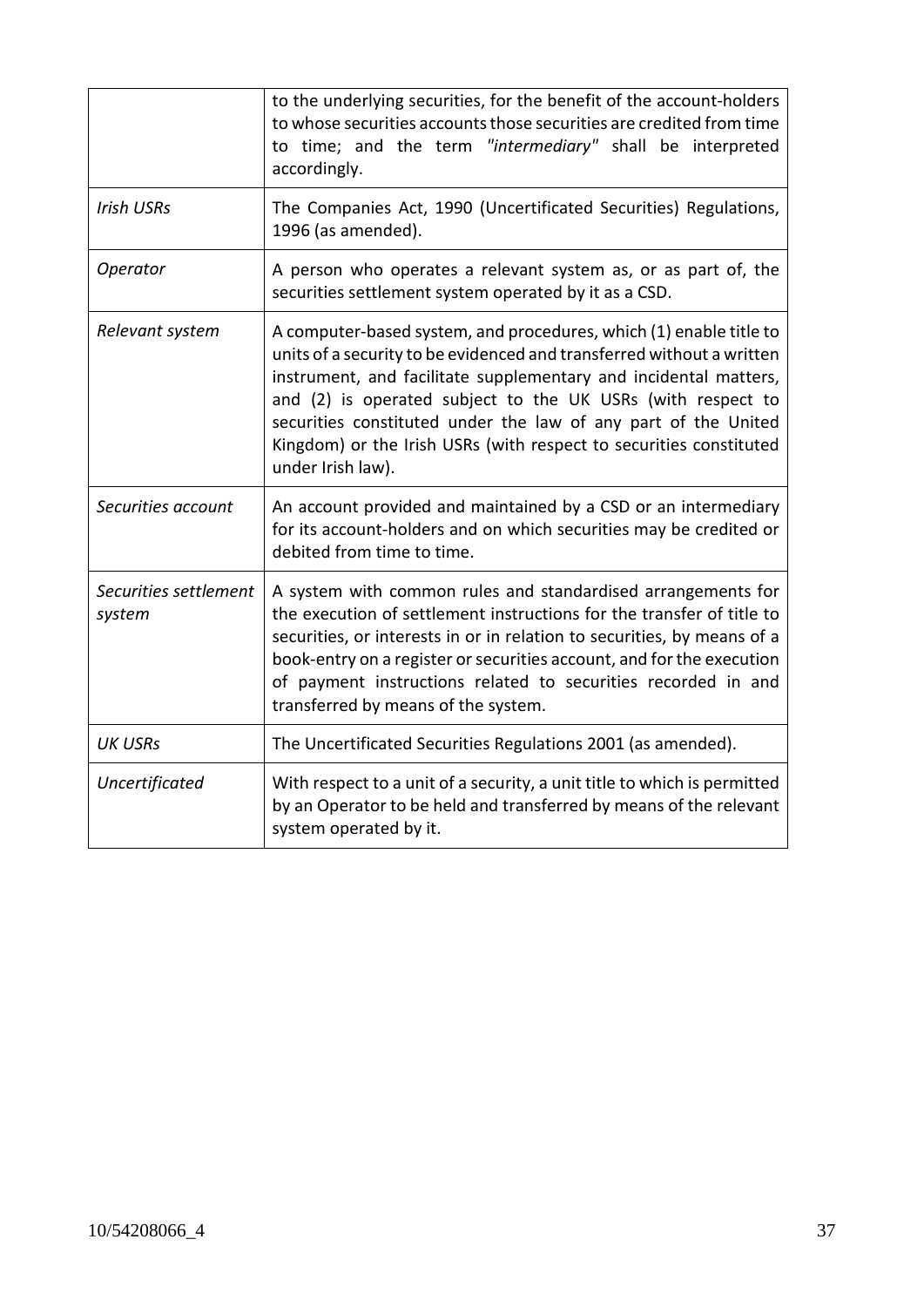#### **ANNEXE 2**

## **CMBS – Debt Market Case Study**

We have remarked on a number of occasions on the problems faced in the debt markets. This is exemplified in the market for Commercial Mortgage-Backed Securities (CMBS). This illustrates also the highly international nature of the debt markets (some of these problems relate to relationships constituted under other legal systems) and also the ability of a set of likeminded investors to address shortcomings.

Some of these solutions may be available to groups of investors in the UK: for example, the "Noteholder Forum". Several of these are described below).In the years following the creditcrunch, CMBS transactions in Europe experienced unusually high default and distress levels. This arose because of a combination of factors including an average decline in real estate values during the credit crunch of around 30 per cent., the high loan-to-value ratios of pre-credit crunch real estate loans (often exceeding 85 per cent.) and the non-granular nature of CMBS compared to other types of securitisation (meaning that default on a single loan often resulted in default on the whole CMBS transaction).

These default and distress levels resulted in a series of high-profile and complex enforcements and restructurings. Many of these processes required interaction with bond investors. Most frequently this involved consultation exercises to establish what investors wanted to be done and formal resolutions approving changes to the transaction or the adoption of particular courses of action. In some cases, investors formed committees and negotiated directly with transaction parties including the borrowers on the underlying loans.

These interactions led to the discovery of a variety of shortcomings in the standard documents for these transactions which hindered the ability of investors to participate in these processes.

In 2012, in an effort to restore investor confidence in CMBS in order to assist in its revival, the Commercial Real Estate Finance Council (CREFC), an industry body representing a wide variety of participants in the real estate debt market including the CMBS market, launched a wide-ranging consultation exercise to identify issues in CMBS and solutions to the same. The proposals made in this became known as CMBS 2.0.

The final Report can be found at the following link:

http://www.crefceurope.org/wp-content/uploads/2015/02/Market-Principles-for-Issuing-European-CMBS-2-Final.pdf

Note that only parts of this report are relevant to this Call for Evidence.

Particular issues addressed are;

**Communication problems and the institution of an on-line "Noteholders' Forum**". (See section 3 of the Report). This would enable company notices to be posted to a website, so that investors in using the site could check at a central source whether they should be giving voting instructions in relation to any company in which they held an interest - we would have thought something of this sort might be available already. Depending on the scope of the website it would need to be more or less secure and this would have cost implications. For example, for the CMBS Forum various protections were devised to ensure that this website could not be misused (this has been a problem on other securitisations where third parties have been able to send misleading notices to investors in attempts to extract financial benefits for themselves. See, for example*, Fairhold Securitisation Limited v Clifden (IOM) No 1 Limited* and others

10/54208066\_4 38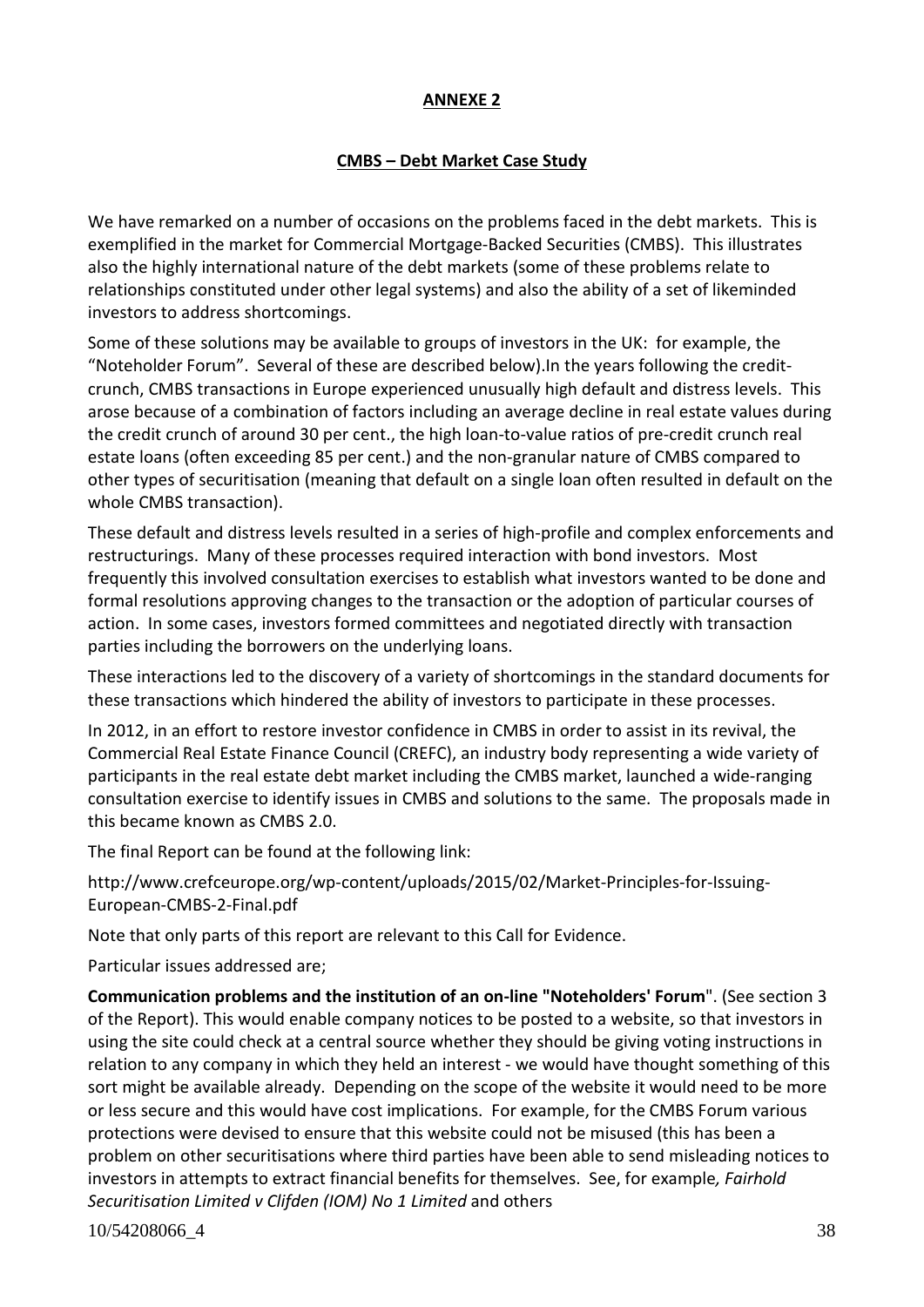## [\(https://businessrestructuringandinsolvency.lexblogplatform.com/wp](https://businessrestructuringandinsolvency.lexblogplatform.com/wp-content/uploads/sites/325/2018/10/Fairhold-Securitisation-Limited-v-Clifden.pdf)content/uploads/sites/325/2018/10/F*[airhold-Securitisation-Limited-v-Clifden.](https://businessrestructuringandinsolvency.lexblogplatform.com/wp-content/uploads/sites/325/2018/10/Fairhold-Securitisation-Limited-v-Clifden.pdf)*pdf

However, a Noteholders' Forum will not always provide a complete answer, though it may mitigate uncertainty, particularly where more than one legal system is engaged: for example, in the case referred to above, securitised debt was listed on the Irish Stock Exchange (now trading as Euronext Dublin) and some announcements were made via the RNS service of that Exchange; it transpired that there was no mechanism in the rules of the Irish Stock Exchange that would require the listing agent (who would usually post RNS announcements) or the Stock Exchange itself to check whether an announcement made with respect to the listed securities had been approved or authorised by the issuer of the securities. There are justifiable reasons why it should not always be necessary for an issuer of listed debt securities to authorise or approve announcements to the market relating to those securities, but this does mean that both issuers and holders of the debt securities have to be vigilant as to the source of any public announcements pertaining to the securities; and the use of a "Noteholders' Forum" would not prevent third parties from making announcements via the Stock Exchange's regulatory news service. If there is a deficiency perceived with this outcome, it lies in the rules of the Stock Exchange on which the debt securities are listed. Changes to UK law or regulation would not be likely to change this outcome, but the ability of noteholders to pass on information to each other may mitigate problems in highly international situations.

**Refusals of key transaction parties, such as Trustees, to engage or take instructions from investors** – eg to call an event of default, even when payments from the borrower are long overdue. The solution to this proposed in CMBS 2.0 is for clear simple mechanisms to replace the transaction parties to be included in transaction documents. The recommendation was for 10% of investors by value) to be given the right to call for a vote on this with the replacement being effective if approved by a 50% majority. This solves the problem experienced on some deals where intransigent parties refused to take action and could not be replaced. (See section 4.3 of the Report).

**Complex voting and quorum provisions that cause voting delays and confusion** (see section 7.1 of the Report).

**Apathy regarding votes on highly technical matters** Votes on such matters are sometimes insisted upon by trustees and tend to attract little interest from investors and as a result often fail for lack of the required quorum (at least for the initial meeting) leading to cost and delays. CMBS 2.0 sought to address this through a novel mechanism known as "negative consent" which has now been widely adopted for all types of securitisation. This involves the issue of an explanatory notice to investors, with the vote being deemed to have passed unless at least 25% of investors (by value) object to the same in writing within a defined period. If such objections are made, the matter can be put to a more formal vote. This is set out in section 7.2 of the CMBS 2.0 Report.